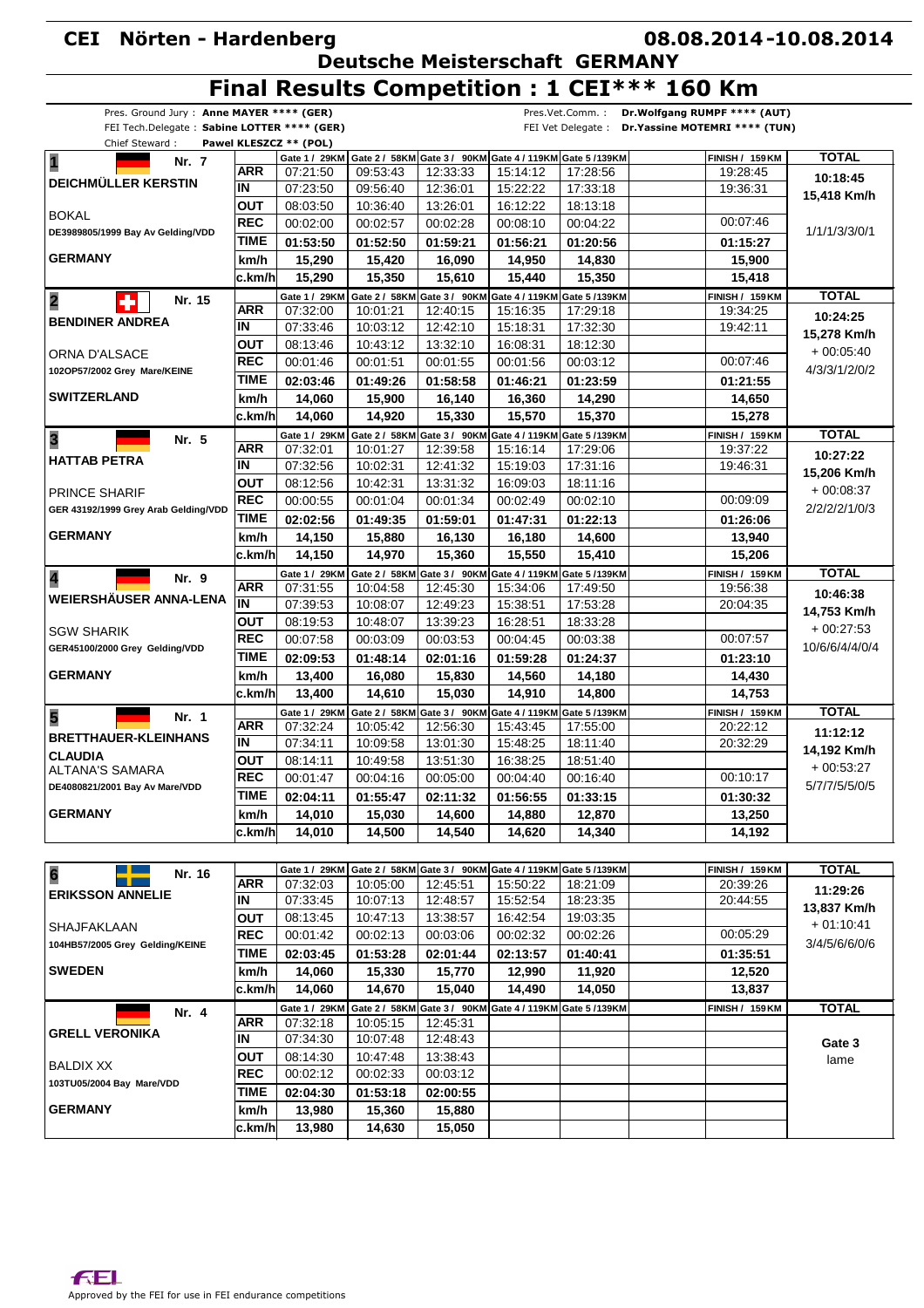**Final Results Competition : 1 CEI\*\*\* 160 Km**

| Pres. Ground Jury: Anne MAYER **** (GER)    |                          |                        |          |                                                                                 | Dr.Wolfgang RUMPF **** (AUT)<br>Pres.Vet.Comm.: |  |  |                                                   |               |  |
|---------------------------------------------|--------------------------|------------------------|----------|---------------------------------------------------------------------------------|-------------------------------------------------|--|--|---------------------------------------------------|---------------|--|
| FEI Tech.Delegate: Sabine LOTTER **** (GER) |                          |                        |          |                                                                                 |                                                 |  |  | FEI Vet Delegate : Dr. Yassine MOTEMRI **** (TUN) |               |  |
| Chief Steward:                              |                          | Pawel KLESZCZ ** (POL) |          |                                                                                 |                                                 |  |  |                                                   |               |  |
| Nr. 8                                       |                          |                        |          | Gate 1 / 29KM   Gate 2 / 58KM   Gate 3 / 90KM   Gate 4 / 119KM   Gate 5 / 139KM |                                                 |  |  | <b>FINISH / 159 KM</b>                            | <b>TOTAL</b>  |  |
| <b>NONNENMACHER MARVIN</b>                  | <b>ARR</b>               | 07:32:16               | 10:05:40 | 12:56:38                                                                        |                                                 |  |  |                                                   |               |  |
|                                             | IN                       | 07:35:15               | 10:10:13 | 13:02:30                                                                        |                                                 |  |  |                                                   | Gate 3        |  |
| <b>ZAPHIR 7</b>                             | <b>OUT</b>               | 08:15:15               | 10:50:13 | 13:52:30                                                                        |                                                 |  |  |                                                   | retired       |  |
| GER44610/2002 Grey Gelding/VDD              | <b>REC</b>               | 00:02:59               | 00:04:33 | 00:05:52                                                                        |                                                 |  |  |                                                   |               |  |
|                                             | <b>TIME</b>              | 02:05:15               | 01:54:58 | 02:12:17                                                                        |                                                 |  |  |                                                   |               |  |
| <b>GERMANY</b>                              | km/h                     | 13,890                 | 15,130   | 14,510                                                                          |                                                 |  |  |                                                   |               |  |
|                                             | c.km/hl                  | 13,890                 | 14,490   | 14,500                                                                          |                                                 |  |  |                                                   |               |  |
| Nr. 3                                       |                          | Gate 1 / 29KM          |          | Gate 2 / 58KM Gate 3 / 90KM Gate 4 / 119KM Gate 5 /139KM                        |                                                 |  |  | <b>FINISH / 159 KM</b>                            | <b>TOTAL</b>  |  |
|                                             | <b>ARR</b>               | 07:32:21               | 10:05:38 |                                                                                 |                                                 |  |  |                                                   |               |  |
| <b>DORNSIEPEN BERNHARD</b>                  | $\overline{\mathsf{IN}}$ | 07:36:07               | 10:10:45 |                                                                                 |                                                 |  |  | $\sim 10$                                         | Gate 2        |  |
|                                             | lout                     | 08:16:07               | 10:50:45 |                                                                                 |                                                 |  |  |                                                   | lame          |  |
| <b>DJAINA</b>                               | <b>REC</b>               | 00:03:46               | 00:05:07 |                                                                                 |                                                 |  |  |                                                   |               |  |
| 103DK74/2003 Grey Araber Mare/VDD           | <b>TIME</b>              | 02:06:07               | 01:54:38 |                                                                                 |                                                 |  |  |                                                   |               |  |
| <b>GERMANY</b>                              | km/h                     | 13,800                 | 15,180   |                                                                                 |                                                 |  |  |                                                   |               |  |
|                                             | lc.km/hl                 | 13,800                 | 14,450   |                                                                                 |                                                 |  |  |                                                   |               |  |
| Nr. 6                                       |                          | Gate 1 / 29KM          |          | Gate 2 / 58KM Gate 3 / 90KM Gate 4 / 119KM Gate 5 /139KM                        |                                                 |  |  | FINISH / 159 KM                                   | <b>TOTAL</b>  |  |
|                                             | <b>ARR</b>               | 07:36:21               |          |                                                                                 |                                                 |  |  |                                                   |               |  |
| <b>HÖFKENS HILGA</b>                        | $\overline{\mathsf{IN}}$ | 07:38:21               |          |                                                                                 |                                                 |  |  |                                                   | Gate 1        |  |
|                                             | <b>OUT</b>               | 08:18:21               |          |                                                                                 |                                                 |  |  |                                                   | lame          |  |
| <b>LEA ANN</b>                              | <b>REC</b>               | 00:02:00               |          |                                                                                 |                                                 |  |  |                                                   |               |  |
| DE3070705/1998 Bay Traber Mare/VDD          | <b>TIME</b>              | 02:08:21               |          |                                                                                 |                                                 |  |  |                                                   |               |  |
| <b>GERMANY</b>                              | km/h                     | 13,560                 |          |                                                                                 |                                                 |  |  |                                                   |               |  |
|                                             | c.km/h                   | 13,560                 |          |                                                                                 |                                                 |  |  |                                                   |               |  |
| Nr. 17                                      |                          | Gate 1 / 29KM          |          | Gate 2 / 58KM Gate 3 / 90KM Gate 4 / 119KM Gate 5 /139KM                        |                                                 |  |  | <b>FINISH / 159 KM</b>                            | <b>TOTAL</b>  |  |
| <b>ERIKSSON MARIE</b>                       | <b>ARR</b>               |                        |          |                                                                                 |                                                 |  |  |                                                   |               |  |
|                                             | IN                       |                        |          |                                                                                 |                                                 |  |  |                                                   | Pre-Ride      |  |
|                                             | <b>OUT</b>               |                        |          |                                                                                 |                                                 |  |  |                                                   | not presented |  |
| <b>TIILI</b>                                | <b>REC</b>               |                        |          |                                                                                 |                                                 |  |  |                                                   |               |  |
| 102PN88/2000 Bay Mare/KEINE                 | <b>TIME</b>              |                        |          |                                                                                 |                                                 |  |  |                                                   |               |  |
| <b>SWEDEN</b>                               | km/h                     |                        |          |                                                                                 |                                                 |  |  |                                                   |               |  |
|                                             | lc.km/hl                 |                        |          |                                                                                 |                                                 |  |  |                                                   |               |  |

Endurance-Software by Ing. H.Grinschgl info@endurance-timing.info printed : 17.08.2014 / 19.37.37



Approved by the FEI for use in FEI endurance competitions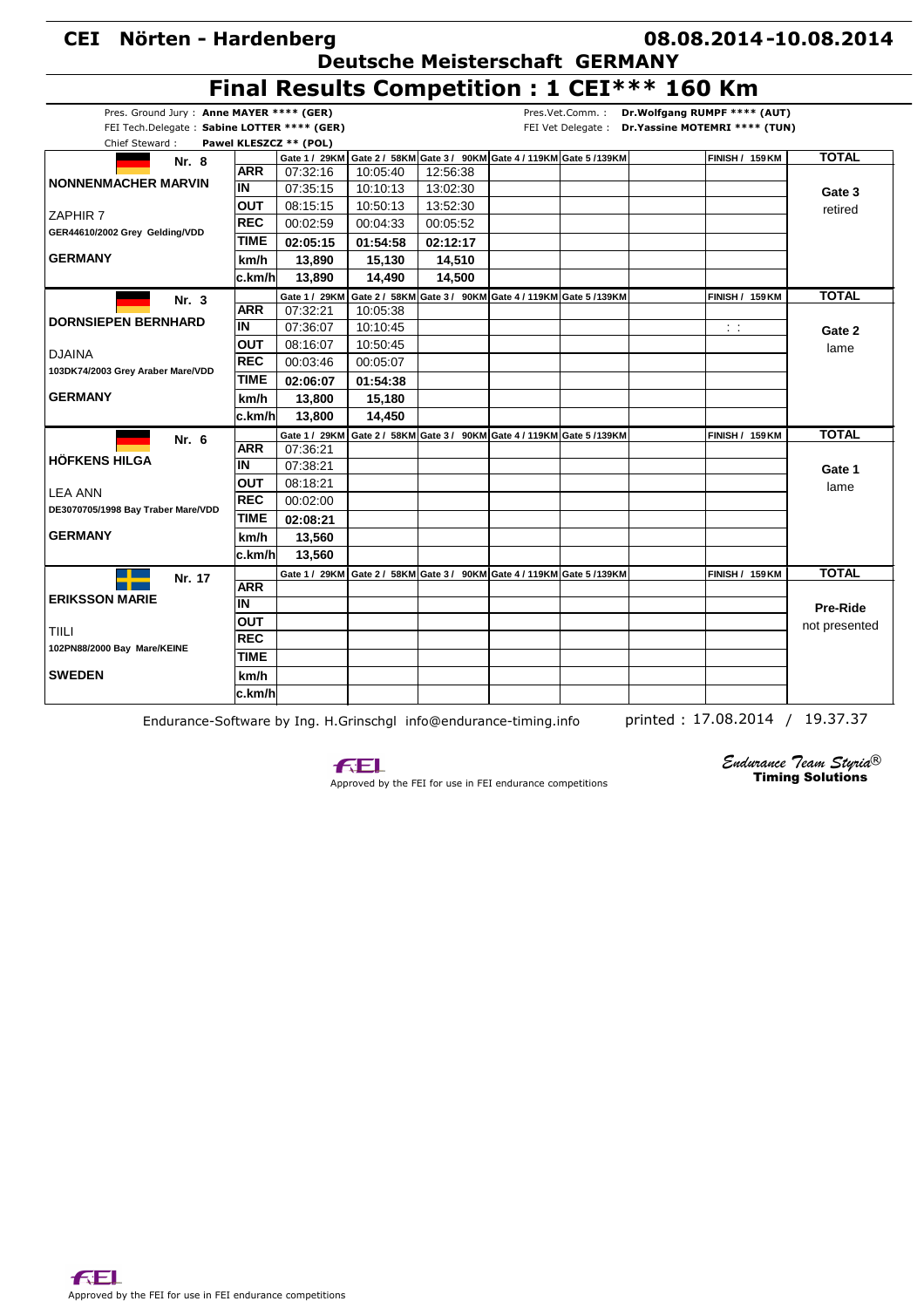### **CEI Nörten - Hardenberg Deutsche Meisterschaft GERMANY 08.08.2014 10.08.2014 - Final Results Competition : 13 CEN-LDR 160 Km**

| Pres. Ground Jury: Anne MAYER **** (GER)     |                        |                           |          |          |                                                                           | Pres.Vet.Comm.:   | Dr.Wolfgang RUMPF **** (AUT)   |               |
|----------------------------------------------|------------------------|---------------------------|----------|----------|---------------------------------------------------------------------------|-------------------|--------------------------------|---------------|
| FEI Tech.Delegate: Sabine LOTTER **** (GER)  |                        |                           |          |          |                                                                           | FEI Vet Delegate: | Dr. Yassine MOTEMRI **** (TUN) |               |
| Chief Steward:                               | Pawel KLESZCZ ** (POL) |                           |          |          |                                                                           |                   |                                |               |
| $\overline{\mathbf{1}}$<br>Nr. 14            |                        | Gate 1 / 29KM             |          |          | Gate 2 / 58KM Gate 3 / 90KM Gate 4 / 119KM Gate 5 / 139KM                 |                   | <b>FINISH / 159 KM</b>         | <b>TOTAL</b>  |
| <b>WINIARSKI REGINA</b>                      | <b>ARR</b>             | 07:41:21                  | 10:05:58 | 12:56:34 | 15:43:46                                                                  | 18:54:31          | 21:20:30                       | 11:55:30      |
|                                              | IN                     | 07:44:10                  | 10:09:24 | 13:00:16 | 15:48:06                                                                  | 18:56:29          | 21:24:34                       | 13,333 Km/h   |
| SANTANA                                      | <b>OUT</b>             | 08:24:10                  | 10:49:24 | 13:50:16 | 16:38:06                                                                  | 19:36:29          |                                |               |
| DE4080851/2000 Bay Partbred-araber           | <b>REC</b>             | 00:02:49                  | 00:03:26 | 00:03:42 | 00:04:20                                                                  | 00:01:58          | 00:04:04                       | 1/1/1/1/2/0/1 |
| Mare/VDD 2104                                | <b>TIME</b>            | 01:59:10                  | 01:45:14 | 02:10:52 | 01:57:50                                                                  | 02:18:23          | 01:44:01                       |               |
| <b>GERMANY</b>                               | km/h                   | 14,600                    | 16,530   | 14,670   | 14,770                                                                    | 8,672             | 11.540                         |               |
|                                              | c.km/hl                | 14,600                    | 15,510   | 15,200   | 15,090                                                                    | 13,640            | 13,333                         |               |
|                                              |                        | Gate 1 / 29KM             |          |          | Gate 2 / 58KM Gate 3 / 90KM Gate 4 / 119KM Gate 5 /139KM                  |                   | <b>FINISH / 159 KM</b>         | <b>TOTAL</b>  |
| $\overline{\mathbf{2}}$<br>Nr. 10            | <b>ARR</b>             | 07:44:03                  | 10:16:32 | 13:07:36 | 16:12:23                                                                  | 18:54:18          | 21:38:00                       |               |
| <b>DODERER JOSIE</b>                         | ΙN                     | 07:44:58                  | 10:18:54 | 13:09:00 | 16:14:26                                                                  | 18:55:53          | 21:41:49                       | 12:13:00      |
|                                              | <b>OUT</b>             | 08:24:58                  | 10:58:54 | 13:59:00 | 17:04:26                                                                  | 19:35:53          |                                | 13,015 Km/h   |
| KYRA                                         | <b>REC</b>             | 00:00:55                  | 00:02:22 | 00:01:24 | 00:02:03                                                                  | 00:01:35          | 00:03:49                       | $+00:17:30$   |
| 8701/2008 /VDD 3244                          |                        |                           |          |          |                                                                           |                   |                                | 3/3/2/2/1/0/2 |
|                                              | TIME                   | 01:59:58                  | 01:53:56 | 02:10:06 | 02:15:26                                                                  | 01:51:27          | 02:02:07                       |               |
| <b>GERMANY</b>                               | km/h                   | 14,500                    | 15,270   | 14,760   | 12,850                                                                    | 10,770            | 9,827                          |               |
|                                              | c.km/hl                | 14,500                    | 14,880   | 14,840   | 14,300                                                                    | 13,650            | 13,015                         |               |
| $\overline{3}$<br>Nr. 19                     |                        | Gate 1 / 29KM             |          |          | Gate 2 / 58KM Gate 3 / 90KM Gate 4 / 119KM Gate 5 /139KM                  |                   | <b>FINISH / 159 KM</b>         | <b>TOTAL</b>  |
|                                              | <b>ARR</b>             | 07:43:26                  | 10:19:36 | 13:12:31 | 16:35:03                                                                  | 19:29:03          | 22:05:29                       | 12:40:29      |
| <b>SCHÜLLER TINA</b>                         | ΙN                     | 07:47:15                  | 10:23:15 | 13:16:28 | 16:38:59                                                                  | 19:32:24          | 22:14:00                       | 12,545 Km/h   |
|                                              | <b>OUT</b>             | 08:27:15                  | 11:03:15 | 14:06:28 | 17:28:59                                                                  | 20:12:24          |                                | $+00.44.59$   |
| ALLEGRA                                      | <b>REC</b>             | 00:03:49                  | 00:03:39 | 00:03:57 | 00:03:56                                                                  | 00:03:21          | 00:08:31                       |               |
| DE4989801/2003 Bay Trakehner<br>Mare/VDD5292 | <b>TIME</b>            | 02:02:15                  | 01:56:00 | 02:13:13 | 02:32:31                                                                  | 02:03:25          | 01:53:05                       | 4/4/4/3/3/0/3 |
| <b>GERMANY</b>                               | km/h                   | 14,230                    | 15,000   | 14,410   | 11,410                                                                    | 9,723             | 10,610                         |               |
|                                              | c.km/hl                | 14,230                    | 14,610   | 14,540   | 13,630                                                                    | 12,880            | 12,545                         |               |
|                                              |                        |                           |          |          |                                                                           |                   |                                | <b>TOTAL</b>  |
| Nr. 12                                       | <b>ARR</b>             | Gate 1 / 29KM<br>07:42:47 | 10:12:27 | 13:08:45 | Gate 2 / 58KM Gate 3 / 90KM Gate 4 / 119KM Gate 5 /139KM<br>$\sim$ $\sim$ |                   | <b>FINISH / 159 KM</b>         |               |
| <b>STEICHE KARO</b>                          | ΙN                     | 07:44:33                  | 10:16:29 | 13:15:01 |                                                                           |                   |                                |               |
|                                              |                        | 08:24:33                  |          |          |                                                                           |                   |                                | Gate 3        |
| KASHARI                                      | ΟUΤ<br><b>REC</b>      |                           | 10:56:29 | 14:05:01 |                                                                           |                   |                                | retired       |
| GER45490/1994 Chestnut Hess.                 |                        | 00:01:46                  | 00:04:02 | 00:06:16 |                                                                           |                   |                                |               |
| Warmblut Mare/VDD 4907                       | <b>TIME</b>            | 01:59:33                  | 01:51:56 | 02:18:32 |                                                                           |                   |                                |               |
| <b>GERMANY</b>                               | km/h                   | 14,550                    | 15,540   | 13,860   |                                                                           |                   |                                |               |
|                                              | c.km/h                 | 14,550                    | 15,030   | 14,590   |                                                                           |                   |                                |               |
| Nr. 13                                       |                        | Gate 1 / 29KM             |          |          | Gate 2 / 58KM Gate 3 / 90KM Gate 4 / 119KM Gate 5 /139KM                  |                   | <b>FINISH / 159 KM</b>         | <b>TOTAL</b>  |
|                                              | <b>ARR</b>             | 07:44:25                  | 10:19:20 | 13:12:20 |                                                                           |                   |                                |               |
| <b>VETTER BIRGIT</b>                         | ΙN                     | 07:48:46                  | 10:24:17 | 13:20:59 |                                                                           |                   |                                | Gate 3        |
|                                              | <b>OUT</b>             | 08:28:46                  | 11:04:17 | 14:10:59 |                                                                           |                   |                                | metabolic     |
| <b>SANCHOZ 2</b>                             | <b>REC</b>             | 00:04:21                  | 00:04:57 | 00:08:39 |                                                                           |                   |                                |               |
| /1995 Chesnut Gelding/VDD 4940               | <b>TIME</b>            | 02:03:46                  | 01:55:31 | 02:16:42 |                                                                           |                   |                                |               |
| <b>GERMANY</b>                               | km/h                   | 14,060                    | 15,060   | 14,050   |                                                                           |                   |                                |               |
|                                              |                        |                           |          |          |                                                                           |                   |                                |               |
|                                              | c.km/h                 | 14,060                    | 14,540   | 14,360   |                                                                           |                   |                                |               |
| Nr. 11                                       |                        | Gate 1 / 29KM             |          |          | Gate 2 / 58KM Gate 3 / 90KM Gate 4 / 119KM Gate 5 /139KM                  |                   | <b>FINISH / 159 KM</b>         | <b>TOTAL</b>  |
| <b>SCHULTE KATRIN</b>                        | <b>ARR</b>             | 07:48:43                  | 10:45:08 | 14:06:35 |                                                                           |                   |                                |               |
|                                              | IN                     | 08:04:03                  | 10:55:14 | 14:17:00 |                                                                           |                   |                                | Gate 3        |
| KIBUZ                                        | <b>OUT</b>             | 08:44:03                  | 11:35:14 | 15:07:00 |                                                                           |                   |                                | lame          |
| /2006 Bay Gelding/VDD 5634                   | <b>REC</b>             | 00:15:20                  | 00:10:06 | 00:10:25 |                                                                           |                   |                                |               |
|                                              | <b>TIME</b>            | 02:19:03                  | 02:11:11 | 02:41:46 |                                                                           |                   |                                |               |
| <b>GERMANY</b>                               | km/h                   | 12,510                    | 13,260   | 11,870   |                                                                           |                   |                                |               |
|                                              | c.km/h                 | 12,510                    | 12,880   | 12,500   |                                                                           |                   |                                |               |
|                                              |                        |                           |          |          |                                                                           |                   |                                |               |

Endurance-Software by Ing. H.Grinschgl info@endurance-timing.info printed : 17.08.2014 / 19.43.13

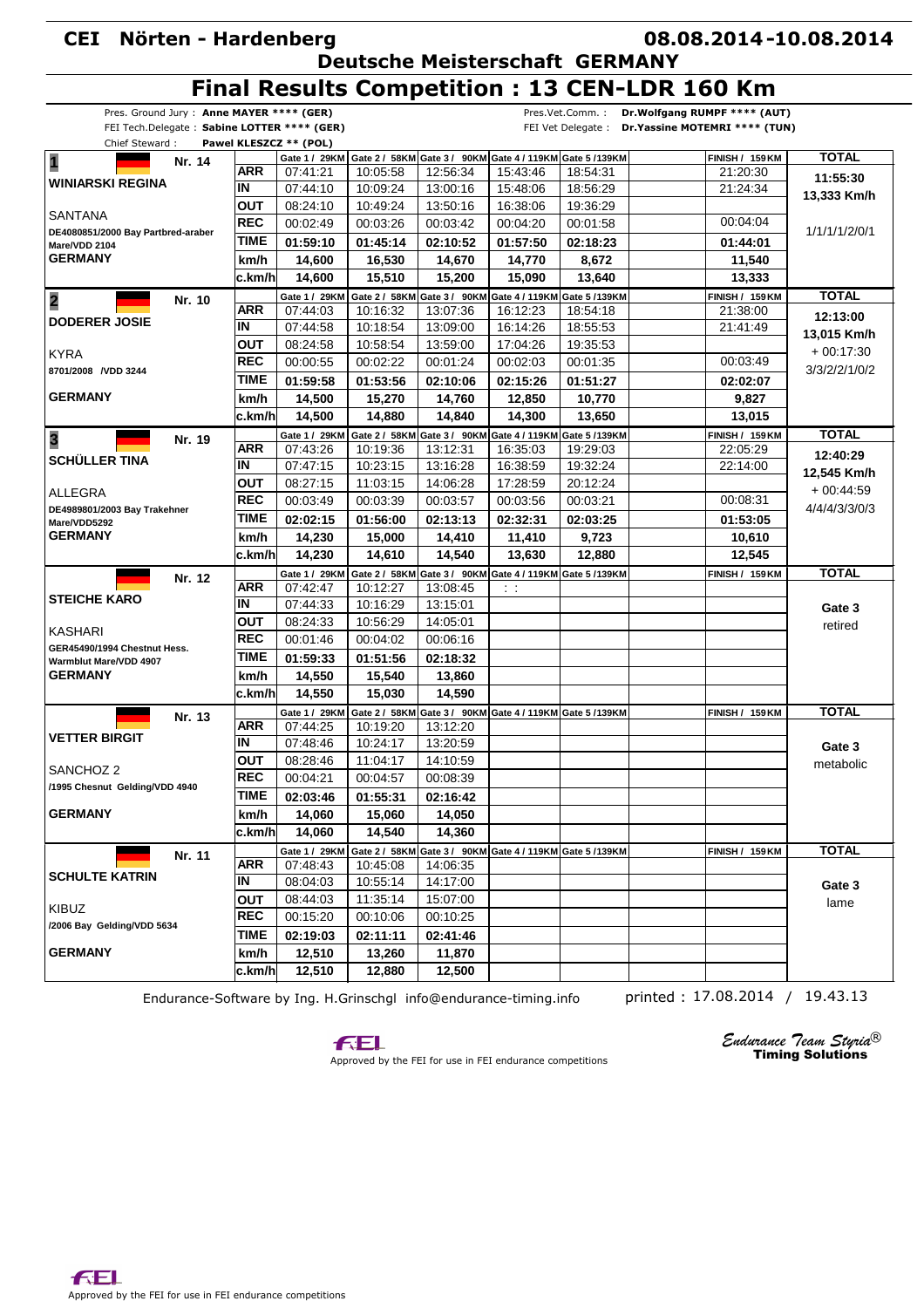# **Final Results Competition : 3 CEI-J-YR\*\* 120 Km**

Pres. Ground Jury : **Anne MAYER \*\*\*\* (GER)** FEI Tech.Delegate : **Sabine LOTTER \*\*\*\* (GER)**

FEI Vet Delegate : **Dr.Yassine MOTEMRI \*\*\*\* (TUN)**

Pres.Vet.Comm. : **Dr.Wolfgang RUMPF \*\*\*\* (AUT)**

| Chief Steward:                                                |                     | Pawel KLESZCZ ** (POL)    |                    |                                         |                                    |               |
|---------------------------------------------------------------|---------------------|---------------------------|--------------------|-----------------------------------------|------------------------------------|---------------|
| $\overline{\mathbf{1}}$<br>Nr. 23                             |                     | Gate 1 / 29KM             |                    | Gate 2 / 58KM Gate 3 / 90KM             | <b>FINISH / 119 KM</b>             | <b>TOTAL</b>  |
| <b>HAUG CLARA</b>                                             | ARR                 | 07:44:56                  | 10:04:52           | 12:40:04                                | 15:11:48                           | 07:01:48      |
|                                                               | IN                  | 07:46:33                  | 10:09:06           | 12:45:23                                | 15:24:19                           | 16,927 Km/h   |
| <b>SHAKIRAAH</b>                                              | <b>OUT</b>          | 08:26:33                  | 10:49:06           | 13:35:23                                |                                    |               |
| 103UA81/2002 Bay Arab Mare/VDD                                | <b>REC</b>          | 00:01:37                  | 00:04:14           | 00:05:19                                | 00:12:31                           | 1/1/1/0/0/0/1 |
|                                                               | TIME                | 01:46:33                  | 01:42:33           | 01:56:17                                | 01:36:25                           |               |
| <b>GERMANY</b>                                                | km/h                | 16,330                    | 16,970             | 16,510                                  | 18,050                             |               |
|                                                               | c.km/h              | 16,330                    | 16,640             | 16,600                                  | 16,927                             |               |
| $\overline{\mathbf{2}}$<br>Nr. 20                             |                     | Gate 1 / 29KM             |                    | Gate 2 / 58KM Gate 3 / 90KM             | <b>FINISH / 119 KM</b>             | <b>TOTAL</b>  |
| <b>AL SAMARRAIE MOIRA</b>                                     | <b>ARR</b>          | 07:49:56                  | 10:14:43           | 13:02:26                                | 15:39:20                           | 07:29:20      |
|                                                               | IN                  | 07:53:06                  | 10:18:08           | 13:05:14                                | 15:47:48                           | 15,890 Km/h   |
| ZARAH 41                                                      | <b>OUT</b>          | 08:33:06                  | 10:58:08           | 13:55:14                                |                                    | $+00:27:32$   |
| 102MO87/2002 Grey Mare/VDD                                    | <b>REC</b>          | 00:03:10                  | 00:03:25           | 00:02:48                                | 00:08:28                           | 3/3/3/0/0/0/2 |
|                                                               | <b>TIME</b>         | 01:53:06                  | 01:45:02           | 02:07:06                                | 01:44:06                           |               |
| <b>GERMANY</b>                                                | km/h                | 15,380                    | 16,570             | 15,110                                  | 16,710                             |               |
|                                                               | c.km/h              | 15,380                    | 15,950             | 15,640                                  | 15,890                             |               |
| 3<br>Nr. 37                                                   |                     | Gate 1 / 29KM             |                    | Gate 2 / 58KM Gate 3 / 90KM             | <b>FINISH / 119 KM</b>             | <b>TOTAL</b>  |
| <b>GERDING MAUD</b>                                           | <b>ARR</b>          | 07:49:21                  | 10:22:02           | 13:13:28                                | 16:00:15                           | 07:50:15      |
|                                                               | ΙN                  | 07:55:14                  | 10:24:42           | 13:18:31                                | 16:12:01                           | 15,183 Km/h   |
| LAZIZA                                                        | OUT                 | 08:35:14                  | 11:04:42           | 14:08:31                                |                                    | $+00:48:27$   |
| 103GV44/2004 Chestnut Mare/                                   | <b>REC</b>          | 00:05:53                  | 00:02:40           | 00:05:03                                | 00:11:46                           | 5/5/4/0/0/0/3 |
|                                                               | <b>TIME</b>         | 01:55:14                  | 01:49:28           | 02:13:49                                | 01:51:44                           |               |
| <b>NETHERLANDS</b>                                            | km/h                | 15,100                    | 15,900             | 14,350                                  | 15,570                             |               |
|                                                               | c.km/h              | 15,100                    | 15,490             | 15,060                                  | 15,183                             |               |
| $\overline{\mathbf{4}}$<br>Nr. 25                             |                     | Gate 1 / 29KM             |                    | Gate 2 / 58KM Gate 3 / 90KM             | <b>FINISH / 119 KM</b>             | <b>TOTAL</b>  |
|                                                               | ARR                 | 07:49:51                  | 10:14:37           | 13:01:55                                | 16:31:55                           | 08:21:55      |
| <b>SCHREIBER RONJA</b>                                        | ΙN                  | 07:51:18                  | 10:17:43           | 13:04:12                                | 16:44:06                           | 14,225 Km/h   |
|                                                               | OUT                 | 08:31:18                  | 10:57:43           | 13:54:12                                |                                    | $+01:20:07$   |
| SORAN IBN SANTANA                                             | <b>REC</b>          | 00:01:27                  | 00:03:06           | 00:02:17                                | 00:12:11                           | 2/2/2/0/0/0/4 |
| 103GG37/2004 Grey Arab Gelding/VDD<br>4569                    | <b>TIME</b>         | 01:51:18                  | 01:46:25           | 02:06:29                                | 02:37:43                           |               |
| <b>GERMANY</b>                                                | km/h                | 15,630                    | 16,350             | 15,180                                  | 11,030                             |               |
|                                                               |                     |                           |                    |                                         | 14,225                             |               |
|                                                               | c.km/h              | 15,630                    | 15,980             | 15,690                                  |                                    |               |
|                                                               |                     | Gate 1 / 29KM             |                    | Gate 2 / 58KM Gate 3 / 90KM             |                                    | <b>TOTAL</b>  |
| 5<br>Nr. 36                                                   | ARR                 | 08:06:05                  | 10:47:22           | 14:26:24                                | <b>FINISH / 119 KM</b><br>18:34:25 |               |
| <b>KALMEYER AMANDA</b>                                        | IN                  | 08:07:02                  | 10:50:30           | 14:31:53                                | 18:39:13                           | 10:24:25      |
|                                                               | <b>OUT</b>          | 08:47:02                  | 11:30:30           | 15:21:53                                |                                    | 11,435 Km/h   |
| <b>IMROS OX</b>                                               | <b>REC</b>          | 00:00:57                  | 00:03:08           | 00:05:29                                | 00:04:48                           | $+03:22:37$   |
| 103HU33/2004 Grey Gelding/                                    | TIME                | 02:07:02                  | 02:03:28           | 03:01:23                                | 03:12:32                           | 6/6/6/0/0/0/5 |
| <b>DENMARK</b>                                                | km/h                | 13,700                    | 14,090             | 10,590                                  | 9,037                              |               |
|                                                               |                     |                           |                    |                                         |                                    |               |
|                                                               | c.km/h              | 13,700                    | 13,890             | 12,500                                  | 11,435                             |               |
| Nr. 22                                                        | ARR                 | Gate 1 / 29KM<br>08:12:05 | 11:12:33           | Gate 2 / 58KM Gate 3 / 90KM<br>14:26:19 | <b>FINISH / 119 KM</b><br>18:34:32 | <b>TOTAL</b>  |
| $\vert$ 6<br><b>GLOY JOHANNA</b>                              | IN                  | 08:16:04                  | 11:19:49           | 14:43:53                                | 18:50:47                           | 10:24:32      |
|                                                               | OUT                 | 08:56:04                  | 11:59:49           | 15:33:53                                |                                    | 11,433 Km/h   |
| EL GABANI                                                     | <b>REC</b>          | 00:03:59                  | 00:07:16           | 00:17:34                                | 00:16:15                           | $+03:22:44$   |
| GER44645/2001 D. Bay Gelding/VDD                              | <b>TIME</b>         | 02:16:04                  | 02:23:45           | 02:44:04                                | 03:00:39                           | 8/8/7/0/0/0/6 |
| <b>GERMANY</b>                                                | km/h                | 12,790                    | 12,100             | 11,700                                  | 9,632                              |               |
|                                                               | c.km/h              | 12,790                    | 12,440             | 12,170                                  | 11,433                             |               |
|                                                               |                     |                           |                    |                                         |                                    |               |
| Nr. 24                                                        | <b>ARR</b>          | Gate 1 / 29KM<br>07:49:38 | 10:21:42           | Gate 2 / 58KM Gate 3 / 90KM<br>13:18:51 | <b>FINISH / 119 KM</b>             | <b>TOTAL</b>  |
|                                                               | IN                  | 07:54:10                  | 10:24:40           | 13:22:16                                |                                    |               |
|                                                               | OUT                 | 08:34:10                  | 11:04:40           | 14:12:16                                |                                    | Gate 3        |
|                                                               | <b>REC</b>          | 00:04:32                  | 00:02:58           | 00:03:25                                |                                    | retired       |
| 103TT31/2005 Chestnut Mare/VDD                                | <b>TIME</b>         |                           |                    |                                         |                                    |               |
| <b>GERMANY</b>                                                |                     | 01:54:10                  | 01:50:30           | 02:17:36                                |                                    |               |
|                                                               | km/h                | 15,240                    | 15,750             | 13,950                                  |                                    |               |
|                                                               | ∣c.km/h             | 15,240                    | 15,490             | 14,910                                  |                                    |               |
| Nr. 21                                                        | ARR                 | Gate 1 / 29KM             | 11:12:22           | Gate 2 / 58KM Gate 3 / 90KM             | <b>FINISH / 119 KM</b>             | TOTAL         |
| <b>GLOY CHRISTIAN</b>                                         | IN                  | 08:12:07<br>08:15:53      | 11:19:44           |                                         | $\sim 1$                           |               |
|                                                               | <b>OUT</b>          | 08:55:53                  | 11:59:44           |                                         |                                    | Gate 2        |
| AROYON XX                                                     | <b>REC</b>          | 00:03:46                  | 00:07:22           |                                         |                                    | lame          |
| KOTZ KERSTIN<br> KABILA AA<br>104FT60/2005 D. Bay Gelding/VDD |                     |                           |                    |                                         |                                    |               |
| <b>GERMANY</b>                                                | <b>TIME</b><br>km/h | 02:15:53<br>12,810        | 02:23:51<br>12,100 |                                         |                                    |               |

**FEL**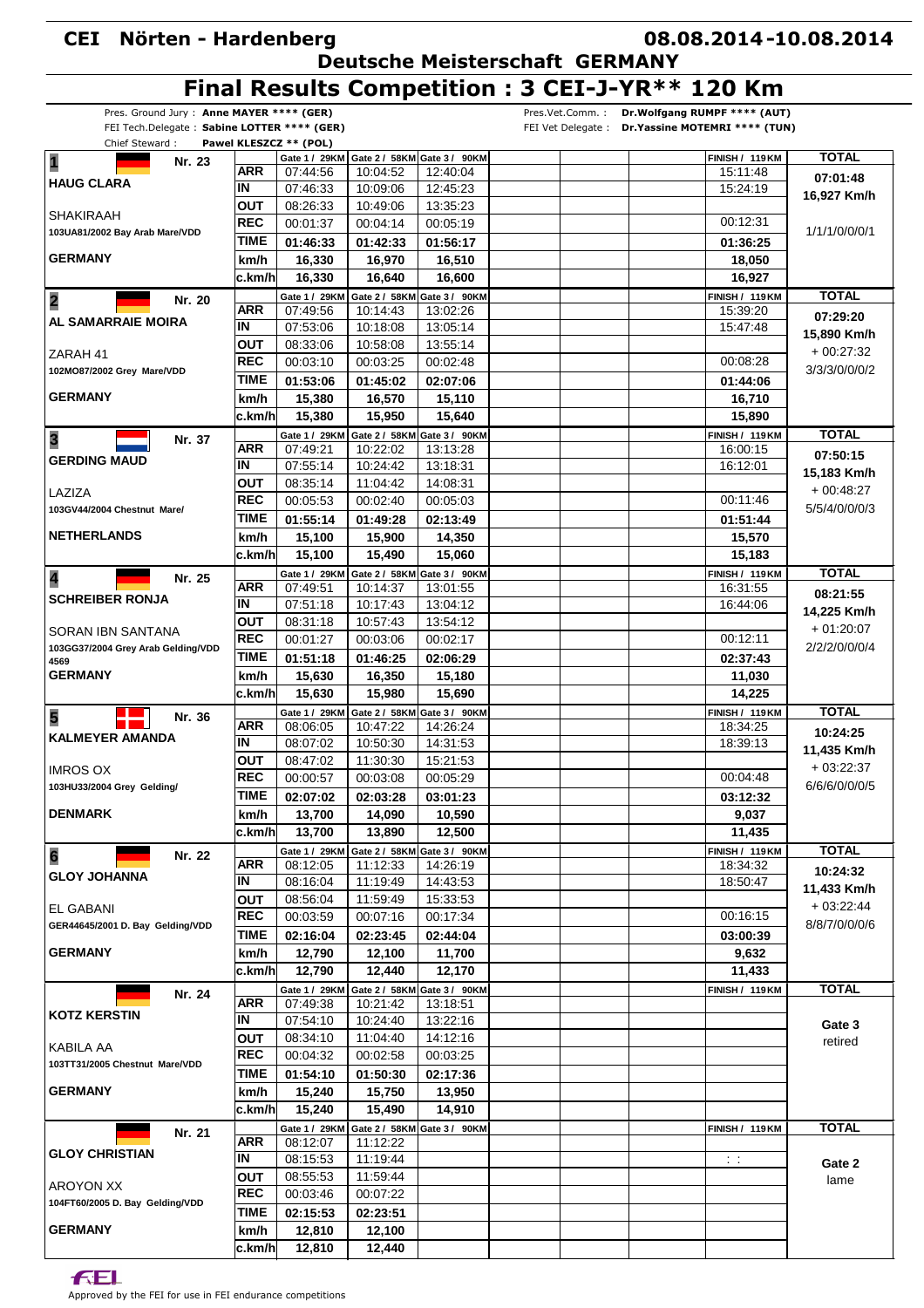#### **CEI Nörten - Hardenberg Deutsche Meisterschaft GERMANY 08.08.2014 10.08.2014 - Final Results Competition : 3 CEI-J-YR\*\* 120 Km**

|                                             |             |                        |  |                                               | . w. .\\\$\\!\\\$\\\!\\$\\!\!\\$\!\!! \$\\$\$\$\\$\!\\ |  | -------                      |                 |
|---------------------------------------------|-------------|------------------------|--|-----------------------------------------------|--------------------------------------------------------|--|------------------------------|-----------------|
| Pres. Ground Jury: Anne MAYER **** (GER)    |             |                        |  |                                               | Pres.Vet.Comm.:                                        |  | Dr.Wolfgang RUMPF **** (AUT) |                 |
| FEI Tech.Delegate: Sabine LOTTER **** (GER) |             |                        |  |                                               | FEI Vet Delegate: Dr. Yassine MOTEMRI **** (TUN)       |  |                              |                 |
| Chief Steward:                              |             | Pawel KLESZCZ ** (POL) |  |                                               |                                                        |  |                              |                 |
| Nr. 26                                      |             |                        |  | Gate 1 / 29KM   Gate 2 / 58KM   Gate 3 / 90KM |                                                        |  | FINISH / 119 KM              | <b>TOTAL</b>    |
|                                             | <b>ARR</b>  |                        |  |                                               |                                                        |  |                              |                 |
| <b>WADEWITZ PAULINE</b>                     | ΙN          |                        |  |                                               |                                                        |  |                              | <b>Pre-Ride</b> |
|                                             | lout        |                        |  |                                               |                                                        |  |                              | lame            |
| IBAREUR KOSSACK                             | <b>REC</b>  |                        |  |                                               |                                                        |  |                              |                 |
| 103DV78/2003 Chesnut Gelding/VDD            | <b>TIME</b> |                        |  |                                               |                                                        |  |                              |                 |
| <b>GERMANY</b>                              | km/h        |                        |  |                                               |                                                        |  |                              |                 |
|                                             | c.km/h      |                        |  |                                               |                                                        |  |                              |                 |

Endurance-Software by Ing. H.Grinschgl info@endurance-timing.info printed : 17.08.2014 / 19.40.06



Approved by the FEI for use in FEI endurance competitions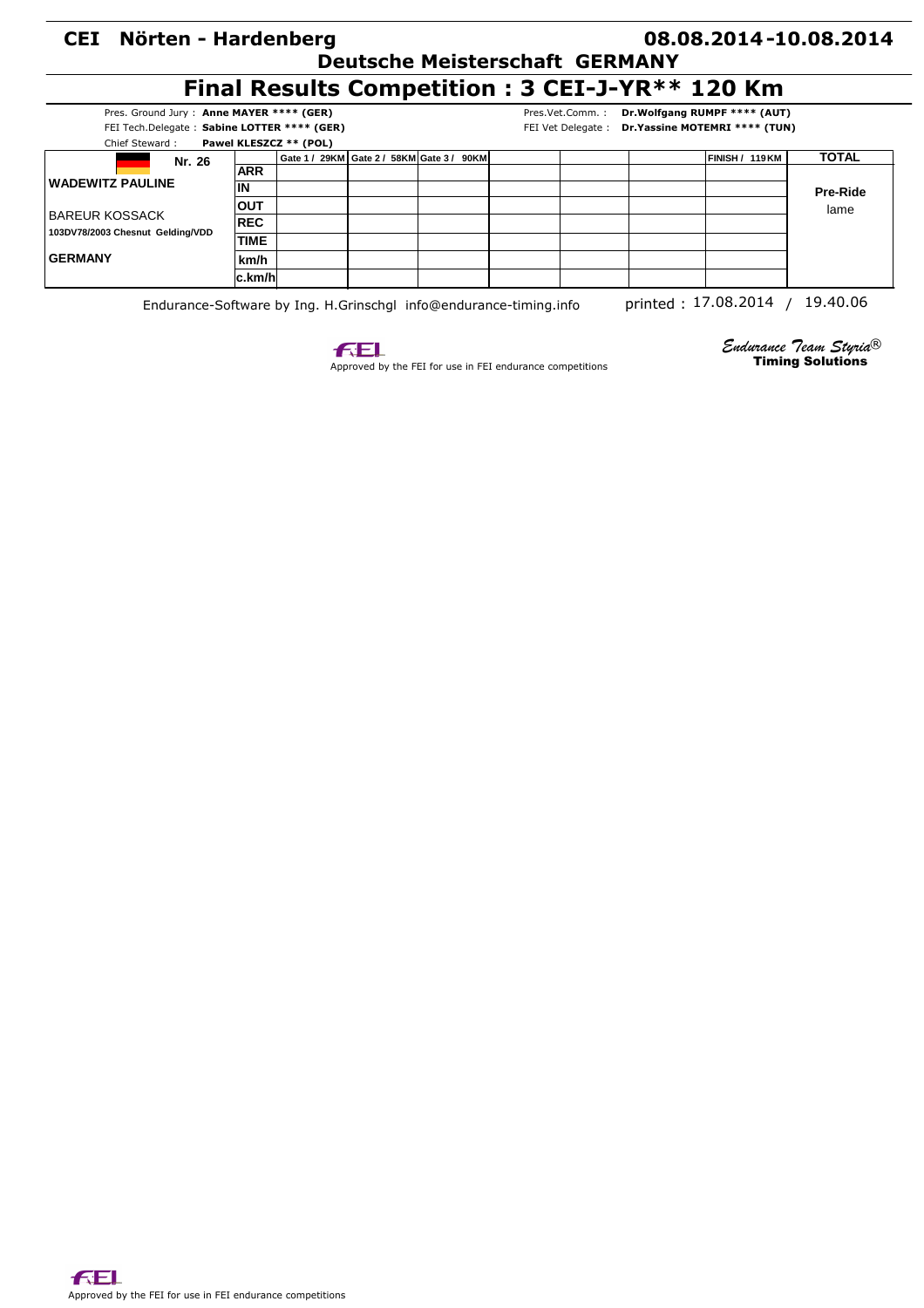**Final Results Competition : 2 CEI\*\* 120 Km**

| Pres. Ground Jury: Anne MAYER **** (GER)<br>FEI Tech.Delegate: Sabine LOTTER **** (GER) |                        |         |                           |          |                                         | Pres.Vet.Comm. :<br>FEI Vet Delegate : Dr. Yassine MOTEMRI **** (TUN) | Dr.Wolfgang RUMPF **** (AUT)       |                            |
|-----------------------------------------------------------------------------------------|------------------------|---------|---------------------------|----------|-----------------------------------------|-----------------------------------------------------------------------|------------------------------------|----------------------------|
| Chief Steward:                                                                          | Pawel KLESZCZ ** (POL) |         |                           |          |                                         |                                                                       |                                    |                            |
| $\vert$ 1                                                                               | Nr. 147                |         | Gate 1 / 29KM             |          | Gate 2 / 58KM Gate 3 / 90KM             |                                                                       | <b>FINISH / 119 KM</b>             | <b>TOTAL</b>               |
|                                                                                         | <b>ARR</b>             |         | 08:36:35                  | 11:09:08 | 14:01:09                                |                                                                       | 16:30:21                           | 07:50:21                   |
| <b>RÖMER CARMEN</b>                                                                     | IN                     |         | 08:37:34                  | 11:10:02 | 14:04:21                                |                                                                       | 16:44:15                           | 15,180 Km/h                |
|                                                                                         | <b>OUT</b>             |         | 09:17:34                  | 11:50:02 | 14:54:21                                |                                                                       |                                    |                            |
| NADDE                                                                                   | <b>REC</b>             |         | 00:00:59                  | 00:00:54 | 00:03:12                                |                                                                       | 00:13:54                           |                            |
| 102WG88/0 /                                                                             | TIME                   |         | 02:07:34                  | 01:52:28 | 02:14:19                                |                                                                       | 01:36:00                           | 4/1/1/0/0/0/2              |
| <b>NETHERLANDS</b>                                                                      | km/h                   |         | 13,640                    | 15,470   | 14,290                                  |                                                                       | 18,130                             |                            |
|                                                                                         |                        | c.km/hl | 13,640                    | 14,500   | 14,430                                  |                                                                       | 15,180                             |                            |
| $\overline{\mathbf{2}}$                                                                 | Nr. 125                |         | Gate 1 / 29KM             |          | Gate 2 / 58KM Gate 3 / 90KM             |                                                                       | <b>FINISH / 119 KM</b>             | <b>TOTAL</b>               |
|                                                                                         | <b>ARR</b>             |         | 08:36:52                  | 11:22:10 | 14:23:53                                |                                                                       | 17:22:04                           | 08:42:04                   |
| PLIETZSCH KATHARINA                                                                     | IN                     |         | 08:38:39                  | 11:25:01 | 14:26:46                                |                                                                       | 17:28:38                           | 13,676 Km/h                |
|                                                                                         | <b>OUT</b>             |         | 09:18:39                  | 12:05:01 | 15:16:46                                |                                                                       |                                    | $+00:51:43$                |
| <b>CLASSIC MARENGA</b>                                                                  | <b>REC</b>             |         | 00:01:47                  | 00:02:51 | 00:02:53                                |                                                                       | 00:06:34                           |                            |
| 104IZ47/2006 Bay Gelding/VDD 4782                                                       | <b>TIME</b>            |         | 02:08:39                  | 02:06:22 | 02:21:45                                |                                                                       | 02:05:18                           | 6/7/5/0/0/0/3              |
| <b>GERMANY</b>                                                                          | km/h                   |         | 13,530                    | 13,770   | 13,540                                  |                                                                       | 13,890                             |                            |
|                                                                                         | c.km/h                 |         | 13,530                    | 13,650   | 13,610                                  |                                                                       | 13,676                             |                            |
| $\overline{\mathbf{3}}$                                                                 | Nr. 126                |         | Gate 1 / 29KM             |          | Gate 2 / 58KM Gate 3 / 90KM             |                                                                       | <b>FINISH / 119 KM</b>             | <b>TOTAL</b>               |
|                                                                                         | <b>ARR</b>             |         | 08:36:32                  | 11:22:12 | 14:23:54                                |                                                                       | 17:22:05                           | 08:42:05                   |
| <b>ROSE JASMIN</b>                                                                      | IN                     |         | 08:38:04                  | 11:24:01 | 14:26:05                                |                                                                       | 17:29:17                           |                            |
|                                                                                         | <b>OUT</b>             |         | 09:18:04                  | 12:04:01 | 15:16:05                                |                                                                       |                                    | 13,676 Km/h<br>$+00:51:44$ |
| SAS BINT KALILA                                                                         | <b>REC</b>             |         | 00:01:32                  | 00:01:49 | 00:02:11                                |                                                                       | 00:07:12                           |                            |
| 103JM51/0 Mare/VDD                                                                      | <b>TIME</b>            |         | 02:08:04                  | 02:05:57 | 02:22:04                                |                                                                       | 02:06:00                           | 5/5/3/0/0/0/4              |
| <b>GERMANY</b>                                                                          | km/h                   |         | 13,590                    | 13,820   | 13,510                                  |                                                                       | 13,810                             |                            |
|                                                                                         |                        | c.km/h  | 13.590                    | 13,700   | 13,630                                  |                                                                       | 13,676                             |                            |
|                                                                                         |                        |         | Gate 1 / 29KM             |          | Gate 2 / 58KM Gate 3 / 90KM             |                                                                       | <b>FINISH / 119 KM</b>             | <b>TOTAL</b>               |
| $\overline{\mathbf{4}}$                                                                 | Nr.130<br><b>ARR</b>   |         | 08:38:00                  | 11:31:42 | 14:46:37                                |                                                                       | 17:58:15                           |                            |
| <b>HAGMANN-ERIKSSON MARIA</b>                                                           | ĪΝ                     |         | 08:39:23                  | 11:33:33 | 14:50:46                                |                                                                       | 18:06:56                           | 09:18:15                   |
|                                                                                         | <b>OUT</b>             |         | 09:19:23                  | 12:13:33 | 15:40:46                                |                                                                       |                                    | 12,790 Km/h                |
| KIIDAAJ                                                                                 | <b>REC</b>             |         | 00:01:23                  | 00:01:51 | 00:04:09                                |                                                                       | 00:08:41                           | $+01:27:54$                |
| 104JE10/2007 Grey Gelding/                                                              | <b>TIME</b>            |         | 02:09:23                  | 02:14:10 | 02:37:13                                |                                                                       | 02:17:29                           | 7/8/8/0/0/0/5              |
| <b>SWEDEN</b>                                                                           | km/h                   |         | 13,450                    | 12,970   | 12,210                                  |                                                                       | 12,660                             |                            |
|                                                                                         | c.km/h                 |         | 13,450                    | 13,200   | 12,830                                  |                                                                       | 12,790                             |                            |
|                                                                                         |                        |         | Gate 1 / 29KM             |          | Gate 2 / 58KM Gate 3 / 90KM             |                                                                       | <b>FINISH / 119 KM</b>             | <b>TOTAL</b>               |
| 5                                                                                       | Nr. 120<br><b>ARR</b>  |         | 08:31:38                  | 11:12:35 | 14:23:54                                |                                                                       | 17:58:22                           |                            |
| <b>BLIECK DIRK</b>                                                                      | IN                     |         | 08:36:32                  | 11:19:35 | 14:30:31                                |                                                                       | 18:06:14                           | 09:18:22                   |
|                                                                                         | <b>OUT</b>             |         | 09:16:32                  | 11:59:35 | 15:20:31                                |                                                                       |                                    | 12,787 Km/h                |
| DJEDAN D' ARVILLE                                                                       | <b>REC</b>             |         | 00:04:54                  | 00:07:00 | 00:06:37                                |                                                                       | 00:07:52                           | $+01:28:01$                |
| 100219/0 /                                                                              | <b>TIME</b>            |         | 02:06:32                  | 02:03:03 | 02:30:56                                |                                                                       | 02:37:51                           | 3/3/7/0/0/0/6              |
| <b>BELGIUM</b>                                                                          | km/h                   |         | 13,750                    | 14,140   | 12,720                                  |                                                                       | 11,020                             |                            |
|                                                                                         |                        | c.km/h  | 13,750                    | 13,940   | 13,480                                  |                                                                       | 12,787                             |                            |
| $\mathbf{L}$                                                                            |                        |         | Gate 1 / 29KM             |          | Gate 2 / 58KM Gate 3 / 90KM             |                                                                       | <b>FINISH / 119 KM</b>             | <b>TOTAL</b>               |
| $\vert$ 6                                                                               | Nr. 129<br>ARR         |         | 08:35:58                  | 11:39:36 | 15:17:50                                |                                                                       | 19:56:03                           |                            |
| <b>GRÄNSGÄRD-JOELSSON</b>                                                               | IN                     |         | 08:40:44                  | 11:41:54 | 15:25:54                                |                                                                       | 20:06:15                           | 11:16:03                   |
| <b>ELIN</b>                                                                             | <b>OUT</b>             |         | 09:20:44                  | 12:21:54 | 16:15:54                                |                                                                       |                                    | 10,561 Km/h                |
| <b>TA KHRIM</b>                                                                         | <b>REC</b>             |         | 00:04:46                  | 00:02:18 | 00:08:04                                |                                                                       | 00:10:12                           | $+03:25:42$                |
| 103NE62/2005 Chesnut Gelding/                                                           | <b>TIME</b>            |         | 02:10:44                  | 02:21:10 | 03:04:00                                |                                                                       | 03:40:09                           | 9/9/10/0/0/0/7             |
| <b>SWEDEN</b>                                                                           | km/h                   |         | 13,310                    | 12,330   | 10,430                                  |                                                                       | 7,904                              |                            |
|                                                                                         |                        | c.km/hl | 13,310                    | 12,800   | 11,840                                  |                                                                       | 10,561                             |                            |
|                                                                                         |                        |         |                           |          |                                         |                                                                       |                                    |                            |
|                                                                                         |                        |         |                           |          |                                         |                                                                       |                                    |                            |
| 17                                                                                      | Nr. 131<br><b>ARR</b>  |         | Gate 1 / 29KM<br>08:36:12 | 11:39:21 | Gate 2 / 58KM Gate 3 / 90KM<br>15:17:53 |                                                                       | <b>FINISH / 119 KM</b><br>19:56:08 | <b>TOTAL</b>               |
| <b>HAMMAR STEFAN</b>                                                                    | IN                     |         | 08:40:51                  | 11:41:54 | 15:25:50                                |                                                                       | 20:06:14                           | 11:16:08                   |
|                                                                                         | <b>OUT</b>             |         | 09:20:51                  | 12:21:54 | 16:15:50                                |                                                                       |                                    | 10,560 Km/h                |
| <b>BITETHEBITCHANDWIN</b>                                                               | <b>REC</b>             |         | 00:04:39                  | 00:02:33 | 00:07:57                                |                                                                       | 00:10:06                           | $+03:25:47$                |
| 103Ql04/1999 Grey Gelding/                                                              | <b>TIME</b>            |         |                           |          |                                         |                                                                       |                                    | 10/9/9/0/0/0/8             |
|                                                                                         |                        |         | 02:10:51                  | 02:21:03 | 03:03:56                                |                                                                       | 03:40:18                           |                            |
| <b>SWEDEN</b>                                                                           | km/h                   |         | 13,300                    | 12,340   | 10,440                                  |                                                                       | 7,898                              |                            |

**c.km/h 12,800 11,850 13,300 10,560**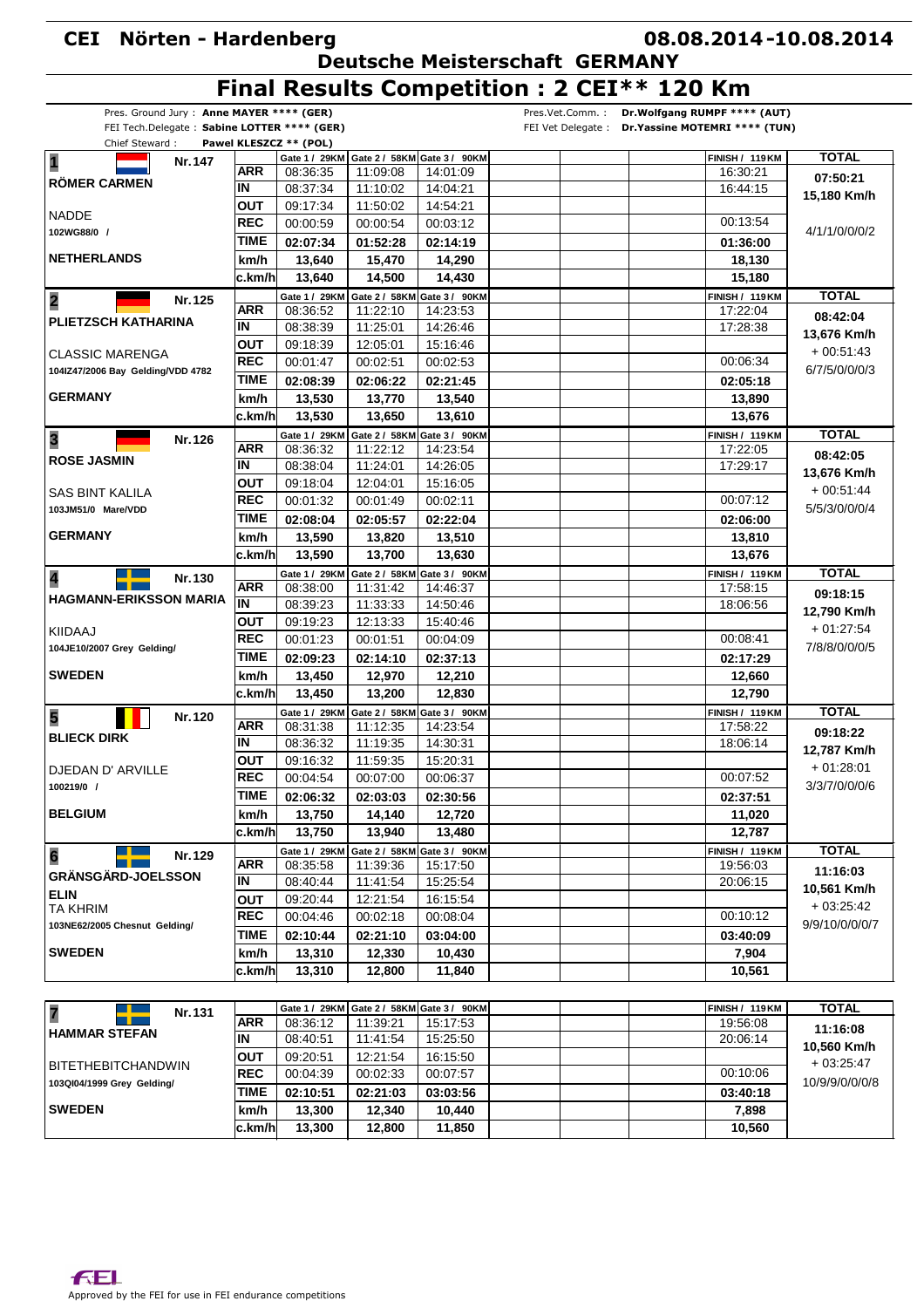#### **CEI Nörten - Hardenberg Deutsche Meisterschaft GERMANY 08.08.2014 10.08.2014 - Final Results Competition : 2 CEI\*\* 120 Km**

|                          | Pres. Ground Jury: Anne MAYER **** (GER) |                 |                                             |                             |                                           | Pres.Vet.Comm.: | Dr.Wolfgang RUMPF **** (AUT)                     |                    |
|--------------------------|------------------------------------------|-----------------|---------------------------------------------|-----------------------------|-------------------------------------------|-----------------|--------------------------------------------------|--------------------|
|                          |                                          |                 | FEI Tech.Delegate: Sabine LOTTER **** (GER) |                             |                                           |                 | FEI Vet Delegate: Dr. Yassine MOTEMRI **** (TUN) |                    |
| Chief Steward:           |                                          |                 | Pawel KLESZCZ ** (POL)                      |                             |                                           |                 |                                                  |                    |
|                          | Nr. 121                                  |                 |                                             |                             | Gate 1 / 29KM Gate 2 / 58KM Gate 3 / 90KM |                 | FINISH / 119 KM                                  | <b>TOTAL</b>       |
|                          |                                          | <b>ARR</b>      | 08:29:27                                    | 11:09:12                    | 14:01:19                                  |                 | 16:30:20                                         |                    |
| <b>ANGELOV ANGEL</b>     |                                          | IN              | 08:31:02                                    | 11:11:15                    | 14:06:15                                  |                 | 16:57:03                                         | <b>Finish Line</b> |
| <b>MORFEY</b>            |                                          | <b>OUT</b>      | 09:11:02                                    | 11:51:15                    | 14:56:15                                  |                 |                                                  | metabolic          |
| 103HM17/2005 Grey /      |                                          | <b>REC</b>      | 00:01:35                                    | 00:02:03                    | 00:04:56                                  |                 | 00:26:43                                         |                    |
|                          |                                          | <b>TIME</b>     | 02:01:02                                    | 02:00:13                    | 02:15:00                                  |                 | 01:34:05                                         |                    |
| <b>BULGARIA</b>          |                                          | km/h            | 14,380                                      | 14,470                      | 14,220                                    |                 | 18.490                                           |                    |
|                          |                                          | lc.km/hl        | 14,380                                      | 14,420                      | 14,350                                    |                 | 15,181                                           |                    |
|                          | Nr. 127                                  |                 |                                             |                             | Gate 1 / 29KM Gate 2 / 58KM Gate 3 / 90KM |                 | <b>FINISH / 119 KM</b>                           | <b>TOTAL</b>       |
|                          |                                          | <b>ARR</b>      | 08:37:31                                    | 11:21:25                    | 14:24:19                                  |                 |                                                  |                    |
| <b>SCHILLMANN JUDITH</b> |                                          | IN              | 08:39:42                                    | 11:24:05                    | 14:26:23                                  |                 |                                                  | Gate 3             |
|                          |                                          | <b>OUT</b>      | 09:19:42                                    | 12:04:05                    | 15:16:23                                  |                 |                                                  | lame               |
| AZURA 18                 | 103VF87/2000 Arab Mare/VDD               |                 | 00:02:11                                    | 00:02:40                    | 00:02:04                                  |                 |                                                  |                    |
|                          |                                          |                 | 02:09:42                                    | 02:04:23                    | 02:22:18                                  |                 |                                                  |                    |
| <b>GERMANY</b>           |                                          | km/h            | 13,420                                      | 13,990                      | 13,490                                    |                 |                                                  |                    |
|                          |                                          | lc.km/hl        | 13,420                                      | 13.700                      | 13,620                                    |                 |                                                  |                    |
|                          | Nr. 133                                  |                 |                                             |                             | Gate 1 / 29KM Gate 2 / 58KM Gate 3 / 90KM |                 | <b>FINISH / 119 KM</b>                           | <b>TOTAL</b>       |
|                          |                                          | <b>ARR</b>      | 08:29:43                                    | 11:09:22                    | 14:20:01                                  |                 |                                                  |                    |
| <b>BARANYAI ZOLTAN</b>   |                                          | $\overline{IN}$ | 08:33:52                                    | 11:20:25                    | 14:27:55                                  |                 |                                                  | Gate 3             |
|                          |                                          | <b>OUT</b>      | 09:13:52                                    | 12:00:25                    | 15:17:55                                  |                 |                                                  | lame               |
| <b>GROSNY 2</b>          |                                          | <b>REC</b>      | 00:04:09                                    | 00:11:03                    | 00:07:54                                  |                 |                                                  |                    |
| 104JT70/0 /              |                                          | <b>TIME</b>     | 02:03:52                                    | 02:06:33                    | 02:27:30                                  |                 |                                                  |                    |
| <b>HUNGARY</b>           |                                          | km/h            | 14,050                                      | 13,750                      | 13,020                                    |                 |                                                  |                    |
|                          |                                          | lc.km/hl        | 14.050                                      | 13,900                      | 13.570                                    |                 |                                                  |                    |
|                          | Nr. 128                                  |                 | Gate 1 / 29KM                               |                             | Gate 2 / 58KM Gate 3 / 90KM               |                 | <b>FINISH / 119 KM</b>                           | <b>TOTAL</b>       |
|                          |                                          | <b>ARR</b>      | 08:38:21                                    | $\sim$                      | $\sim$ 1                                  |                 | $\sim$ $\sim$                                    |                    |
| <b>VAN WIJK JANNET</b>   |                                          | IN              | 08:41:50                                    | $\sim$ 1                    | $\sim$ 1                                  |                 | $\sim$ 1                                         | Gate 1             |
|                          |                                          | <b>OUT</b>      | 09:21:50                                    | $\mathbb{Z}^{\mathbb{Z}}$ . | $\sim$ 1                                  |                 |                                                  | lame               |
| TOUT D'ALOU              |                                          | <b>REC</b>      | 00:03:29                                    | $\sim 1$                    | $\sim 1$                                  |                 | $\sim$ 1                                         |                    |
| 103WZ25/2006 Grey Mare/  |                                          | <b>TIME</b>     | 02:11:50                                    | $\sim 10$                   | $\mathbf{1}$                              |                 | $\mathbf{1}$                                     |                    |
| <b>NETHERLANDS</b>       |                                          | km/h            | 13,200                                      |                             |                                           |                 |                                                  |                    |
|                          |                                          | lc.km/hl        | 13,200                                      |                             |                                           |                 |                                                  |                    |

Endurance-Software by Ing. H.Grinschgl info@endurance-timing.info printed : 17.08.2014 / 19.39.17



Approved by the FEI for use in FEI endurance competitions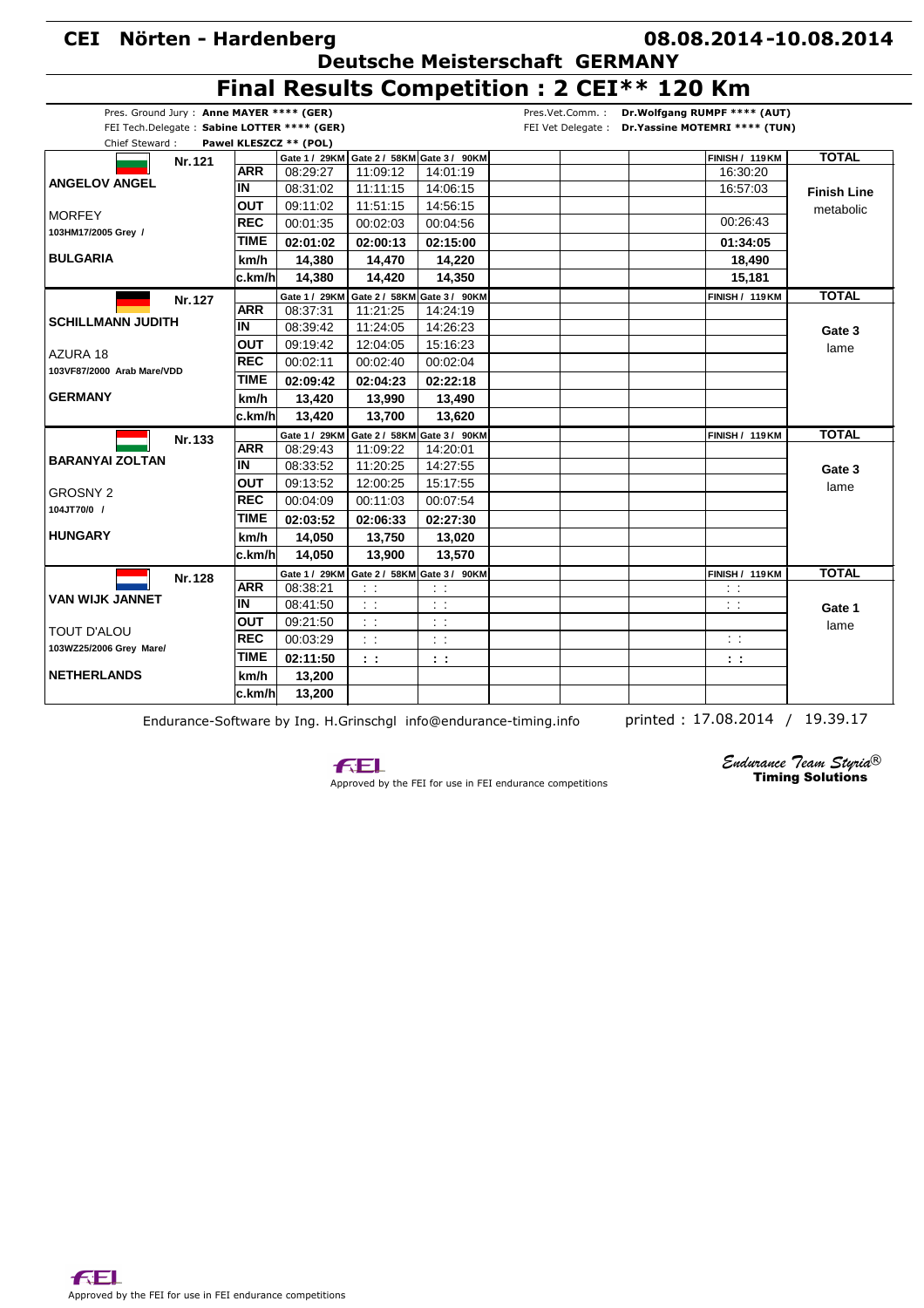# **Final Results Competition : 14 CEN-LDR 120 Km**

Pres. Ground Jury : **Anne MAYER \*\*\*\* (GER)** FEI Tech.Delegate : **Sabine LOTTER \*\*\*\* (GER)** Chief Steward : **Pawel KLESZCZ \*\* (POL)**

Pres.Vet.Comm. : **Dr.Wolfgang RUMPF \*\*\*\* (AUT)** FEI Vet Delegate : **Dr.Yassine MOTEMRI \*\*\*\* (TUN)**

| Chief Steward:                       |                | Pawel KLESZCZ ** (POL)    |                      |                                           |                                    |               |
|--------------------------------------|----------------|---------------------------|----------------------|-------------------------------------------|------------------------------------|---------------|
| $\overline{\mathbf{1}}$<br>Nr. 30    |                |                           |                      | Gate 1 / 29KM Gate 2 / 58KM Gate 3 / 90KM | <b>FINISH / 119 KM</b>             | <b>TOTAL</b>  |
| <b>HOOS EVA-MARIA</b>                | ARR            | 08:06:12                  | 10:33:43             | 13:12:30                                  | 15:59:45                           | 07:34:45      |
|                                      | IN             | 08:08:59                  | 10:39:19             | 13:23:19                                  | 16:13:59                           | 15,701 Km/h   |
| <b>STEIN LINA</b>                    | <b>OUT</b>     | 08:48:59                  | 11:19:19             | 14:13:19                                  |                                    |               |
| GER42455/2000 Dark Bay Mare/VDD      | <b>REC</b>     | 00:02:47                  | 00:05:36             | 00:10:49                                  | 00:14:14                           | 2/1/1/0/0/0/1 |
| 6040                                 | TIME           | 01:53:59                  | 01:50:20             | 02:04:00                                  | 01:46:26                           |               |
| <b>GERMANY</b>                       | km/h           | 15,270                    | 15,770               | 15,480                                    | 16,350                             |               |
|                                      | c.km/h         | 15,270                    | 15,510               | 15,500                                    | 15,701                             |               |
|                                      |                | Gate 1 / 29KM             |                      | Gate 2 / 58KM Gate 3 / 90KM               | <b>FINISH / 119 KM</b>             | <b>TOTAL</b>  |
| $\overline{\mathbf{2}}$<br>Nr. 34    | <b>ARR</b>     | 08:05:58                  | 10:34:55             | 13:38:45                                  | 16:45:40                           | 08:20:40      |
| <b>SCHAFFERT JELENA</b>              | ΙN             | 08:09:48                  | 10:40:28             | 13:43:35                                  | 16:52:44                           |               |
|                                      | ΟUΤ            | 08:49:48                  | 11:20:28             | 14:33:35                                  |                                    | 14,261 Km/h   |
| AL ALYSHA AL AZIM                    | <b>REC</b>     | 00:03:50                  | 00:05:33             | 00:04:50                                  | 00:07:04                           | $+00:45:55$   |
| /2004 Black Mare/VDD 5241            | <b>TIME</b>    | 01:54:48                  | 01:50:40             | 02:23:07                                  | 02:12:05                           | 4/2/2/0/0/0/2 |
| <b>GERMANY</b>                       | km/h           | 15,160                    | 15,720               | 13,420                                    | 13,170                             |               |
|                                      | c.km/h         | 15,160                    | 15,430               | 14,650                                    | 14,261                             |               |
|                                      |                |                           |                      |                                           |                                    |               |
| $\overline{\mathbf{3}}$<br>Nr. 33    | <b>ARR</b>     | Gate 1 / 29KM<br>08:10:41 | 11:08:53             | Gate 2 / 58KM Gate 3 / 90KM<br>14:20:00   | <b>FINISH / 119 KM</b><br>17:52:50 | <b>TOTAL</b>  |
| <b>REICH SELINA</b>                  | ΙN             | 08:14:53                  | 11:12:26             | 14:24:30                                  | 18:01:14                           | 09:27:50      |
|                                      | ΟUΤ            | 08:54:53                  | 11:52:26             | 15:14:30                                  |                                    | 12,574 Km/h   |
| ASRA 20                              | <b>REC</b>     | 00:04:12                  | 00:03:33             |                                           | 00:08:24                           | $+01:53:05$   |
| /2003 Grey Mare/VDD 5306             |                |                           |                      | 00:04:30                                  |                                    | 6/6/4/0/0/0/3 |
|                                      | <b>TIME</b>    | 01:59:53                  | 02:17:33             | 02:32:04                                  | 02:38:20                           |               |
| <b>GERMANY</b>                       | km/h           | 14,510                    | 12,650               | 12,630                                    | 10,990                             |               |
|                                      | c.km/h         | 14.510                    | 13,520               | 13,190                                    | 12,574                             |               |
| 4<br>Nr. 27                          |                | Gate 1 / 29KM             |                      | Gate 2 / 58KM Gate 3 / 90KM               | <b>FINISH / 119 KM</b>             | <b>TOTAL</b>  |
| <b>BRÜGGEMEIER SARINA</b>            | <b>ARR</b>     | 08:50:45                  | 12:08:56             | 15:50:27                                  | 19:34:46                           | 11:09:46      |
|                                      | IN             | 08:53:27                  | 12:14:53             | 15:56:12                                  | 19:43:59                           | 10,660 Km/h   |
| <b>GAMEBOY</b>                       | <b>OUT</b>     | 09:33:27                  | 12:54:53             | 16:46:12                                  |                                    | $+03:35:01$   |
| GER 44129/1999 Grey Gelding/VDD 6043 | <b>REC</b>     | 00:02:42                  | 00:05:57             | 00:05:45                                  | 00:09:13                           | 7/8/5/0/0/0/4 |
|                                      | <b>TIME</b>    | 02:38:27                  | 02:41:26             | 03:01:19                                  | 02:48:34                           |               |
| <b>GERMANY</b>                       | km/h           | 10,980                    | 10,780               | 10,590                                    | 10,320                             |               |
|                                      |                |                           |                      |                                           | 10,660                             |               |
|                                      | c.km/h         | 10,980                    | 10,880               | 10,770                                    |                                    |               |
|                                      |                | Gate 1 / 29KM             |                      | Gate 2 / 58KM Gate 3 / 90KM               | <b>FINISH / 119 KM</b>             | <b>TOTAL</b>  |
| Nr. 28                               | ARR            | 08:05:13                  | 10:33:41             | 14:02:12                                  |                                    |               |
| <b>FLECK NELE</b>                    | IN             | 08:08:07                  | 10:40:38             | 14:06:00                                  |                                    |               |
|                                      | OUT            | 08:48:07                  | 11:20:38             | 14:56:00                                  |                                    | Gate 3        |
| <b>MIRACEL FO</b>                    | <b>REC</b>     | 00:02:54                  | 00:06:57             | 00:03:48                                  |                                    | lame          |
| /2001 Bay Gelding/VDD 5371           | TIME           | 01:53:07                  | 01:52:31             | 02:45:22                                  |                                    |               |
| <b>GERMANY</b>                       |                |                           |                      |                                           |                                    |               |
|                                      | km/h           | 15,380                    | 15,460               | 11,610                                    |                                    |               |
|                                      | $ $ c.km/h $ $ | 15,380                    | 15,420               | 13,810                                    |                                    |               |
| Nr. 35                               |                | Gate 1 / 29KM             |                      | Gate 2 / 58KM Gate 3 / 90KM               | <b>FINISH / 119 KM</b>             | TOTAL         |
| <b>SCHUSTER JOSEFIN</b>              | ARR<br>IN      | 08:05:29<br>08:09:27      | 10:41:50<br>10:47:46 |                                           |                                    |               |
|                                      |                |                           |                      |                                           |                                    | Gate 2        |
| <b>FATIMA</b>                        | ΟUΤ            | 08:49:27                  | 11:27:46             |                                           |                                    | lame          |
| /2000 Bay Mare/VDD 5900              | REC            | 00:03:58                  | 00:05:56             |                                           |                                    |               |
|                                      | TIME           | 01:54:27                  | 01:58:19             |                                           |                                    |               |
| <b>GERMANY</b>                       | km/h           | 15,200                    | 14,710               |                                           |                                    |               |
|                                      | c.km/h         | 15,200                    | 14,950               |                                           |                                    |               |
| Nr. 31                               |                | Gate 1 / 29KM             |                      | Gate 2 / 58KM Gate 3 / 90KM               | <b>FINISH / 119 KM</b>             | <b>TOTAL</b>  |
| <b>KNEIP LORENZ</b>                  | <b>ARR</b>     | 08:05:20                  | 10:42:08             |                                           |                                    |               |
|                                      | IN             | 08:13:09                  | 10:47:55             |                                           |                                    | Gate 2        |
| SILLA                                | ΟUΤ            | 08:53:09                  | 11:27:55             |                                           |                                    | lame          |
| /2006 Grey Mare/VDD 3655             | <b>REC</b>     | 00:07:49                  | 00:05:47             |                                           |                                    |               |
|                                      | <b>TIME</b>    | 01:58:09                  | 01:54:46             |                                           |                                    |               |
| <b>GERMANY</b>                       | km/h           | 14,730                    | 15,160               |                                           |                                    |               |
|                                      | c.km/h         | 14,730                    | 14,940               |                                           |                                    |               |
| Nr. 29                               |                | Gate 1 / 29KM             |                      | Gate 2 / 58KM Gate 3 / 90KM               | <b>FINISH / 119 KM</b>             | <b>TOTAL</b>  |
|                                      | ARR            | 08:50:46                  | 12:08:56             |                                           |                                    |               |
| <b>HELLWIG KEA</b>                   | IN             | 08:53:31                  | 12:14:52             |                                           |                                    | Gate 2        |
|                                      | ουτ            | 09:33:31                  | 12:54:52             |                                           |                                    | lame          |
| PF TALLOS SKY                        | REC            | 00:02:45                  | 00:05:56             |                                           |                                    |               |
| 103OF10/0 Mare/VDD 5946              | TIME           | 02:38:31                  | 02:41:21             |                                           |                                    |               |
| <b>GERMANY</b>                       | km/h           | 10,980                    | 10,780               |                                           |                                    |               |

ı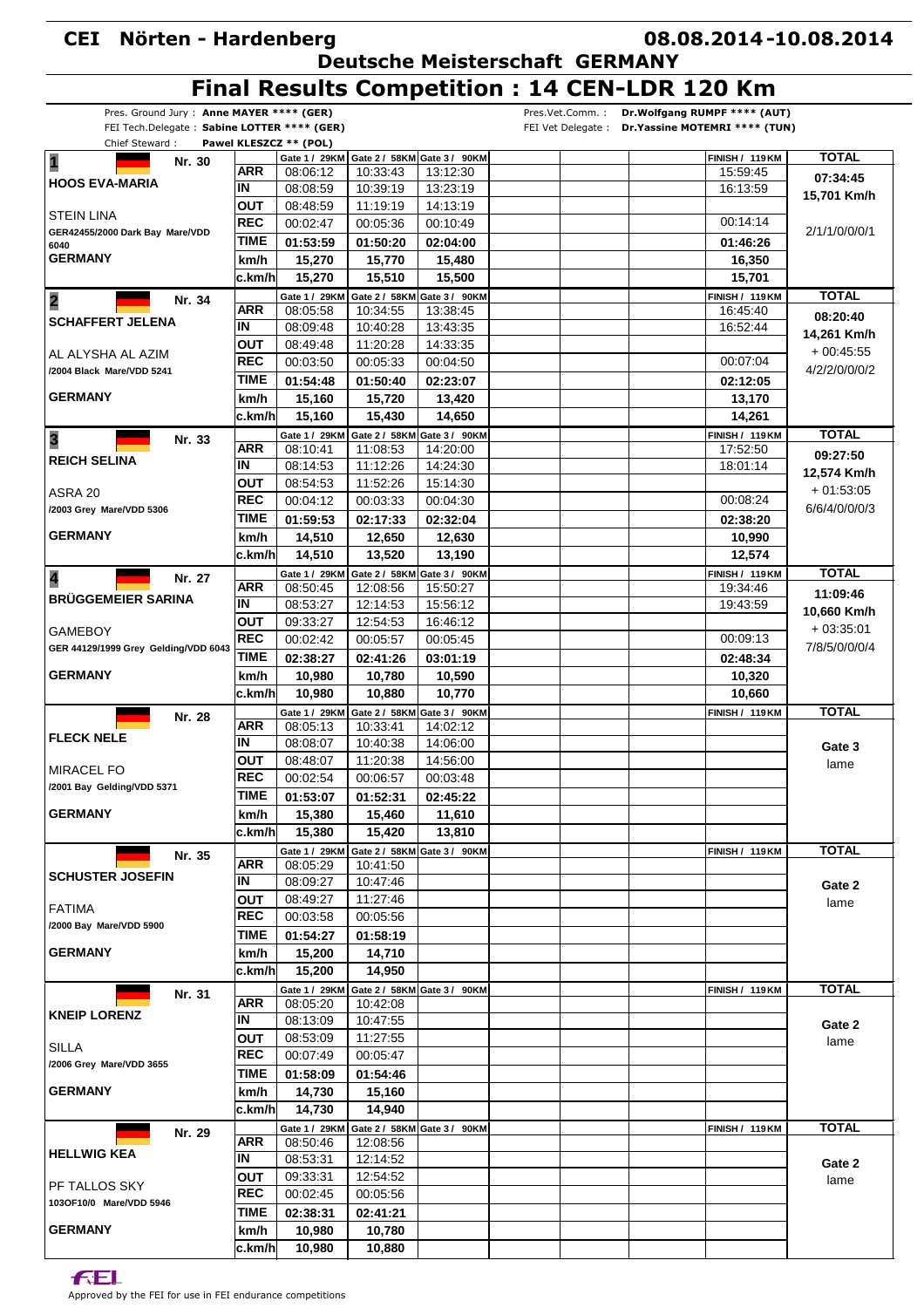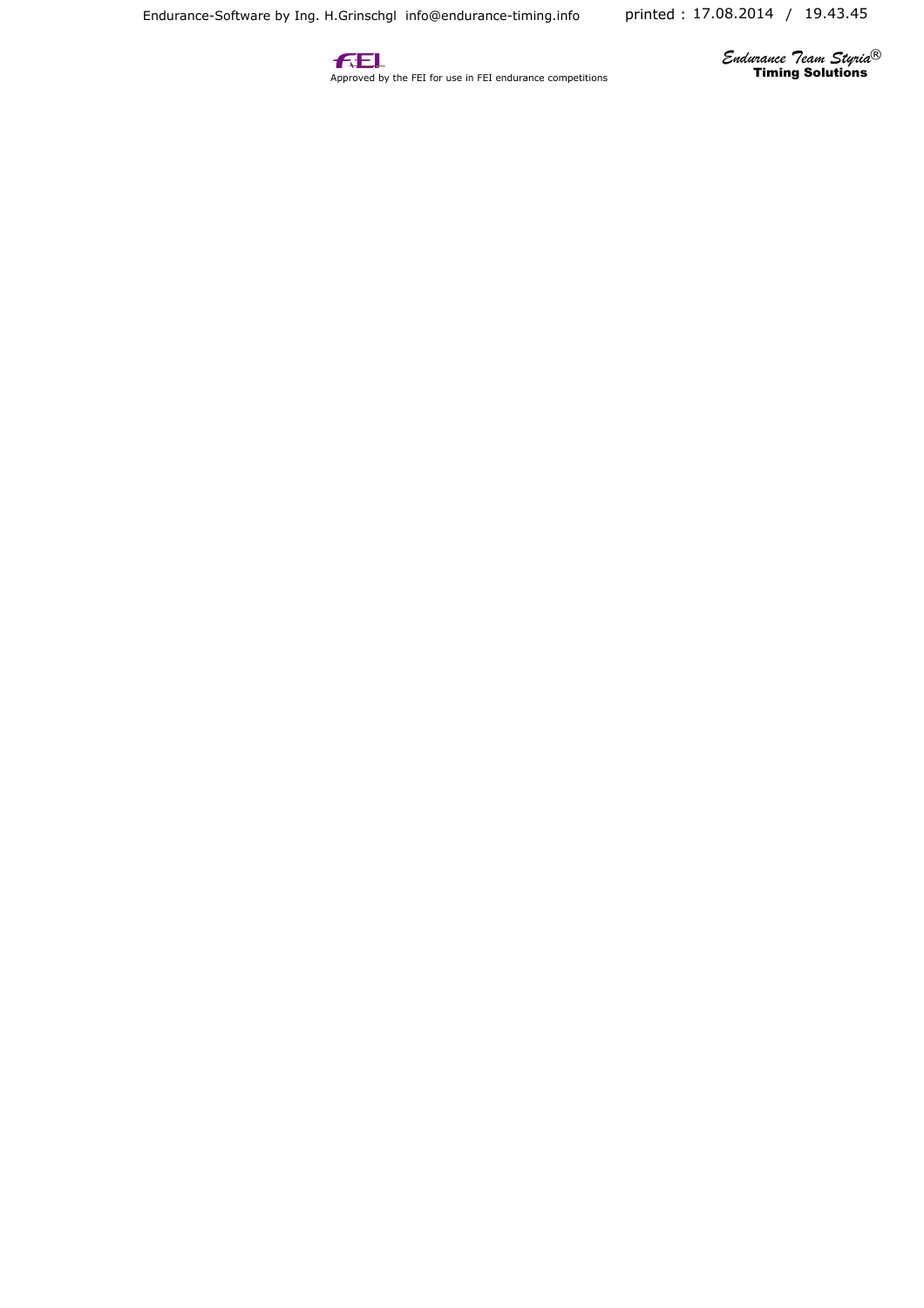### **CEI Nörten - Hardenberg Deutsche Meisterschaft GERMANY 08.08.2014 10.08.2014 - Final Results Competition : 4 CEI\* 90 Km**

| Pres. Ground Jury: Anne MAYER **** (GER)    |             |                        |                             | Pres.Vet.Comm.: | Dr.Wolfgang RUMPF **** (AUT)                     |               |
|---------------------------------------------|-------------|------------------------|-----------------------------|-----------------|--------------------------------------------------|---------------|
| FEI Tech.Delegate: Sabine LOTTER **** (GER) |             |                        |                             |                 | FEI Vet Delegate: Dr. Yassine MOTEMRI **** (TUN) |               |
| Chief Steward:                              |             | Pawel KLESZCZ ** (POL) |                             |                 |                                                  |               |
| $\overline{\mathbf{1}}$<br>Nr. 91           |             |                        | Gate 1 / 29KM Gate 2 / 61KM |                 | FINISH / 90 KM                                   | <b>TOTAL</b>  |
| <b>HÄHNEL TANJA</b>                         | <b>ARR</b>  | 09:03:43               | 12:02:17                    |                 | 15:13:10                                         | 06:53:10      |
|                                             | IN          | 09:06:37               | 12:05:37                    |                 | 15:19:31                                         | 13,070 Km/h   |
| <b>APTERO NIKE</b>                          | <b>OUT</b>  | 09:46:37               | 12:45:37                    |                 |                                                  |               |
| GER 45045/2000 Grey Sh. Arab Mare/VDD       | <b>REC</b>  | 00:02:54               | 00:03:20                    |                 | 00:06:21                                         | 1/2/0/0/0/0/1 |
|                                             | <b>TIME</b> | 02:06:37               | 02:19:00                    |                 | 02:27:33                                         |               |
| <b>GERMANY</b>                              | km/h        | 13,740                 | 13,810                      |                 | 11,790                                           |               |
|                                             | c.km/h      | 13,740                 | 13,780                      |                 | 13,070                                           |               |
| $\overline{\mathbf{2}}$<br>Nr. 90           |             | Gate 1 / 29KM          | Gate 2 / 61KM               |                 | FINISH / 90 KM                                   | <b>TOTAL</b>  |
|                                             | <b>ARR</b>  | 09:03:43               | 12:02:17                    |                 | 15:13:11                                         | 06:53:11      |
| <b>GALL-SINAST NICOLE</b>                   | ΙN          | 09:08:49               | 12:06:57                    |                 | 15:19:41                                         | 13,069 Km/h   |
|                                             | <b>OUT</b>  | 09:48:49               | 12:46:57                    |                 |                                                  | $+00:00:01$   |
| <b>SAMIRA</b>                               | <b>REC</b>  | 00:05:06               | 00:04:40                    |                 | 00:06:30                                         | 2/3/0/0/0/0/2 |
| 104LH50/2006 Grey Mare/                     | TIME        | 02:08:49               | 02:18:08                    |                 | 02:26:14                                         |               |
| <b>GERMANY</b>                              | km/h        | 13,510                 | 13,900                      |                 | 11,900                                           |               |
|                                             | c.km/h      | 13,510                 | 13.710                      |                 | 13,069                                           |               |
| $\overline{\mathbf{3}}$<br>Nr. 145          |             |                        | Gate 1 / 29KM Gate 2 / 61KM |                 | FINISH / 90 KM                                   | <b>TOTAL</b>  |
|                                             | <b>ARR</b>  | 09:03:44               | 12:02:34                    |                 | 16:06:06                                         | 07:46:06      |
| <b>ROSSIGNON YANNICK</b>                    | IN          | 09:11:48               | 12:10:12                    |                 | 16:21:36                                         |               |
|                                             | <b>OUT</b>  | 09:51:48               | 12:50:12                    |                 |                                                  | 11,585 Km/h   |
| MACUMBA FLORIVAL                            | <b>REC</b>  | 00:08:04               | 00:07:38                    |                 | 00:15:30                                         | $+00.52.56$   |
| 104MJ 65/0 /                                | <b>TIME</b> | 02:11:48               | 02:18:24                    |                 | 03:15:54                                         | 3/4/0/0/0/0/3 |
| <b>LUXEMBOURG</b>                           | km/h        | 13,200                 | 13,870                      |                 | 8,882                                            |               |
|                                             | c.km/h      | 13,200                 | 13,550                      |                 | 11,585                                           |               |
| $\overline{\mathbf{4}}$<br>Nr. 92           |             |                        | Gate 1 / 29KM Gate 2 / 61KM |                 | FINISH / 90 KM                                   | <b>TOTAL</b>  |
|                                             | <b>ARR</b>  | 09:25:24               | 12:54:27                    |                 | 16:29:40                                         | 08:09:40      |
| <b>WILCZEK MICHAELA</b>                     | IN          | 09:29:35               | 13:01:01                    |                 | 16:55:25                                         | 11,028 Km/h   |
|                                             | <b>OUT</b>  | 10:09:35               | 13:41:01                    |                 |                                                  | $+01:16:30$   |
| <b>DSP C'EST LA VIE</b>                     | <b>REC</b>  | 00:04:11               | 00:06:34                    |                 | 00:25:45                                         |               |
| 104LH51/2003 Bay Gelding/VDD                | <b>TIME</b> | 02:29:35               | 02:51:26                    |                 | 02:48:39                                         | 5/5/0/0/0/0/4 |
| <b>GERMANY</b>                              | km/h        | 11,630                 | 11,200                      |                 | 10,320                                           |               |
|                                             | c.km/h      | 11,630                 | 11,400                      |                 | 11,028                                           |               |
| Nr. 95                                      |             |                        | Gate 1 / 29KM Gate 2 / 61KM |                 | FINISH / 90 KM                                   | <b>TOTAL</b>  |
|                                             | <b>ARR</b>  | 09:25:37               |                             |                 |                                                  |               |
| <b>OVERES YVONNE</b>                        | IN          | 09:29:29               |                             |                 |                                                  | Gate 1        |
|                                             | <b>OUT</b>  | 10:09:29               |                             |                 |                                                  | retired       |
| <b>BARQ MADJIED STAR</b>                    | <b>REC</b>  | 00:03:52               |                             |                 |                                                  |               |
| 103NL71/2000 Chestnut Arab<br>Gelding/KEINE | <b>TIME</b> | 02:29:29               |                             |                 |                                                  |               |
| <b>NETHERLANDS</b>                          | km/h        | 11,640                 |                             |                 |                                                  |               |
|                                             | c.km/h      | 11,640                 |                             |                 |                                                  |               |
|                                             |             |                        |                             |                 |                                                  |               |

Endurance-Software by Ing. H.Grinschgl info@endurance-timing.info printed : 17.08.2014 / 19.40.44

**FEL** 

Approved by the FEI for use in FEI endurance competitions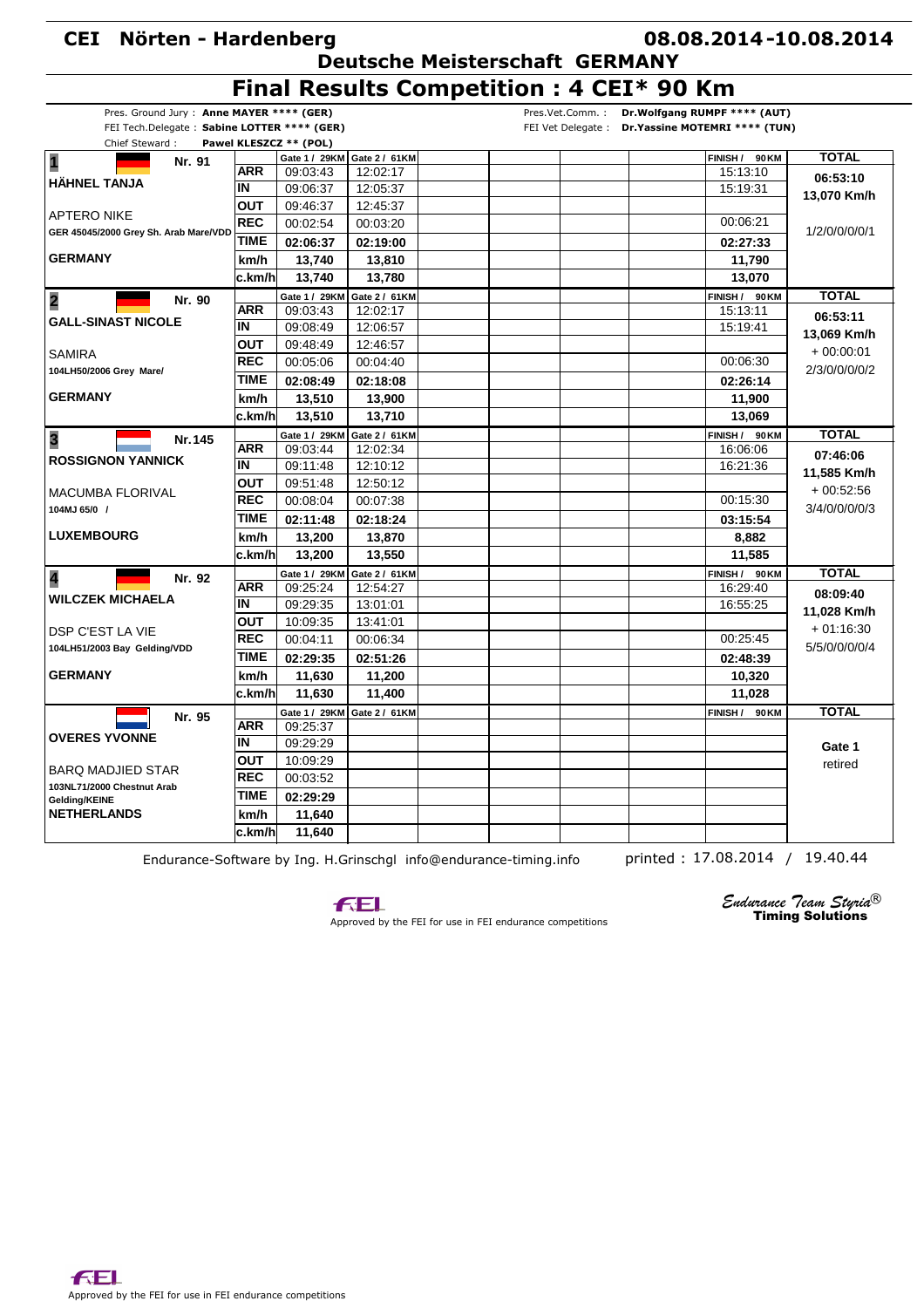# **Final Results Competition : 5 CEI-J-YR\* 90 Km**

|               | Pres. Ground Jury: Anne MAYER **** (GER)    |
|---------------|---------------------------------------------|
|               | FEI Tech.Delegate: Sabine LOTTER **** (GER) |
| ChisEChaward: |                                             |

Pres.Vet.Comm. : **Dr.Wolfgang RUMPF \*\*\*\* (AUT)** FEI Vet Delegate : **Dr.Yassine MOTEMRI \*\*\*\* (TUN)**

| Chief Steward:             |             | Pawel KLESZCZ ** (POL)        |          |  |                          |               |
|----------------------------|-------------|-------------------------------|----------|--|--------------------------|---------------|
| $\vert$ 1<br>Nr. 146       |             | Gate 1 / 29KM   Gate 2 / 61KM |          |  | <b>FINISH</b> /<br>90 KM | <b>TOTAL</b>  |
|                            | <b>ARR</b>  | 09:21:11                      | 12:27:18 |  | 15:22:30                 | 06:47:30      |
| <b>LAMSMA IMKE</b>         | IN          | 09:24:22                      | 12:30:57 |  | 15:37:30                 | 13,252 Km/h   |
| <b>IDURAK</b>              | <b>OUT</b>  | 10:04:22                      | 13:10:57 |  |                          |               |
|                            | <b>REC</b>  | 00:03:11                      | 00:03:39 |  | 00:15:00                 | 1/1/0/0/0/0/1 |
| 104CE30/2005 Grey Gelding/ | <b>TIME</b> | 02:09:22                      | 02:26:35 |  | 02:11:33                 |               |
| <b>NETHERLANDS</b>         | km/h        | 13,450                        | 13.100   |  | 13,230                   |               |
|                            | c.km/hl     | 13.450                        | 13.260   |  | 13,252                   |               |

Endurance-Software by Ing. H.Grinschgl info@endurance-timing.info printed : 17.08.2014 / 19.41.39



Approved by the FEI for use in FEI endurance competitions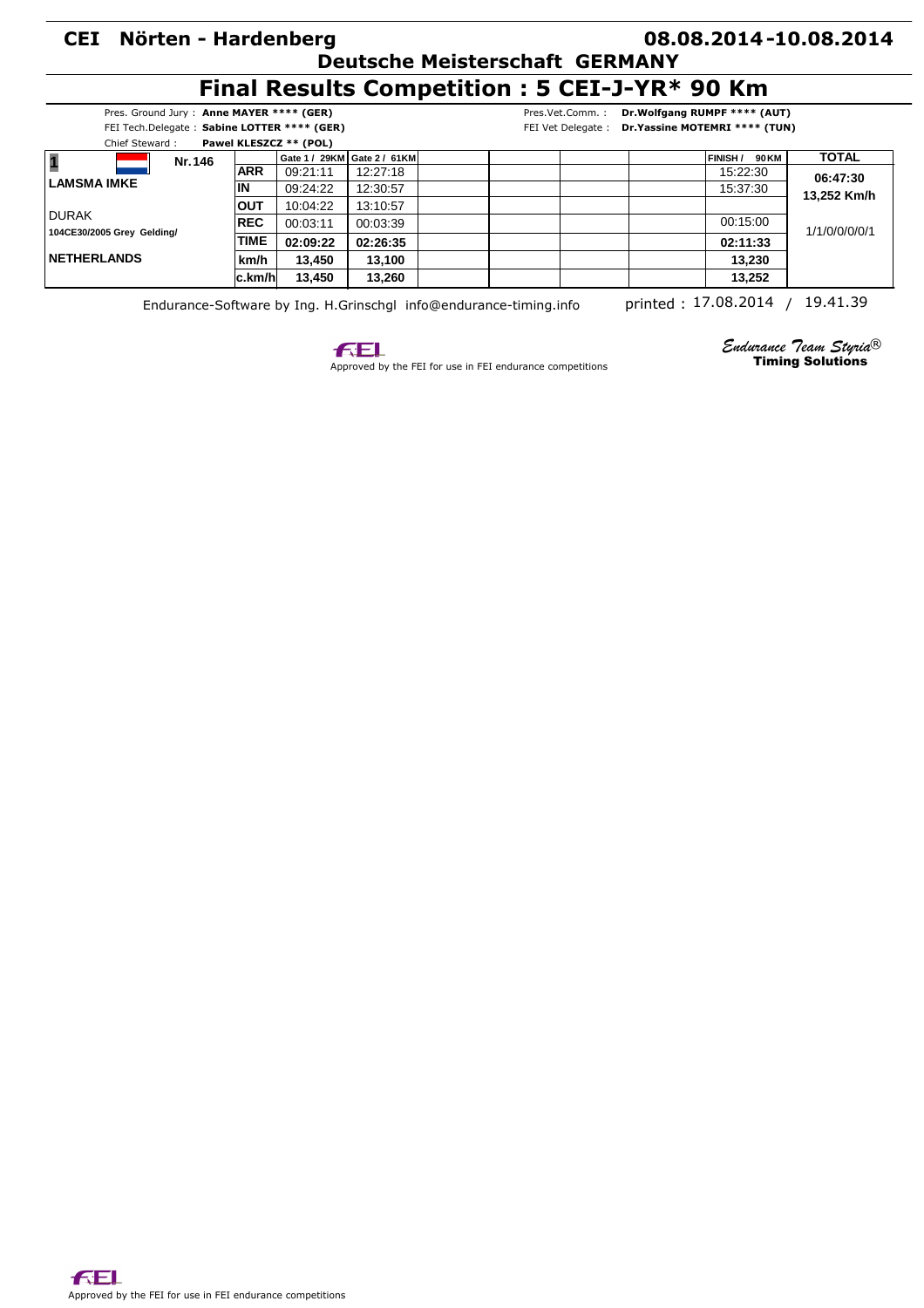#### **CEI Nörten - Hardenberg Deutsche Meisterschaft GERMANY 08.08.2014 10.08.2014 - Final Results Competition : 15 CEN-LDR 90 Km**

|                                              |             |             |                                             |          |                                           |                 | THE RESOLE COMPENSION I 19 CEN LPR 90 RM          |                    |
|----------------------------------------------|-------------|-------------|---------------------------------------------|----------|-------------------------------------------|-----------------|---------------------------------------------------|--------------------|
| Pres. Ground Jury: Anne MAYER **** (GER)     |             |             |                                             |          |                                           | Pres.Vet.Comm.: | Dr.Wolfgang RUMPF **** (AUT)                      |                    |
|                                              |             |             | FEI Tech.Delegate: Sabine LOTTER **** (GER) |          |                                           |                 | FEI Vet Delegate : Dr. Yassine MOTEMRI **** (TUN) |                    |
| Chief Steward:                               |             |             | Pawel KLESZCZ ** (POL)                      |          |                                           |                 |                                                   |                    |
| $\overline{\mathbf{1}}$                      | Nr. 97      |             |                                             |          | Gate 1 / 15KM Gate 2 / 29KM Gate 3 / 61KM |                 | FINISH / 90 KM                                    | <b>TOTAL</b>       |
| <b>GINSEL DR. JUTTA</b>                      |             | <b>ARR</b>  | 08:41:00                                    | 09:57:53 | 13:15:24                                  |                 | 16:53:00                                          | 07:53:00           |
|                                              |             | IN          | 08:49:00                                    | 10:03:03 | 13:20:43                                  |                 | 17:02:00                                          | 11,416 Km/h        |
| <b>ZSA ZSA GABI</b>                          | <b>OUT</b>  | 08:49:00    | 10:43:03                                    | 14:10:43 |                                           |                 |                                                   |                    |
|                                              |             | <b>REC</b>  | 00:08:00                                    | 00:05:10 | 00:05:19                                  |                 | 00:09:00                                          | 1/1/1/0/0/0/1      |
| /2003 Bay Mare/VDD 3763                      | <b>TIME</b> |             | 01:19:00                                    | 01:14:03 | 02:37:40                                  |                 | 02:42:17                                          |                    |
| <b>GERMANY</b>                               |             | km/h        | 11,390                                      | 11,340   | 12,180                                    |                 | 10,720                                            |                    |
|                                              |             | lc.km/hl    | 11,390                                      | 11,370   | 11.780                                    |                 | 11,416                                            |                    |
| $\overline{1}$                               | Nr. 99      |             | Gate 1 / 15KM                               |          | Gate 2 / 29KM Gate 3 / 61KM               |                 | FINISH / 90 KM                                    | <b>TOTAL</b>       |
|                                              |             | <b>ARR</b>  | 08:41:00                                    | 09:58:07 | 13:15:28                                  |                 | 16:53:00                                          | 07:53:00           |
| <b>KLAWITTER NICOLE</b>                      |             | <b>IN</b>   | 08:49:00                                    | 10:05:43 | 13:27:52                                  |                 | 17:09:02                                          | 11,416 Km/h        |
|                                              |             | <b>OUT</b>  | 08:49:00                                    | 10:45:43 | 14:17:52                                  |                 |                                                   |                    |
| <b>GLOBAL STAR</b>                           |             | <b>REC</b>  | 00:08:00                                    | 00:07:36 | 00:12:24                                  |                 | 00:16:02                                          | 1/2/2/0/0/0/1      |
| 12 01 52/2002 Bay Trotter<br>Gelding/VDD1318 |             | <b>TIME</b> | 01:19:00                                    | 01:16:43 | 02:42:09                                  |                 | 02:35:08                                          |                    |
| <b>GERMANY</b>                               |             | km/h        | 11.390                                      | 10.950   | 11.840                                    |                 | 11,220                                            |                    |
|                                              |             | lc.km/hl    | 11,390                                      | 11,170   | 11,510                                    |                 | 11,416                                            |                    |
|                                              | Nr. 98      |             | Gate 1 / 15KM                               |          | Gate 2 / 29KM Gate 3 / 61KM               |                 | FINISH / 90 KM                                    | <b>TOTAL</b>       |
|                                              |             | <b>ARR</b>  |                                             |          |                                           |                 |                                                   |                    |
| <b>KALINA HEIKE</b>                          |             | IN.         |                                             |          |                                           |                 |                                                   |                    |
|                                              |             | lout        |                                             |          |                                           |                 |                                                   | stopped on coursel |
| <b>CHARISMA BINT MASAHIB</b>                 |             | <b>REC</b>  |                                             |          |                                           |                 |                                                   |                    |
| /2004 Bay Mare/VDD 2338                      |             | <b>TIME</b> |                                             |          |                                           |                 |                                                   |                    |
| <b>GERMANY</b>                               |             | km/h        |                                             |          |                                           |                 |                                                   |                    |
|                                              |             | lc.km/hl    |                                             |          |                                           |                 |                                                   |                    |
|                                              |             |             |                                             |          |                                           |                 |                                                   |                    |

Endurance-Software by Ing. H.Grinschgl info@endurance-timing.info printed : 17.08.2014 / 19.44.14



Approved by the FEI for use in FEI endurance competitions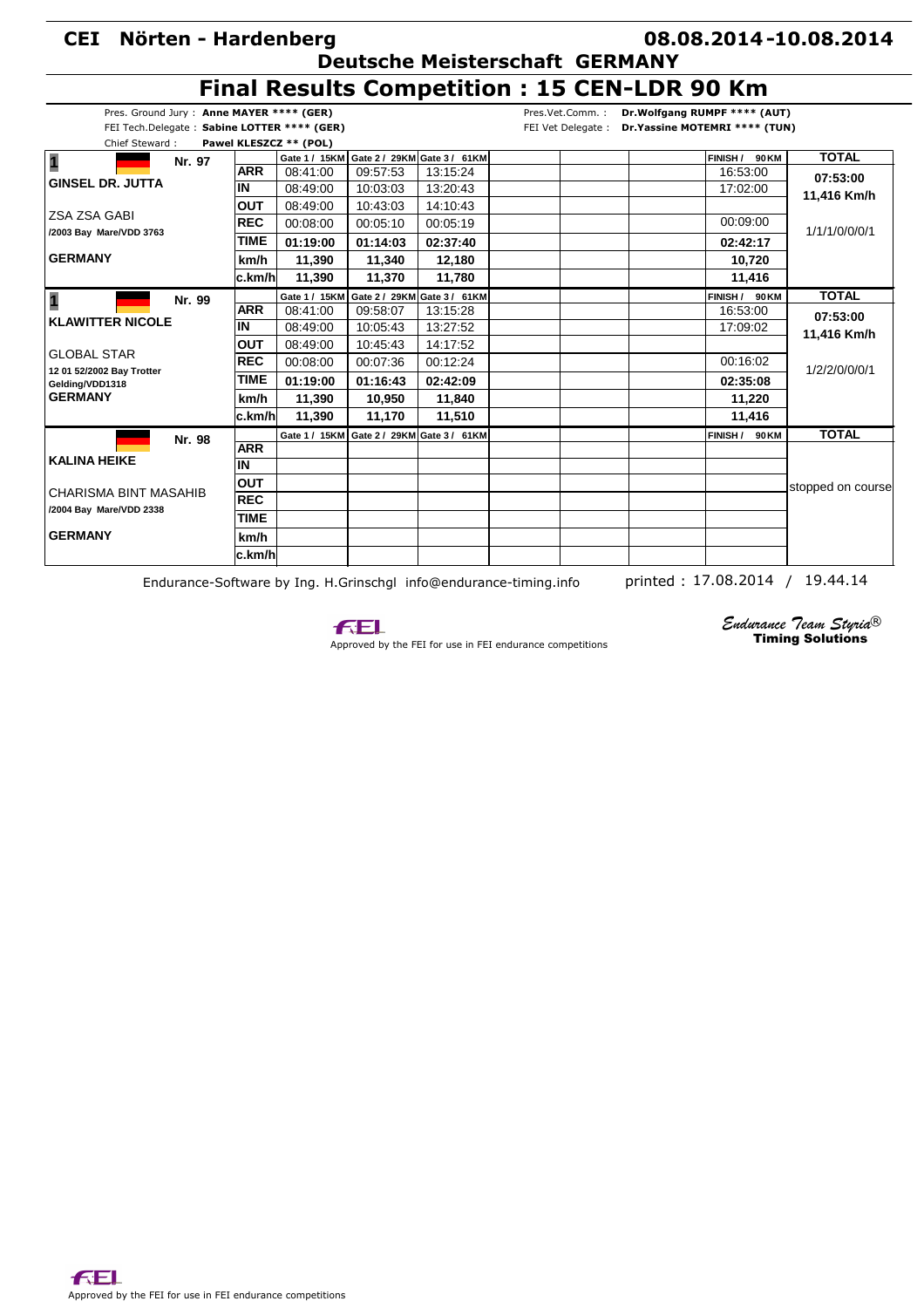**Final Results Competition : 6 CEI\* 80 Km**

| Chief Steward:                                                                      |                          | Pawel KLESZCZ ** (POL)    |                             |                            |               |
|-------------------------------------------------------------------------------------|--------------------------|---------------------------|-----------------------------|----------------------------|---------------|
| $\overline{\mathbf{1}}$<br>Nr. 81                                                   |                          |                           | Gate 1 / 29KM Gate 2 / 58KM | FINISH / 78 KM             | <b>TOTAL</b>  |
| <b>MICHELMANN KERSTIN</b>                                                           | <b>ARR</b>               | 08:05:45                  | 10:26:19                    | 12:22:05                   | 04:47:05      |
|                                                                                     | IN                       | 08:10:55                  | 10:35:08                    | 12:36:38                   | 16,302 Km/h   |
| FARHA <sub>2</sub>                                                                  | <b>OUT</b>               | 08:50:55                  | 11:15:08                    |                            |               |
| 104FG20/2005 Grey Mare/VDD 3654                                                     | <b>REC</b>               | 00:05:10                  | 00:08:49                    | 00:14:33                   | 6/4/0/0/0/0/1 |
|                                                                                     | TIME                     | 01:55:55                  | 01:44:13                    | 01:06:57                   |               |
| <b>GERMANY</b>                                                                      | km/h                     | 15,010                    | 16,700                      | 17,920                     |               |
|                                                                                     | c.km/hl                  | 15,010                    | 15,810                      | 16,302                     |               |
| $\overline{\mathbf{2}}$<br>Nr. 80                                                   |                          | Gate 1 / 29KM             | Gate 2 / 58KM               | FINISH / 78 KM             | <b>TOTAL</b>  |
| <b>GRELL VERONIKA</b>                                                               | <b>ARR</b><br>IN         | 08:05:49                  | 10:39:07                    | 12:22:15                   | 04:47:15      |
|                                                                                     |                          | 08:07:30                  | 10:41:39                    | 12:32:02                   | 16,292 Km/h   |
| <b>BERMUDA GOLD AA</b>                                                              | <b>OUT</b><br><b>REC</b> | 08:47:30                  | 11:21:39                    | 00:09:47                   | $+00:00:10$   |
| 104LS74/2006 Chesnut Gelding/VDD                                                    | <b>TIME</b>              | 00:01:41                  | 00:02:32                    |                            | 1/6/0/0/0/0/2 |
|                                                                                     |                          | 01:52:30                  | 01:54:09                    | 01:00:36                   |               |
| <b>GERMANY</b>                                                                      | km/h                     | 15,470                    | 15,240                      | 19,800                     |               |
|                                                                                     | c.km/h                   | 15,470                    | 15.350                      | 16,292                     |               |
| 3<br>Nr. 82                                                                         | <b>ARR</b>               | Gate 1 / 29KM             | Gate 2 / 58KM               | FINISH / 78 KM             | <b>TOTAL</b>  |
| ZAYER SYLVIA DR.                                                                    | IN                       | 08:05:50<br>08:08:36      | 10:27:29<br>10:31:04        | 12:24:18<br>12:31:41       | 04:49:18      |
|                                                                                     | OUT                      | 08:48:36                  | 11:11:04                    |                            | 16,177 Km/h   |
| <b>NAHEEFA</b>                                                                      | <b>REC</b>               | 00:02:46                  | 00:03:35                    | 00:07:23                   | $+00:02:13$   |
| 104HD27/2007 Chesnut Mare/5643                                                      | <b>TIME</b>              |                           |                             |                            | 2/1/0/0/0/0/3 |
| <b>GERMANY</b>                                                                      | km/h                     | 01:53:36<br>15,320        | 01:42:28<br>16,980          | 01:13:14<br>16,390         |               |
|                                                                                     | c.km/h                   | 15,320                    | 16,110                      | 16,177                     |               |
|                                                                                     |                          |                           |                             |                            |               |
| 4<br>Nr.132                                                                         | <b>ARR</b>               | Gate 1 / 29KM<br>08:43:27 | Gate 2 / 58KM<br>11:44:06   | FINISH / 78 KM<br>13:55:54 | <b>TOTAL</b>  |
| <b>ROMER CARMEN</b>                                                                 | IN                       | 08:45:13                  | 11:45:28                    | 13:58:33                   | 06:20:54      |
|                                                                                     | <b>OUT</b>               | 09:25:13                  | 12:25:28                    |                            | 12,287 Km/h   |
| <b>PORSCHE</b>                                                                      | <b>REC</b>               | 00:01:46                  | 00:01:22                    | 00:02:39                   | $+01:33:49$   |
| 104JO19/2007 Grey Mare/                                                             | <b>TIME</b>              | 02:30:13                  | 02:20:15                    | 01:30:26                   | 7/7/0/0/0/0/4 |
| <b>NETHERLANDS</b>                                                                  | km/h                     | 11,580                    | 12,410                      | 13,270                     |               |
|                                                                                     | c.km/h                   | 11,580                    | 11,980                      | 12,287                     |               |
|                                                                                     |                          | Gate 1 / 29KM             | Gate 2 / 58KM               | FINISH / 78 KM             | <b>TOTAL</b>  |
| 5<br>Nr. 148                                                                        | ARR                      | 08:43:37                  | 11:44:15                    | 13:55:55                   |               |
| <b>VAN DER LUGT PUCK</b>                                                            | IN                       | 08:45:17                  | 11:45:35                    | 14:04:48                   | 06:20:55      |
|                                                                                     | OUT                      | 09:25:17                  | 12:25:35                    |                            | 12,286 Km/h   |
| <b>REGINA</b>                                                                       | <b>REC</b>               | 00:01:40                  | 00:01:20                    | 00:08:53                   | $+01:33:50$   |
| 104HI04/0 /                                                                         | <b>TIME</b>              | 02:30:17                  | 02:20:18                    | 01:30:20                   | 8/8/0/0/0/0/5 |
| <b>NETHERLANDS</b>                                                                  | km/h                     | 11,580                    | 12,400                      | 13,280                     |               |
|                                                                                     | c.km/h                   | 11,580                    | 11,980                      | 12,286                     |               |
| Nr. 84                                                                              |                          | Gate 1 / 29KM             | Gate 2 / 58KM               | FINISH /<br>78 KM          | <b>TOTAL</b>  |
|                                                                                     | <b>ARR</b>               | 08:06:11                  | 10:27:57                    |                            |               |
| <b>TANEV ANASTAS</b>                                                                | IN                       | 08:10:06                  | 10:34:22                    |                            | Gate 2        |
| <b>FAMPA</b>                                                                        | OUT                      | 08:50:06                  | 11:14:22                    |                            | lame          |
| 104LR20/2006 Grey Mare/                                                             | <b>REC</b>               | 00:03:55                  | 00:06:25                    |                            |               |
|                                                                                     | <b>TIME</b>              | 01:55:06                  | 01:44:16                    |                            |               |
| <b>BULGARIA</b>                                                                     | km/h                     | 15,120                    | 16,690                      |                            |               |
|                                                                                     | c.km/hl                  | 15,120                    | 15,860                      |                            |               |
| Nr. 83                                                                              |                          | Gate 1 / 29KM             | Gate 2 / 58KM               | FINISH /<br><b>78 KM</b>   | <b>TOTAL</b>  |
| LAZAROVA VANYA                                                                      | ARR                      | 08:05:59                  | 10:28:03                    |                            |               |
|                                                                                     | IN                       | 08:10:05                  | 10:34:31                    |                            | Gate 2        |
| TAIKA DU COURTISOT                                                                  | OUT                      | 08:50:05                  | 11:14:31                    |                            | lame          |
| 104LQ92/2007 Chesnut Mare/                                                          | <b>REC</b>               | 00:04:06                  | 00:06:28                    |                            |               |
|                                                                                     | <b>TIME</b>              | 01:55:05                  | 01:44:26                    |                            |               |
| <b>BULGARIA</b>                                                                     | km/h                     | 15,120                    | 16,660                      |                            |               |
|                                                                                     | c.km/hl                  | 15,120                    | 15,850                      |                            |               |
|                                                                                     |                          |                           | Gate 2 / 58KM               | FINISH /<br>78 KM          | <b>TOTAL</b>  |
| Nr.100                                                                              |                          | Gate 1 / 29KM             |                             |                            |               |
|                                                                                     | <b>ARR</b>               | 08:06:03                  | 10:27:46                    |                            |               |
|                                                                                     | IN                       | 08:09:50                  | 10:35:12                    |                            | Gate 2        |
|                                                                                     | OUT                      | 08:49:50                  | 11:15:12                    |                            | lame          |
|                                                                                     | <b>REC</b>               | 00:03:47                  | 00:07:26                    |                            |               |
|                                                                                     | TIME                     | 01:54:50                  | 01:45:22                    |                            |               |
| <b>JADLLOVSKY PETR</b><br><b>BINT AKKRA</b><br>103FY62/0 /<br><b>CZECH REPUBLIC</b> | km/h                     | 15,150                    | 16,510<br>15,800            |                            |               |

**FEL**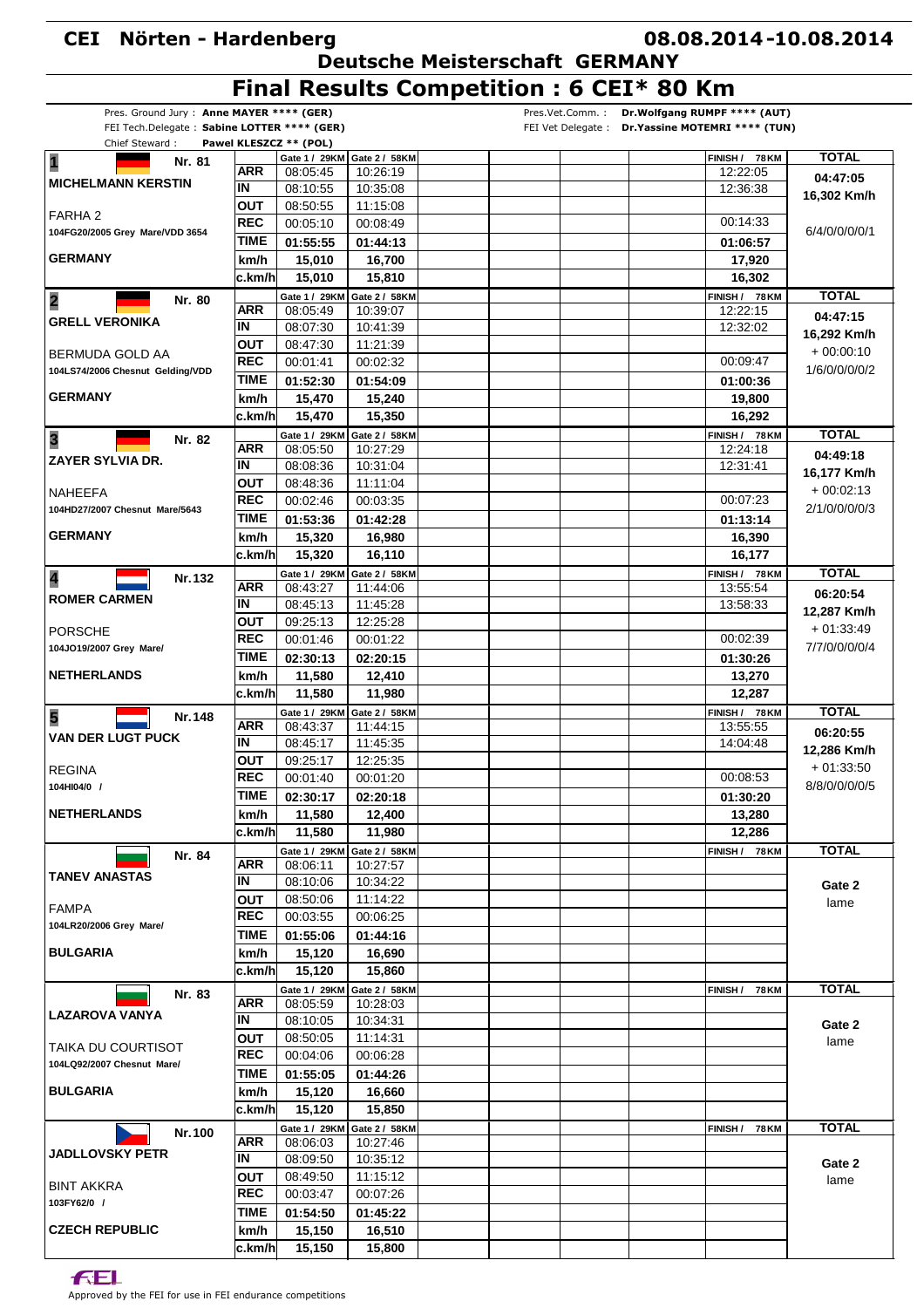# **08.08.2014 10.08.2014 -**

# **CEI Nörten - Hardenberg Deutsche Meisterschaft GERMANY**

**Final Results Competition : 6 CEI\* 80 Km**

|                                             | Pres. Ground Jury: Anne MAYER **** (GER) |                        |                             |  |                                                  | Pres.Vet.Comm.: Dr.Wolfgang RUMPF **** (AUT) |  |                 |       |                 |
|---------------------------------------------|------------------------------------------|------------------------|-----------------------------|--|--------------------------------------------------|----------------------------------------------|--|-----------------|-------|-----------------|
| FEI Tech.Delegate: Sabine LOTTER **** (GER) |                                          |                        |                             |  | FEI Vet Delegate: Dr. Yassine MOTEMRI **** (TUN) |                                              |  |                 |       |                 |
| Chief Steward:                              |                                          | Pawel KLESZCZ ** (POL) |                             |  |                                                  |                                              |  |                 |       |                 |
| Nr. 86                                      |                                          |                        | Gate 1 / 29KM Gate 2 / 58KM |  |                                                  |                                              |  | <b>FINISH</b> / | 78 KM | <b>TOTAL</b>    |
|                                             | <b>ARR</b>                               |                        |                             |  |                                                  |                                              |  |                 |       |                 |
| <b>KALMEYER AMANDA</b>                      | IN                                       |                        |                             |  |                                                  |                                              |  |                 |       | <b>Pre-Ride</b> |
|                                             | <b>OUT</b>                               |                        |                             |  |                                                  |                                              |  |                 |       | lame            |
| CABON OX<br>103HU33/0 /                     | <b>REC</b>                               |                        |                             |  |                                                  |                                              |  |                 |       |                 |
|                                             | <b>TIME</b>                              |                        |                             |  |                                                  |                                              |  |                 |       |                 |
| <b>IDENMARK</b>                             | km/h                                     |                        |                             |  |                                                  |                                              |  |                 |       |                 |
|                                             | c.km/h                                   |                        |                             |  |                                                  |                                              |  |                 |       |                 |

Endurance-Software by Ing. H.Grinschgl info@endurance-timing.info printed : 17.08.2014 / 19.47.43



Approved by the FEI for use in FEI endurance competitions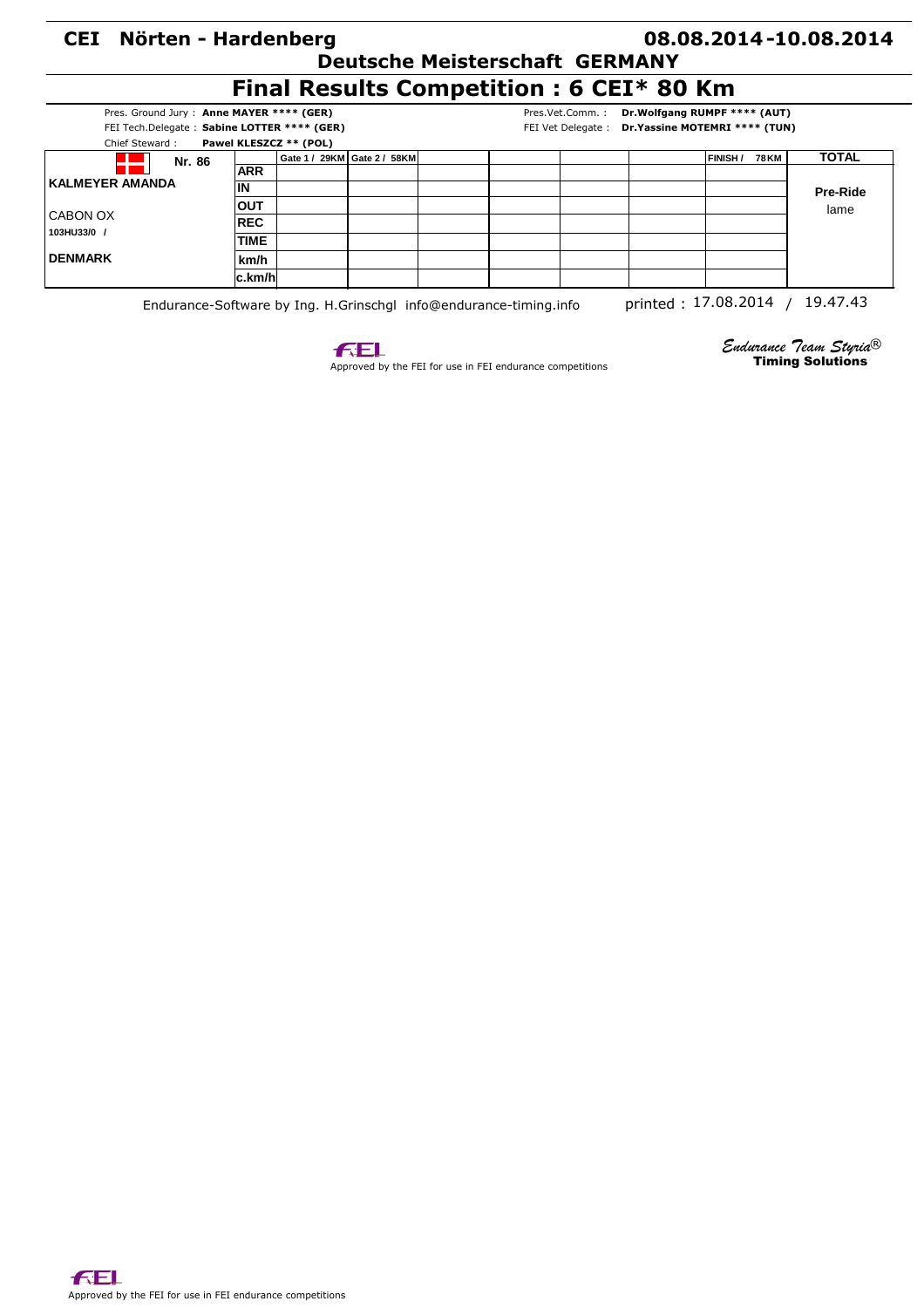# **Final Results Competition : 18 CEN-MDR/MDF 80 Km**

Pres. Ground Jury : **Anne MAYER \*\*\*\* (GER)** FEI Tech.Delegate : **Sabine LOTTER \*\*\*\* (GER)**

Pres.Vet.Comm. : **Dr.Wolfgang RUMPF \*\*\*\* (AUT)** FEI Vet Delegate : **Dr.Yassine MOTEMRI \*\*\*\* (TUN)**

| Chief Steward:                    |             | Pawel KLESZCZ ** (POL) |                                           |          |                |               |
|-----------------------------------|-------------|------------------------|-------------------------------------------|----------|----------------|---------------|
| $\overline{\mathbf{1}}$<br>Nr. 85 |             |                        | Gate 1 / 15KM Gate 2 / 29KM Gate 3 / 58KM |          | FINISH / 78 KM | <b>TOTAL</b>  |
|                                   | <b>ARR</b>  | 06:55:00               | 07:43:48                                  | 10:29:02 | 12:46:45       | 05:41:45      |
| <b>APPEL JOST</b>                 | IN          | 06:56:00               | 07:47:14                                  | 10:35:02 | 12:59:06       | 13,694 Km/h   |
|                                   | <b>OUT</b>  | 06:56:00               | 08:27:14                                  | 11:15:02 |                |               |
| NOURGERONETTE A                   | <b>REC</b>  | 00:01:00               | 00:03:26                                  | 00:06:00 | 00:12:21       |               |
| /2008 Black Mare/VDD 1533         | <b>TIME</b> | 01:11:00               | 00:51:14                                  | 02:07:48 | 01:31:43       | 1/1/1/0/0/0/1 |
| <b>GERMANY</b>                    | km/h        | 12,680                 | 16,400                                    | 13,620   | 13,080         |               |
|                                   | lc.km/h     | 12,680                 | 14,240                                    | 13,920   | 13,694         |               |
| $\overline{\mathbf{1}}$<br>Nr. 89 |             | Gate 1 / 15KM          | Gate 2 / 29KM Gate 3 / 58KM               |          | FINISH / 78 KM | <b>TOTAL</b>  |
|                                   | <b>ARR</b>  | 06:55:00               | 07:43:52                                  | 10:29:01 | 12:46:45       | 05:41:45      |
| <b>APPEL URTE</b>                 | <b>IN</b>   | 06:56:00               | 07:47:15                                  | 10:35:07 | 12:56:53       | 13,694 Km/h   |
|                                   | <b>OUT</b>  | 06:56:00               | 08:27:15                                  | 11:15:07 |                |               |
| EAS EL MAS A                      | <b>REC</b>  | 00:01:00               | 00:03:23                                  | 00:06:06 | 00:10:08       | 1/2/2/0/0/0/1 |
| /2006 Grey Stallion/VDD 400       | TIME        | 01:11:00               | 00:51:15                                  | 02:07:52 | 01:31:38       |               |
| <b>GERMANY</b>                    | km/h        | 12,680                 | 16.390                                    | 13.610   | 13,100         |               |
|                                   | ∣c.km/h∣    | 12,680                 | 14,230                                    | 13,910   | 13,694         |               |
| 3<br>Nr. 88                       |             | Gate 1 / 15KM          | Gate 2 / 29KM Gate 3 / 58KM               |          | FINISH / 78 KM | <b>TOTAL</b>  |
|                                   | <b>ARR</b>  | 06:55:00               | 07:45:56                                  | 10:44:49 | 13:12:56       | 06:07:56      |
| <b>DELLINGER NADINE</b>           | IN          | 07:02:00               | 07:49:54                                  | 10:49:29 | 13:21:23       | 12,720 Km/h   |
|                                   | <b>OUT</b>  | 07:02:00               | 08:29:54                                  | 11:29:29 |                | $+00:26:11$   |
| JULY 36                           | <b>REC</b>  | 00:07:00               | 00:03:58                                  | 00:04:40 | 00:08:27       |               |
| /2003 Bay Mare/VDD 2317           | <b>TIME</b> | 01:17:00               | 00:47:54                                  | 02:19:35 | 01:43:27       | 3/3/3/0/0/0/3 |
| <b>GERMANY</b>                    | km/h        | 11,690                 | 17,540                                    | 12,470   | 11,600         |               |
|                                   | lc.km/hl    | 11,690                 | 13,930                                    | 13,160   | 12,720         |               |

Endurance-Software by Ing. H.Grinschgl info@endurance-timing.info printed : 17.08.2014 / 19.51.28



Approved by the FEI for use in FEI endurance competitions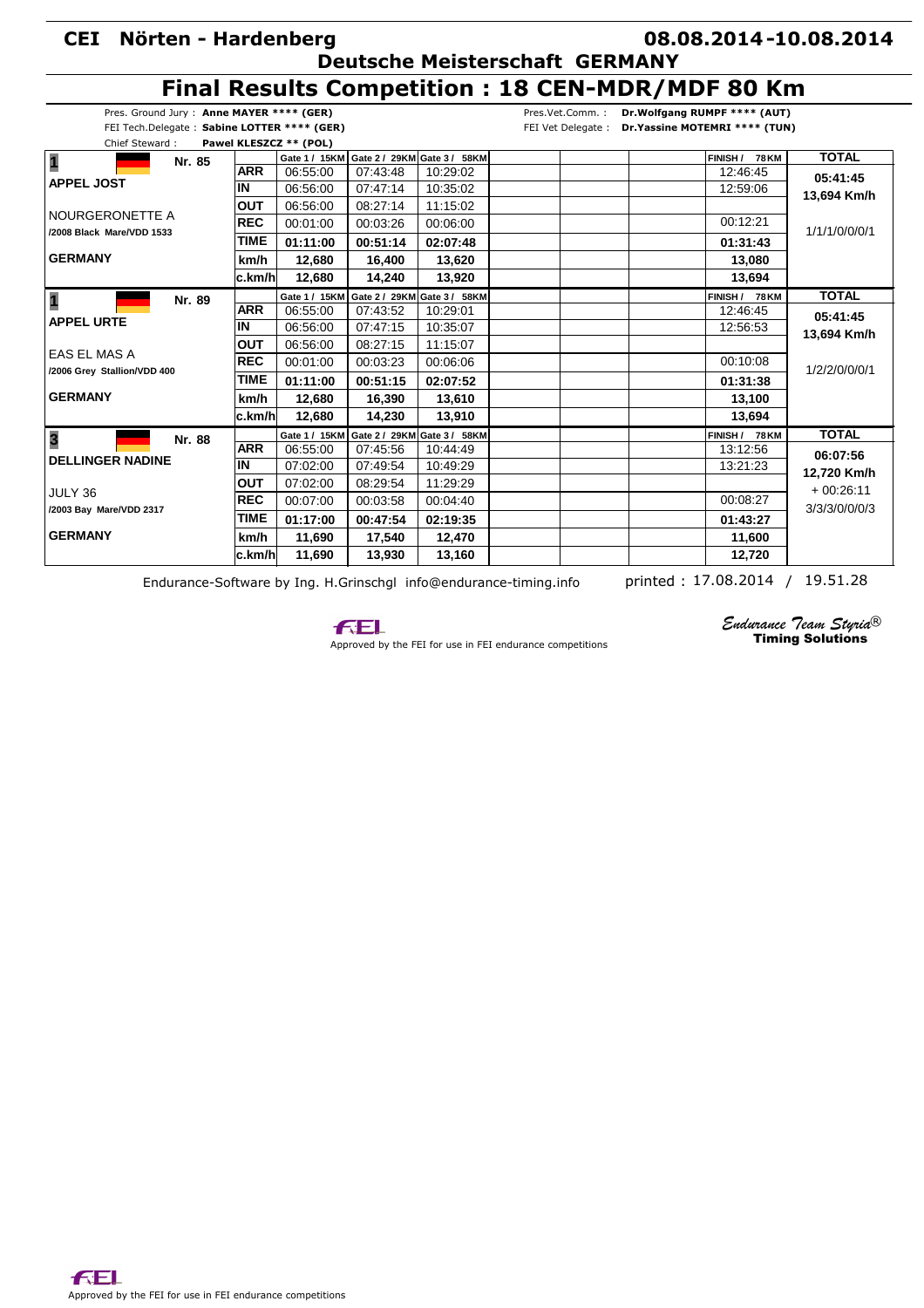# **Final Results Competition : 9 CEN-MTR 61 Km**

Pres. Ground Jury : **Anne MAYER \*\*\*\* (GER)** FEI Tech.Delegate : **Sabine LOTTER \*\*\*\* (GER)**

Pres.Vet.Comm. : **Dr.Wolfgang RUMPF \*\*\*\* (AUT)** FEI Vet Delegate : **Dr.Yassine MOTEMRI \*\*\*\* (TUN)**

| Chief Steward:                           |        |             | Pawel KLESZCZ ** (POL)                    |          |          |                   |               |
|------------------------------------------|--------|-------------|-------------------------------------------|----------|----------|-------------------|---------------|
|                                          | Nr. 62 |             | Gate 1 / 15KM Gate 2 / 32KM Gate 3 / 47KM |          |          | 61 KM<br>FINISH / | <b>TOTAL</b>  |
|                                          |        | <b>ARR</b>  | 09:00:00                                  | 10:24:14 | 12:48:00 | 13:37:11          | 04:57:11      |
| <b>HELDT PATRICIA</b>                    |        | ΙN          | 09:00:00                                  | 10:42:46 | 12:48:00 | 13:41:23          | 12,316 Km/h   |
|                                          |        | lout        | 09:00:00                                  | 11:22:46 | 12:48:00 |                   |               |
| <b>SHEILA</b><br>/1995 Bay Mare/VDD 3532 |        | <b>REC</b>  | 00:00:00                                  | 00:18:32 | 00:00:00 | 00:04:12          | 1/1/1/0/0/0/1 |
|                                          |        | <b>TIME</b> | 01:00:00                                  | 01:42:46 | 01:25:14 | 00:49:11          |               |
| <b>GERMANY</b>                           |        | km/h        | 15,000                                    | 9,925    | 10.560   | 17,080            |               |
|                                          |        | lc.km/hl    | 15.000                                    | 11,800   | 11,370   | 12,316            |               |

Endurance-Software by Ing. H.Grinschgl info@endurance-timing.info printed : 17.08.2014 / 19.42.13



Approved by the FEI for use in FEI endurance competitions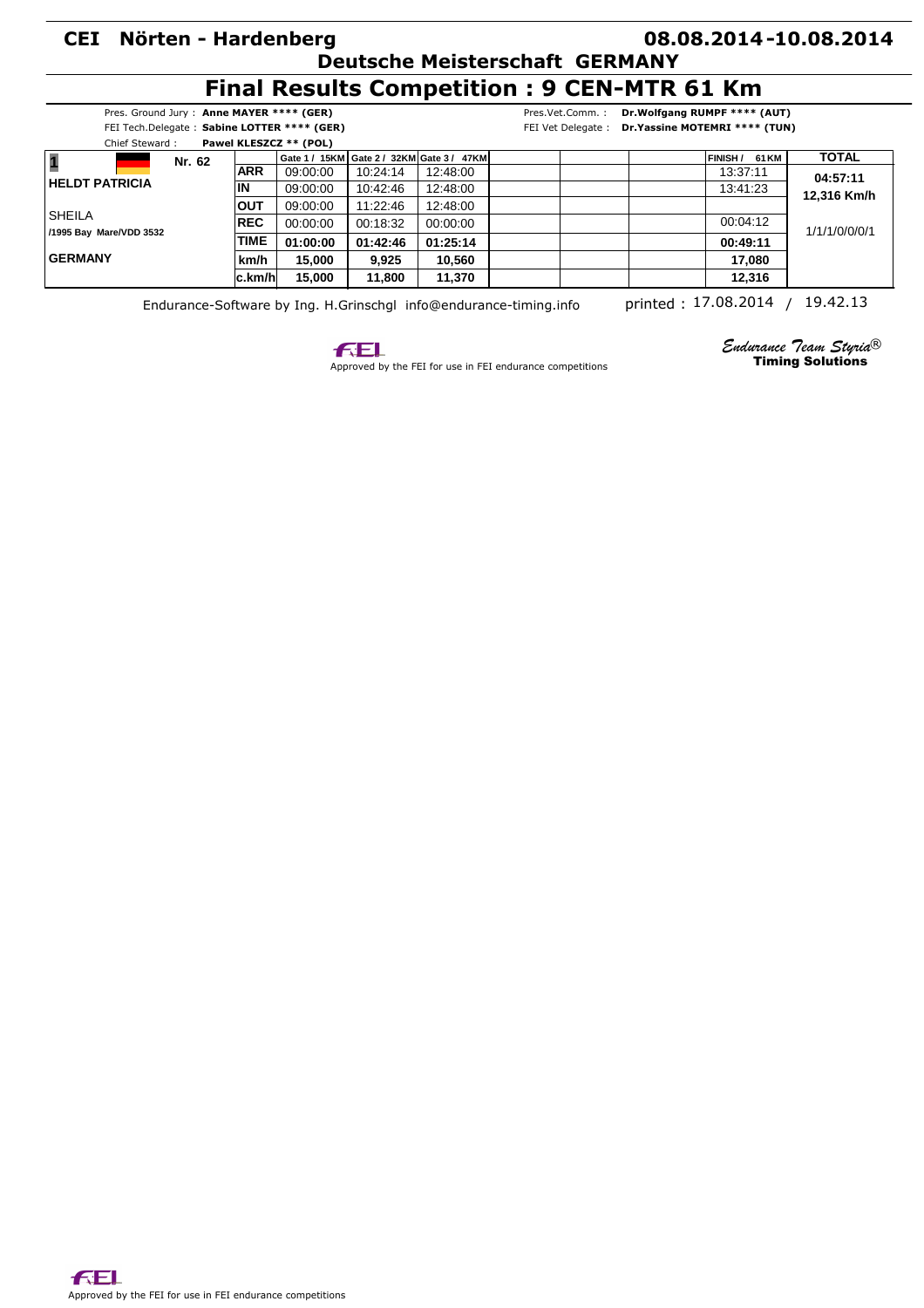### Pres.Vet.Comm. : **Dr.Wolfgang RUMPF \*\*\*\* (AUT) Final Results Competition : 16 CEN-MDR 61 Km**

| Pres. Ground Jury: Anne MAYER **** (GER)<br>FEI Tech.Delegate: Sabine LOTTER **** (GER) |                   |                           |                      |                                           | Pres.Vet.Comm. :<br>Dr.Wolfgang RUMPF **** (AUT)<br>FEI Vet Delegate : Dr. Yassine MOTEMRI **** (TUN) |                            |               |
|-----------------------------------------------------------------------------------------|-------------------|---------------------------|----------------------|-------------------------------------------|-------------------------------------------------------------------------------------------------------|----------------------------|---------------|
| Chief Steward:                                                                          |                   | Pawel KLESZCZ ** (POL)    |                      |                                           |                                                                                                       |                            |               |
| $\vert$ 1<br>Nr. 64                                                                     |                   |                           |                      | Gate 1 / 15KM Gate 2 / 32KM Gate 3 / 47KM |                                                                                                       | FINISH / 61 KM             | <b>TOTAL</b>  |
|                                                                                         | <b>ARR</b>        | 08:55:00                  | 10:15:52             | 12:13:00                                  |                                                                                                       | 12:58:24                   | 04:18:24      |
| <b>BÜCHTING BÄRBEL</b>                                                                  | IN                | 08:55:00                  | 10:18:33             | 12:13:00                                  |                                                                                                       | 13:09:35                   | 14,164 Km/h   |
| SAID                                                                                    | <b>OUT</b>        | 08:55:00                  | 10:58:33             | 12:13:00                                  |                                                                                                       |                            |               |
| /1997 Grey Gelding/VDD 1201                                                             | <b>REC</b>        | 00:00:00                  | 00:02:41             | 00:00:00                                  |                                                                                                       | 00:11:11                   | 1/1/2/0/0/0/1 |
|                                                                                         | <b>TIME</b>       | 00:55:00                  | 01:23:33             | 01:14:27                                  |                                                                                                       | 00:45:24                   |               |
| <b>GERMANY</b>                                                                          | km/h              | 16,360                    | 12,210               | 12,090                                    |                                                                                                       | 18,500                     |               |
|                                                                                         | c.km/h            | 16,360                    | 13,860               | 13,240                                    |                                                                                                       | 14,164                     |               |
| $\overline{\mathbf{1}}$<br>Nr. 70                                                       |                   | Gate 1 / 15KM             |                      | Gate 2 / 32KM Gate 3 / 47KM               |                                                                                                       | FINISH / 61 KM             | <b>TOTAL</b>  |
| <b>SCHULZE INOLA</b>                                                                    | <b>ARR</b>        | 08:57:00                  | 10:15:53             | 12:13:00                                  |                                                                                                       | 12:58:24                   | 04:18:24      |
|                                                                                         | IN                | 08:57:00                  | 10:24:11             | 12:13:00                                  |                                                                                                       | 13:09:32                   | 14,164 Km/h   |
| HIDALGO                                                                                 | OUT               | 08:57:00                  | 11:04:11             | 12:13:00                                  |                                                                                                       |                            |               |
| /2008 Grey Gelding/NEIN                                                                 | <b>REC</b>        | 00:00:00                  | 00:08:18             | 00:00:00                                  |                                                                                                       | 00:11:08                   | 2/4/2/0/0/0/1 |
|                                                                                         | <b>TIME</b>       | 00:57:00                  | 01:27:11             | 01:08:49                                  |                                                                                                       | 00:45:24                   |               |
| <b>GERMANY</b>                                                                          | km/h              | 15,790                    | 11,700               | 13,080                                    |                                                                                                       | 18,500                     |               |
|                                                                                         | c.km/h            | 15,790                    | 13,320               | 13,240                                    |                                                                                                       | 14,164                     |               |
| $\overline{\mathbf{3}}$<br>Nr. 71                                                       |                   | Gate 1 / 15KM             |                      | Gate 2 / 32KM Gate 3 / 47KM               |                                                                                                       | FINISH / 61 KM             | <b>TOTAL</b>  |
| WEIDA ANTJE                                                                             | <b>ARR</b>        | 08:58:00                  | 10:17:07             | 12:16:00                                  |                                                                                                       | 13:06:04                   | 04:26:04      |
|                                                                                         | IN                | 08:58:00                  | 10:21:31             | 12:19:00                                  |                                                                                                       | 13:17:02                   | 13,756 Km/h   |
| M. GHAYATAN LAZIZ                                                                       | <b>OUT</b>        | 08:58:00                  | 11:01:31             | 12:19:00                                  |                                                                                                       |                            | $+00:07:40$   |
| /2007 Grey Gelding/NEIN                                                                 | <b>REC</b>        | 00:00:00                  | 00:04:24             | 00:03:00                                  |                                                                                                       | 00:10:58                   | 3/3/4/0/0/0/3 |
|                                                                                         | <b>TIME</b>       | 00:58:00                  | 01:23:31             | 01:17:29                                  |                                                                                                       | 00:47:04                   |               |
| <b>GERMANY</b>                                                                          | km/h              | 15,520                    | 12,210               | 11,620                                    |                                                                                                       | 17,850                     |               |
|                                                                                         | c.km/h            | 15,520                    | 13,570               | 12,880                                    |                                                                                                       | 13,756                     |               |
| $\overline{\mathbf{4}}$<br>Nr. 66                                                       |                   | Gate 1 / 15KM             |                      | Gate 2 / 32KM Gate 3 / 47KM               |                                                                                                       | FINISH / 61 KM             | <b>TOTAL</b>  |
| <b>KRAUSE VANESSA</b>                                                                   | ARR               | 08:59:00                  | 10:17:04             | 12:16:00                                  |                                                                                                       | 13:06:05                   | 04:26:05      |
|                                                                                         | IN                | 08:59:00                  | 10:21:14             | 12:19:00                                  |                                                                                                       | 13:16:55                   | 13,755 Km/h   |
| AMINAH BINT INDISHA                                                                     | <b>OUT</b>        | 08:59:00                  | 11:01:14             | 12:19:00                                  |                                                                                                       |                            | $+00.07:41$   |
| /2007 Grey Mare/VDD 5844                                                                | <b>REC</b>        | 00:00:00                  | 00:04:10             | 00:03:00                                  |                                                                                                       | 00:10:50                   | 4/2/4/0/0/0/4 |
|                                                                                         | <b>TIME</b>       | 00:59:00                  | 01:22:14             | 01:17:46                                  |                                                                                                       | 00:47:05                   |               |
| <b>GERMANY</b>                                                                          | km/h              | 15,250                    | 12,400               | 11,570                                    |                                                                                                       | 17,840                     |               |
|                                                                                         | ∣c.km/h           | 15,250                    | 13,590               | 12,880                                    |                                                                                                       | 13,755                     |               |
| 5<br>Nr. 63                                                                             |                   | Gate 1 / 15KM             |                      | Gate 2 / 32KM Gate 3 / 47KM               |                                                                                                       | FINISH / 61 KM             | <b>TOTAL</b>  |
| <b>BARTSCHER-LÖFFLER KARIN</b>                                                          | ARR<br>İIN        | 09:04:00                  | 10:29:06             | 12:58:00                                  |                                                                                                       | 14:03:20                   | 05:23:20      |
|                                                                                         |                   | 09:04:00<br>09:04:00      | 10:44:30             | 12:58:00                                  |                                                                                                       | 14:16:53                   | 11,320 Km/h   |
| ISAAIDA ISTHIMA AL THAWI                                                                | OUT<br><b>REC</b> |                           | 11:24:30             | 12:58:00                                  |                                                                                                       | 00:13:33                   | $+01:04:56$   |
| /2007 Mare/VDD 1484                                                                     | <b>TIME</b>       | 00:00:00                  | 00:15:24             | 00:00:00                                  |                                                                                                       |                            | 6/5/6/0/0/0/5 |
|                                                                                         |                   | 01:04:00                  | 01:40:30             | 01:33:30                                  |                                                                                                       | 01:05:20                   |               |
| <b>GERMANY</b>                                                                          | km/h              | 14,060                    | 10,150               | 9,626                                     |                                                                                                       | 12,860                     |               |
|                                                                                         | c.km/h            | 14.060                    | 11.670               | 10,930                                    |                                                                                                       | 11,320                     |               |
| $\overline{6}$<br>Nr. 60                                                                | ARR               | Gate 1 / 15KM<br>09:09:00 |                      | Gate 2 / 32KM Gate 3 / 47KM               |                                                                                                       | FINISH / 61 KM<br>14:52:00 | <b>TOTAL</b>  |
| <b>MUCHEYER MARGRET</b>                                                                 | IN                | 09:09:00                  | 10:59:47<br>11:05:10 | 13:33:00<br>13:33:00                      |                                                                                                       | 14:58:45                   | 06:12:00      |
|                                                                                         | OUT               | 09:09:00                  | 11:45:10             | 13:33:00                                  |                                                                                                       |                            | 9,839 Km/h    |
| POSHIVA                                                                                 | <b>REC</b>        | 00:00:00                  | 00:05:23             | 00:00:00                                  |                                                                                                       | 00:06:45                   | + 01:53:36    |
| /2008 Grey Mare/VDD 5646                                                                | <b>TIME</b>       | 01:09:00                  | 01:56:10             |                                           |                                                                                                       |                            | 7/7/7/0/0/0/6 |
| <b>GERMANY</b>                                                                          | km/h              | 13,040                    | 8,780                | 01:47:50<br>8,346                         |                                                                                                       | 01:19:00<br>10,630         |               |
|                                                                                         | c.km/h            | 13,040                    | 10,370               | 9,625                                     |                                                                                                       | 9,839                      |               |
|                                                                                         |                   |                           |                      |                                           |                                                                                                       |                            |               |
| $6\phantom{a}$<br>Nr. 69                                                                | ARR               | Gate 1 / 15KM<br>09:10:00 | 10:59:46             | Gate 2 / 32KM Gate 3 / 47KM<br>13:33:00   |                                                                                                       | FINISH / 61 KM<br>14:52:00 | <b>TOTAL</b>  |
| <b>SASKE TESSA</b>                                                                      | IN                | 09:10:00                  | 11:05:16             | 13:33:00                                  |                                                                                                       | 14:58:37                   | 06:12:00      |
|                                                                                         | <b>OUT</b>        | 09:10:00                  | 11:45:16             | 13:33:00                                  |                                                                                                       |                            | 9,839 Km/h    |
| SETH                                                                                    | <b>REC</b>        | 00:00:00                  | 00:05:30             | 00:00:00                                  |                                                                                                       | 00:06:37                   | $+01:53:36$   |
| /2007 Bay Gelding/VDD 5433                                                              | <b>TIME</b>       | 01:10:00                  | 01:55:16             | 01:47:44                                  |                                                                                                       | 01:19:00                   | 8/8/7/0/0/0/6 |
| <b>GERMANY</b>                                                                          | km/h              | 12,860                    | 8,849                | 8,354                                     |                                                                                                       | 10,630                     |               |
|                                                                                         | c.km/h            | 12,860                    | 10,360               | 9,625                                     |                                                                                                       | 9,839                      |               |
|                                                                                         |                   | Gate 1 / 15KM             |                      | Gate 2 / 32KM Gate 3 / 47KM               |                                                                                                       | FINISH /<br>61 KM          | <b>TOTAL</b>  |
| Nr. 68                                                                                  | ARR               | 09:02:00                  | 10:29:03             | 12:00:00                                  |                                                                                                       |                            |               |
| <b>RODICH SABINE</b>                                                                    | IN                | 09:02:00                  | 10:44:36             | 11:54:18                                  |                                                                                                       |                            | ∗<br>Gate 3   |
|                                                                                         | <b>OUT</b>        | 09:02:00                  | 11:24:36             | 11:54:18                                  |                                                                                                       |                            | lame          |
| KISMET AL THAWI                                                                         | <b>REC</b>        | 00:00:00                  | 00:15:33             | 23:54:18                                  |                                                                                                       |                            |               |
| GER26695/1997 Bay Arab Mare/VDD 4418                                                    | <b>TIME</b>       | 01:02:00                  | 01:42:36             | 00:29:42                                  |                                                                                                       |                            |               |
| <b>GERMANY</b>                                                                          | km/h              | 14,520                    | 9,942                | 30,300                                    |                                                                                                       |                            |               |
|                                                                                         | c.km/h            | 14,520                    | 11,660               | 14,510                                    |                                                                                                       |                            |               |
|                                                                                         |                   |                           |                      |                                           |                                                                                                       |                            |               |

**FEL** 

Approved by the FEI for use in FEI endurance competitions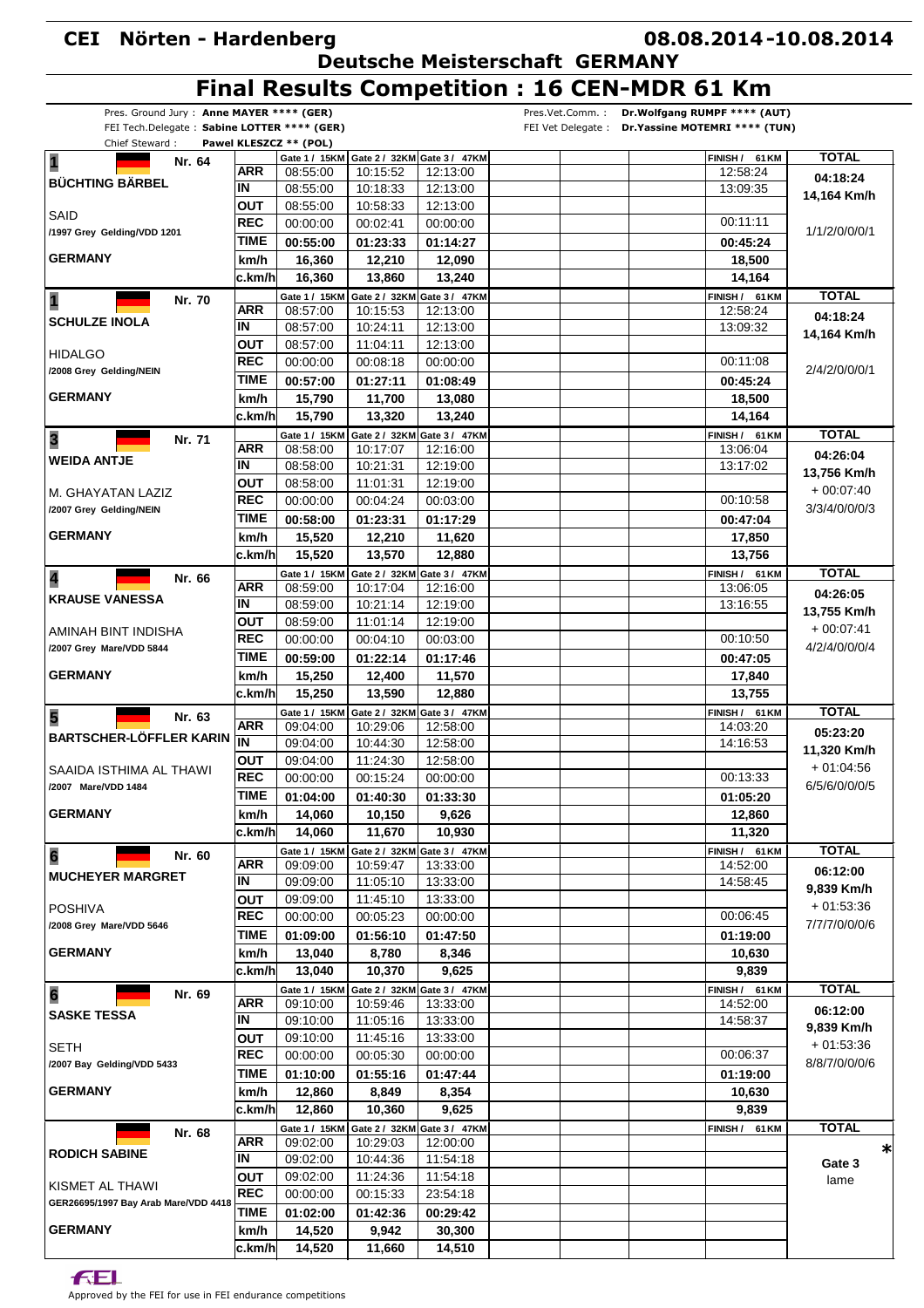#### **CEI Nörten - Hardenberg Deutsche Meisterschaft GERMANY 08.08.2014 10.08.2014 - Final Results Competition : 16 CEN-MDR 61 Km**

|                                             |             |                        |          |                                               | Final Results Competition : 16 CEN-MDR 61 Km |                                                  |                   |              |
|---------------------------------------------|-------------|------------------------|----------|-----------------------------------------------|----------------------------------------------|--------------------------------------------------|-------------------|--------------|
| Pres. Ground Jury: Anne MAYER **** (GER)    |             |                        |          | Pres.Vet.Comm.:                               |                                              | Dr.Wolfgang RUMPF **** (AUT)                     |                   |              |
| FEI Tech.Delegate: Sabine LOTTER **** (GER) |             |                        |          |                                               |                                              | FEI Vet Delegate: Dr. Yassine MOTEMRI **** (TUN) |                   |              |
| Chief Steward:                              |             | Pawel KLESZCZ ** (POL) |          |                                               |                                              |                                                  |                   |              |
| Nr. 67                                      |             |                        |          | Gate 1 / 15KM   Gate 2 / 32KM   Gate 3 / 47KM |                                              |                                                  | FINISH /<br>61 KM | <b>TOTAL</b> |
|                                             | <b>ARR</b>  | 10:00:00               | 11:18:51 | 12:00:00                                      |                                              |                                                  |                   |              |
| <b>PETERSEN KIRSTEN</b>                     | ΙN          | 10:00:00               | 11:23:51 | 12:00:00                                      |                                              |                                                  |                   |              |
|                                             | <b>OUT</b>  | 10:00:00               | 12:03:51 | 12:00:00                                      |                                              |                                                  |                   | overtime     |
| AMEEN BAHIA<br>/2001 Grey Mare/VDD3766      | <b>REC</b>  | 00:00:00               | 00:05:00 | 00:00:00                                      |                                              |                                                  |                   |              |
|                                             | <b>TIME</b> | 02:00:00               | 01:23:51 | 23:56:09                                      |                                              |                                                  |                   |              |
| <b>GERMANY</b>                              | km/h        | 7.500                  | 12,160   | 0,627                                         |                                              |                                                  |                   |              |
|                                             | lc.km/hl    | 7.500                  | 9.419    | 1.720                                         |                                              |                                                  |                   |              |

Endurance-Software by Ing. H.Grinschgl info@endurance-timing.info printed : 17.08.2014 / 19.44.47



Approved by the FEI for use in FEI endurance competitions

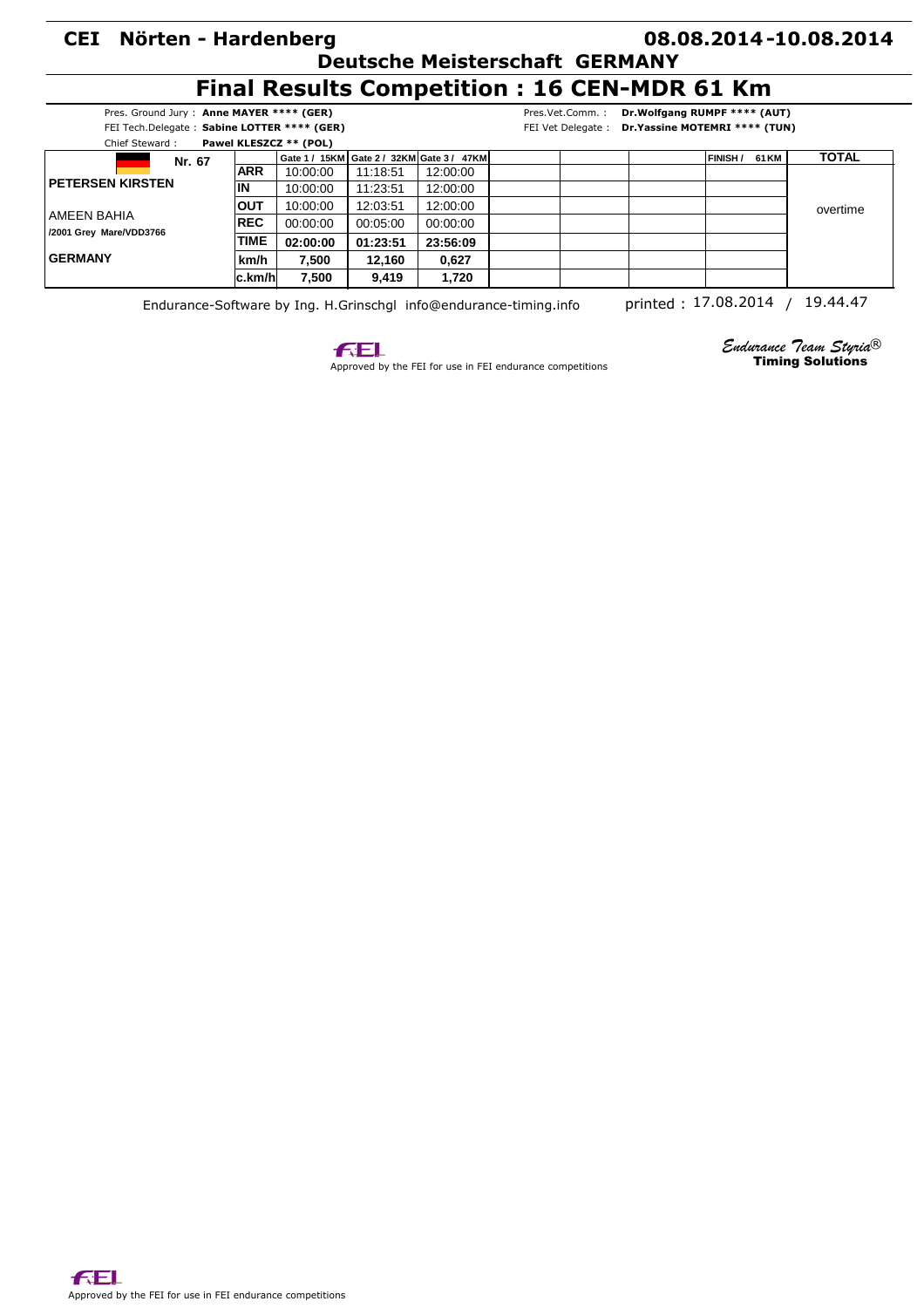### **CEI Nörten - Hardenberg Deutsche Meisterschaft GERMANY 08.08.2014 10.08.2014 - Final Results Competition : 17 CEN-ER/EF 40 Km**

| Pres. Ground Jury: Anne MAYER **** (GER)    |        |             |                             |               | Dr.Wolfgang RUMPF **** (AUT)                                         |               |
|---------------------------------------------|--------|-------------|-----------------------------|---------------|----------------------------------------------------------------------|---------------|
| FEI Tech.Delegate: Sabine LOTTER **** (GER) |        |             |                             |               | Pres.Vet.Comm.:<br>FEI Vet Delegate : Dr. Yassine MOTEMRI **** (TUN) |               |
| Chief Steward:                              |        |             | Pawel KLESZCZ ** (POL)      |               |                                                                      |               |
|                                             |        |             | Gate 1 / 10KM Gate 2 / 20KM |               | FINISH / 40 KM                                                       | <b>TOTAL</b>  |
| $\overline{\mathbf{1}}$                     | Nr. 72 | ARR         | 10:03:00                    | 11:05:35      | 13:23:00                                                             |               |
| <b>HELLWIG SARAH</b>                        |        | ΙN          | 10:03:00                    | 11:24:40      | 13:29:59                                                             | 03:43:00      |
|                                             |        | <b>OUT</b>  | 10:03:00                    | 12:04:40      |                                                                      | 10,762 Km/h   |
| <b>IS ADANA</b>                             |        |             |                             |               |                                                                      |               |
| /2009 Bay Mare/VDD 5945                     |        | <b>REC</b>  | 00:00:00                    | 00:19:05      | 00:06:59                                                             | 1/7/0/0/0/0/1 |
|                                             |        | TIME        | 01:03:00                    | 01:21:40      | 01:18:20                                                             |               |
| <b>GERMANY</b>                              |        | km/h        | 9,524                       | 7,347         | 15,320                                                               |               |
|                                             |        | c.km/h      | 9,524                       | 8,295         | 10,762                                                               |               |
|                                             |        |             | Gate 1 / 10KM               | Gate 2 / 20KM | FINISH / 40 KM                                                       | <b>TOTAL</b>  |
| $\overline{\mathbf{2}}$                     | Nr. 39 | <b>ARR</b>  | 10:02:00                    | 11:05:27      | 13:53:00                                                             |               |
| <b>STICKAN CORINNA</b>                      |        | ΙN          | 10:06:00                    | 11:12:11      | 14:00:01                                                             | 04:13:00      |
|                                             |        | <b>OUT</b>  | 10:06:00                    | 11:52:11      |                                                                      | 9,486 Km/h    |
| <b>GHAZALA CS</b>                           |        |             |                             |               |                                                                      | $+00:30:00$   |
| /2009 Bay Mare/VDD 3479                     |        | <b>REC</b>  | 00:04:00                    | 00:06:44      | 00:07:01                                                             | 2/1/0/0/0/0/2 |
|                                             |        | <b>TIME</b> | 01:06:00                    | 01:06:11      | 02:00:49                                                             |               |
| <b>GERMANY</b>                              |        | km/h        | 9,091                       | 9,066         | 9,932                                                                |               |
|                                             |        | c.km/hl     | 9,091                       | 9,078         | 9,486                                                                |               |
|                                             |        |             | Gate 1 / 10KM               | Gate 2 / 20KM | FINISH / 40 KM                                                       | <b>TOTAL</b>  |
| $\overline{\mathbf{3}}$                     | Nr. 61 | <b>ARR</b>  | 10:13:00                    | 11:20:11      | 14:00:00                                                             |               |
| <b>MATZIG YVONNIE</b>                       |        | IN          | 10:13:00                    | 11:25:46      | 14:08:46                                                             | 04:15:00      |
|                                             |        | <b>OUT</b>  | 10:13:00                    | 12:05:46      |                                                                      | 9,412 Km/h    |
| <b>BOSS BRONN</b>                           |        |             |                             |               |                                                                      | $+00:32:00$   |
| $/0$ /                                      |        | <b>REC</b>  | 00:00:00                    | 00:05:35      | 00:08:46                                                             | 3/5/0/0/0/0/3 |
|                                             |        | <b>TIME</b> | 01:08:00                    | 01:12:46      | 01:54:14                                                             |               |
| <b>GERMANY</b>                              |        | km/h        | 8,824                       | 8,246         | 10,500                                                               |               |
|                                             |        | c.km/h      | 8,824                       | 8,525         | 9,412                                                                |               |
|                                             |        |             | Gate 1 / 10KM               | Gate 2 / 20KM | FINISH / 40 KM                                                       | <b>TOTAL</b>  |
| $\overline{\mathbf{3}}$                     | Nr. 65 | <b>ARR</b>  | 10:13:00                    | 11:19:55      | 14:00:00                                                             |               |
| <b>SCHWENSFEIER DR. UWE</b>                 |        | ΙN          | 10:13:00                    | 11:26:56      | 14:12:38                                                             | 04:15:00      |
|                                             |        | OUT         | 10:13:00                    | 12:06:56      |                                                                      | 9,412 Km/h    |
| <b>BRANA VOM GERBERHOF</b>                  |        | <b>REC</b>  |                             |               |                                                                      | $+00:32:00$   |
| /2000 Mare/5958                             |        |             | 00:00:00                    | 00:07:01      | 00:12:38                                                             | 3/6/0/0/0/0/3 |
|                                             |        | <b>TIME</b> | 01:08:00                    | 01:13:56      | 01:53:04                                                             |               |
| <b>GERMANY</b>                              |        | km/h        | 8,824                       | 8,115         | 10,610                                                               |               |
|                                             |        | c.km/h      | 8,824                       | 8,455         | 9,412                                                                |               |
|                                             | Nr. 77 |             | Gate 1 / 10KM               | Gate 2 / 20KM | FINISH / 40 KM                                                       | <b>TOTAL</b>  |
| $\overline{\mathbf{3}}$                     |        | <b>ARR</b>  | 10:13:00                    | 11:19:50      | 14:00:00                                                             |               |
| <b>MÜLLER SARAH</b>                         |        | IN          | 10:13:00                    | 11:30:55      | 14:05:34                                                             | 04:15:00      |
|                                             |        | <b>OUT</b>  | 10:13:00                    | 12:10:55      |                                                                      | 9,412 Km/h    |
| <b>NAVETTE</b>                              |        | <b>REC</b>  | 00:00:00                    | 00:11:05      | 00:05:34                                                             | $+00:32:00$   |
| /1999 D. Bay Mare/KEINE                     |        |             |                             |               |                                                                      | 3/8/0/0/0/0/3 |
|                                             |        |             | TIME 01:08:00               | 01:17:55      | 01:49:05                                                             |               |
| <b>GERMANY</b>                              |        | km/h        | 8,824                       | 7,701         | 11,000                                                               |               |
|                                             |        | c.km/h      | 8,824                       | 8,224         | 9,412                                                                |               |
| $6\overline{6}$                             | Nr. 43 |             | Gate 1 / 10KM               | Gate 2 / 20KM | FINISH / 40 KM                                                       | <b>TOTAL</b>  |
|                                             |        | ARR         | 10:21:00                    | 11:25:05      | 14:32:00                                                             | 04:37:00      |
| <b>SCHNEIDER-GAUSCH</b>                     |        | IN          | 10:25:00                    | 11:29:38      | 14:47:58                                                             |               |
| <b>CRISTINA</b>                             |        | OUT         | 10:25:00                    | 12:09:38      |                                                                      | 8,664 Km/h    |
| <b>SCHARAN</b>                              |        | <b>REC</b>  | 00:04:00                    | 00:04:33      | 00:15:58                                                             | $+00.54.00$   |
| /2009 Chesnut Gelding/VDD 1258              |        |             |                             |               |                                                                      | 7/2/0/0/0/0/6 |
|                                             |        | TIME        | 01:10:00                    | 01:04:38      | 02:22:22                                                             |               |
| <b>GERMANY</b>                              |        | km/h        | 8,571                       | 9,283         | 8,429                                                                |               |
|                                             |        | c.km/h      | 8,571                       | 8,913         | 8,664                                                                |               |
|                                             |        |             |                             |               |                                                                      |               |
|                                             |        |             | Gate 1 / 10KM               | Gate 2 / 20KM | <b>FINISH /</b><br>40 KM                                             | <b>TOTAL</b>  |
| $\overline{z}$                              | Nr. 52 | <b>ARR</b>  | 10:13:00                    | 11:24:27      | 14:44:00                                                             |               |
| <b>NARTEN BABETTE</b>                       |        | ΙN          | 10:29:00                    | 11:29:51      | 15:00:05                                                             | 04:54:00      |
|                                             |        | OUT         | 10:29:00                    | 12:09:51      |                                                                      | 8,163 Km/h    |
| YAHIR                                       |        |             |                             |               | 00:16:05                                                             | $+01:11:00$   |
| /2008 Grey Gelding/VDD 5062                 |        | <b>REC</b>  | 00:16:00                    | 00:05:24      |                                                                      | 8/3/0/0/0/0/7 |
|                                             |        | <b>TIME</b> | 01:19:00                    | 01:00:51      | 02:34:09                                                             |               |
| <b>GERMANY</b>                              |        | km/h        | 7,595                       | 9,860         | 7,785                                                                |               |

**c.km/h 8,581 7,595 8,163**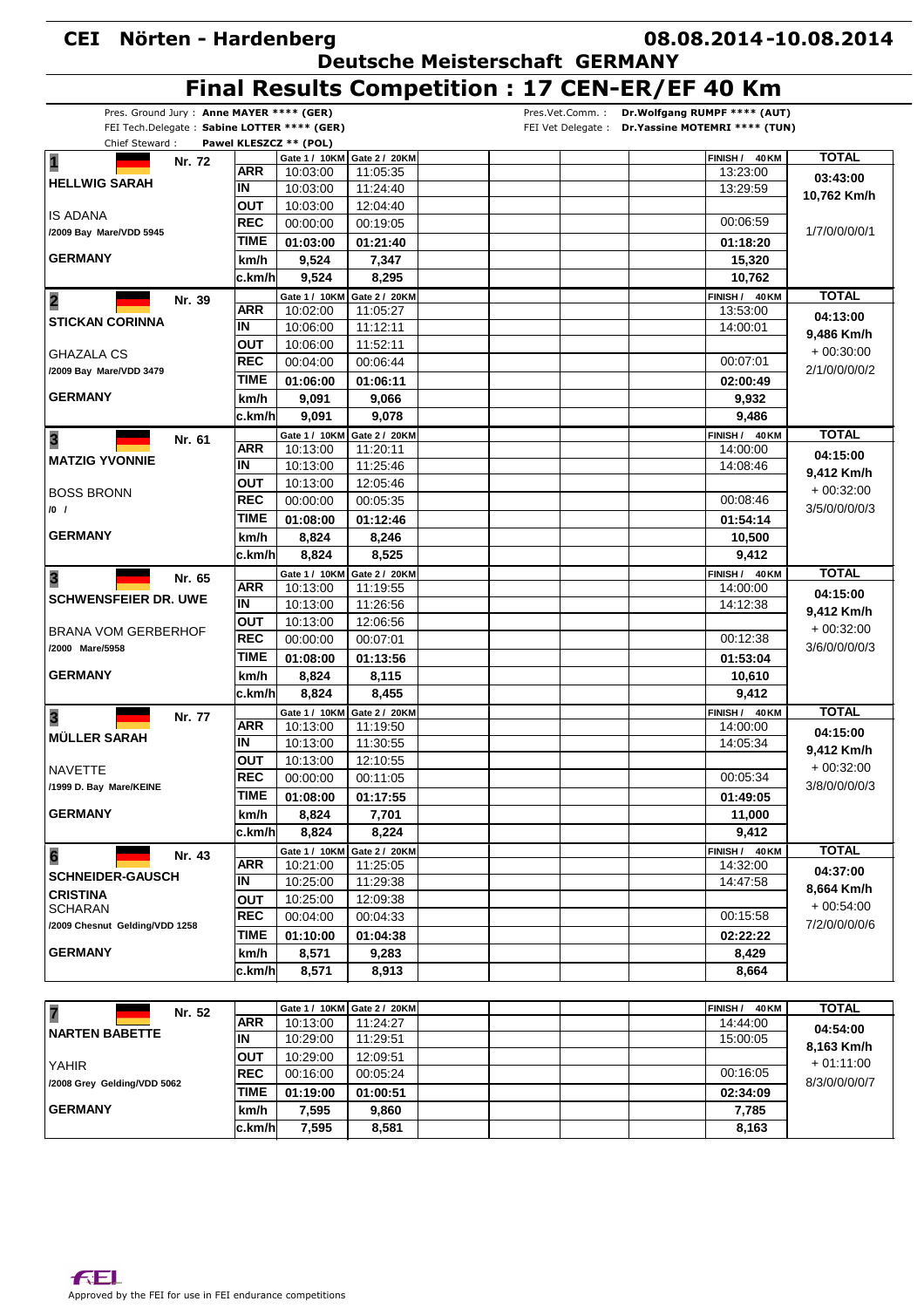#### **CEI Nörten - Hardenberg Deutsche Meisterschaft GERMANY 08.08.2014 10.08.2014 -** Pres. Ground Jury : **Anne MAYER \*\*\*\* (GER)** Pres.Vet.Comm. : **Dr.Wolfgang RUMPF \*\*\*\* (AUT) Final Results Competition : 17 CEN-ER/EF 40 Km**

| FEI Tech.Delegate: Sabine LOTTER **** (GER)   |             |                        |                               | FEI Vet Delegate: Dr. Yassine MOTEMRI **** (TUN) |                          |               |
|-----------------------------------------------|-------------|------------------------|-------------------------------|--------------------------------------------------|--------------------------|---------------|
| Chief Steward:                                |             | Pawel KLESZCZ ** (POL) |                               |                                                  |                          |               |
| $\overline{\mathbf{z}}$<br>Nr. 53             |             |                        | Gate 1 / 10KM Gate 2 / 20KM   |                                                  | <b>40 KM</b><br>FINISH / | <b>TOTAL</b>  |
|                                               | <b>ARR</b>  | 10:13:00               | 11:24:36                      |                                                  | 14:44:00                 | 04:54:00      |
| <b>SEMROK REGINA</b>                          | ΙN          | 10:18:00               | 11:30:41                      |                                                  | 14:51:23                 | 8,163 Km/h    |
|                                               | <b>OUT</b>  | 10:18:00               | 12:10:41                      |                                                  |                          | $+01:11:00$   |
| MAHAD AL SABAH<br>/2000 Grey Gelding/VDD 5577 | <b>REC</b>  | 00:05:00               | 00:06:05                      |                                                  | 00:07:23                 | 3/4/0/0/0/0/7 |
|                                               | <b>TIME</b> | 01:08:00               | 01:12:41                      |                                                  | 02:33:19                 |               |
| <b>GERMANY</b>                                | km/h        | 8,824                  | 8,255                         |                                                  | 7,827                    |               |
|                                               | lc.km/hl    | 8,824                  | 8,530                         |                                                  | 8,163                    |               |
| Nr. 44                                        |             |                        | Gate 1 / 10KM   Gate 2 / 20KM |                                                  | 40 KM<br>FINISH /        | <b>TOTAL</b>  |
|                                               | <b>ARR</b>  |                        |                               |                                                  |                          |               |
| <b>STEIN ANKE DR.</b>                         | IN          |                        |                               |                                                  |                          | Pre-Ride      |
|                                               | <b>OUT</b>  |                        |                               |                                                  |                          | lame          |
| <b>SHAQUILLE 4</b>                            | <b>REC</b>  |                        |                               |                                                  |                          |               |
| /2009 Grey ?/VDD 5448                         | <b>TIME</b> |                        |                               |                                                  |                          |               |
| <b>GERMANY</b>                                | km/h        |                        |                               |                                                  |                          |               |
|                                               | c.km/hl     |                        |                               |                                                  |                          |               |

Endurance-Software by Ing. H.Grinschgl info@endurance-timing.info printed : 17.08.2014 / 19.45.19

**FEL** 

Approved by the FEI for use in FEI endurance competitions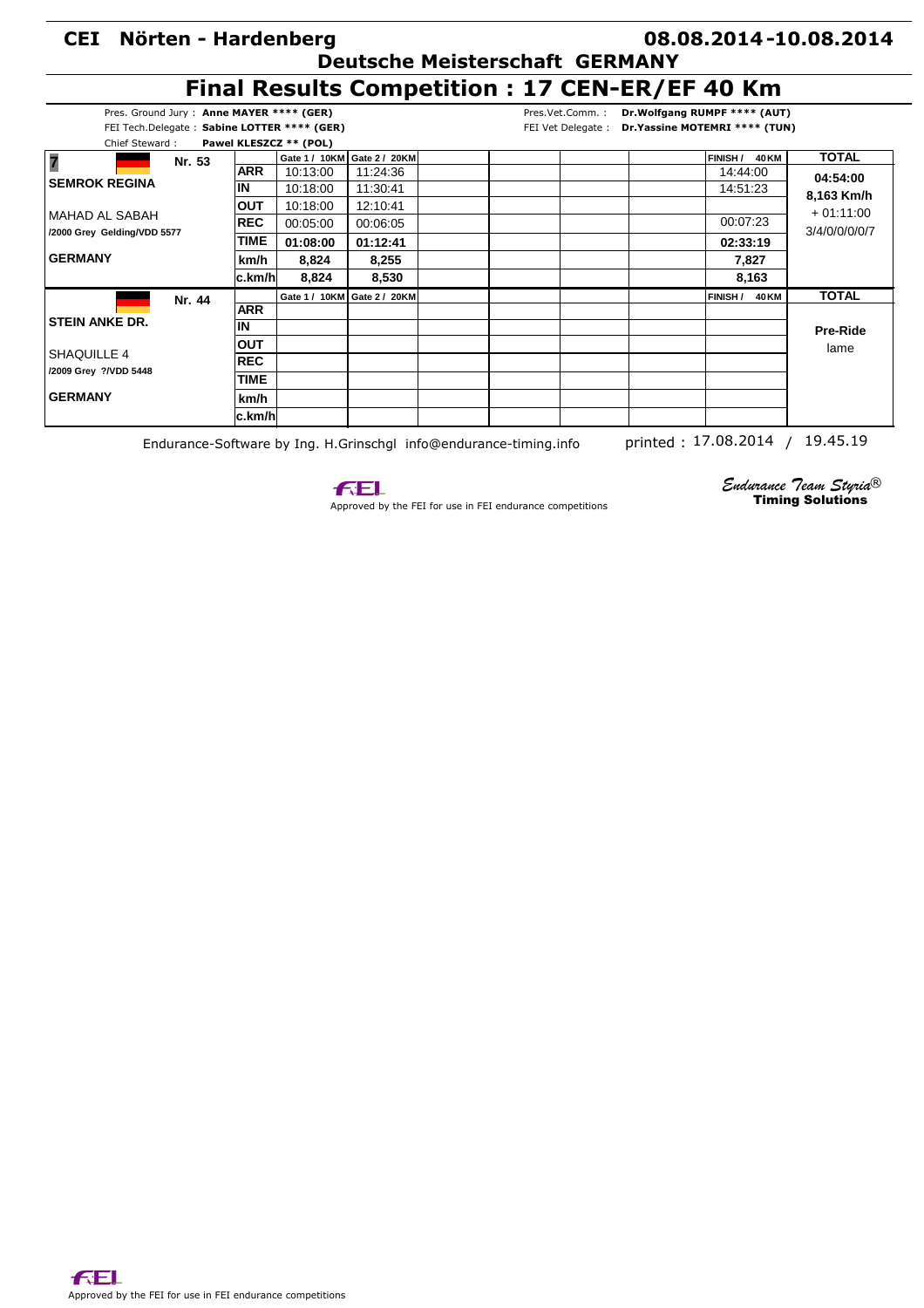| <b>Final Results Competition: 10 CEN-MTR 40 Km</b> |  |  |  |  |  |
|----------------------------------------------------|--|--|--|--|--|
|----------------------------------------------------|--|--|--|--|--|

Pres. Ground Jury : **Anne MAYER \*\*\*\* (GER)** FEI Tech.Delegate : **Sabine LOTTER \*\*\*\* (GER)** Pres.Vet.Comm. : **Dr.Wolfgang RUMPF \*\*\*\* (AUT)** FEI Vet Delegate : **Dr.Yassine MOTEMRI \*\*\*\* (TUN)**

| Chief Steward:                            | Pawel KLESZCZ ** (POL) |          |                               |  |                   |               |
|-------------------------------------------|------------------------|----------|-------------------------------|--|-------------------|---------------|
| $\overline{1}$<br>Nr. 151                 |                        |          | Gate 1 / 10KM   Gate 2 / 20KM |  | 40 KM<br>FINISH / | <b>TOTAL</b>  |
|                                           | <b>ARR</b>             | 08:31:00 | 09:25:21                      |  | 12:15:43          | 04:05:43      |
| <b>HELDT PATRICIA</b>                     | ΙN                     | 08:31:00 | 09:31:11                      |  | 12:29:00          | 9,767 Km/h    |
|                                           | <b>OUT</b>             | 08:31:00 | 10:11:11                      |  |                   |               |
| <b>SHEILA</b><br>1/1995 Bay Mare/VDD 3532 | <b>REC</b>             | 00:00:00 | 00:05:50                      |  | 00:13:17          | 1/1/0/0/0/0/1 |
|                                           | <b>TIME</b>            | 01:01:00 | 01:00:11                      |  | 02:04:32          |               |
| <b>GERMANY</b>                            | km/h                   | 9,836    | 9.970                         |  | 9,636             |               |
|                                           | lc.km/hl               | 9,836    | 9,902                         |  | 9,767             |               |

Endurance-Software by Ing. H.Grinschgl info@endurance-timing.info printed : 17.08.2014 / 19.49.59



Approved by the FEI for use in FEI endurance competitions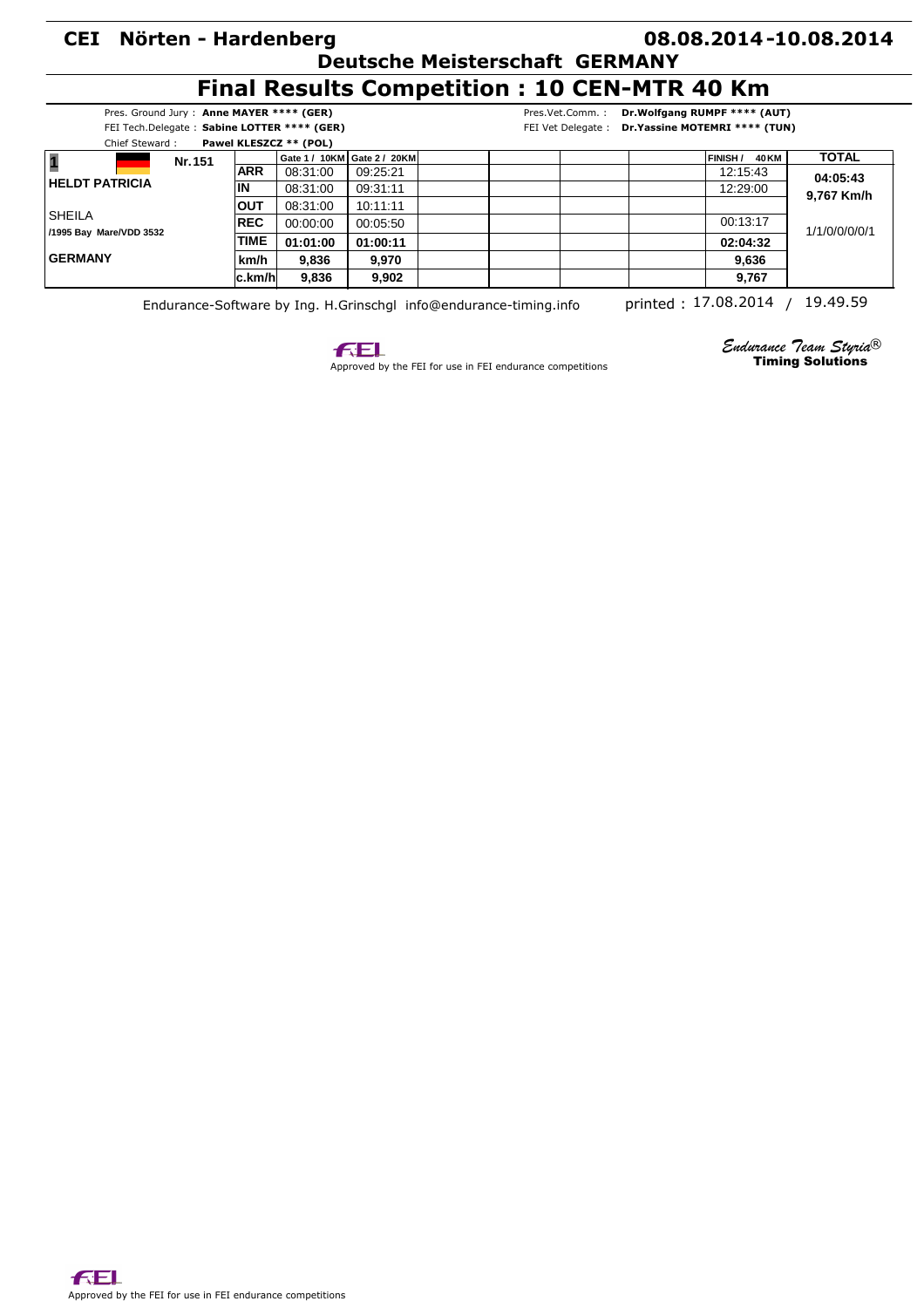### **CEI Nörten - Hardenberg Deutsche Meisterschaft GERMANY 08.08.2014 10.08.2014 - Final Results Competition : 11 CEN-MTR 40 Km**

| Pres. Ground Jury: Anne MAYER **** (GER)     |             |                        |                               | Dr. Wolfgang RUMPF **** (AUT)<br>Pres.Vet.Comm.: |                                |               |  |
|----------------------------------------------|-------------|------------------------|-------------------------------|--------------------------------------------------|--------------------------------|---------------|--|
| FEI Tech.Delegate: Sabine LOTTER **** (GER)  |             |                        |                               | FEI Vet Delegate:                                | Dr. Yassine MOTEMRI **** (TUN) |               |  |
| Chief Steward:                               |             | Pawel KLESZCZ ** (POL) |                               |                                                  |                                |               |  |
| $\overline{\mathbf{1}}$<br>Nr. 94            |             |                        | Gate 1 / 10KM   Gate 2 / 20KM |                                                  | <b>FINISH</b> /<br>40 KM       | <b>TOTAL</b>  |  |
|                                              | <b>ARR</b>  | 09:59:00               | 10:54:20                      |                                                  | 13:26:00                       | 03:46:00      |  |
| <b>ROSENTHAL THOMAS</b>                      | İΝ          | 09:59:00               | 10:58:59                      |                                                  | 13:35:59                       | 10,619 Km/h   |  |
|                                              | <b>OUT</b>  | 09:59:00               | 11:38:59                      |                                                  |                                |               |  |
| <b>SHAKIRA</b>                               | <b>REC</b>  | 00:00:00               | 00:04:39                      |                                                  | 00:09:59                       | 1/1/0/0/0/0/1 |  |
| /1997 Grey Mare/VDD 3605                     | <b>TIME</b> | 00:59:00               | 00:59:59                      |                                                  | 01:47:01                       |               |  |
| <b>GERMANY</b>                               | km/h        | 10,170                 | 10,000                        |                                                  | 11,210                         |               |  |
|                                              | ∣c.km/hl    | 10,170                 | 10,090                        |                                                  | 10,619                         |               |  |
| Nr. 75                                       |             |                        | Gate 1 / 10KM Gate 2 / 20KM   |                                                  | <b>FINISH</b> /<br>40 KM       | <b>TOTAL</b>  |  |
|                                              | <b>ARR</b>  | 10:54:09               |                               |                                                  |                                |               |  |
| <b>ROSENTHAL NICOLE</b>                      | IN          | 11:02:07               |                               |                                                  | $\sim 10$                      | Gate 1        |  |
|                                              | <b>OUT</b>  | 11:02:07               |                               |                                                  |                                | lame          |  |
| MOKKTAAR EL NAARAH<br>/2007 Gelding/VDD 3318 | <b>REC</b>  | 00:07:58               |                               |                                                  |                                |               |  |
|                                              | <b>TIME</b> | 02:02:07               |                               |                                                  |                                |               |  |
| <b>GERMANY</b>                               | km/h        | 4,913                  |                               |                                                  |                                |               |  |
|                                              | ∣c.km/hl    | 4,913                  |                               |                                                  |                                |               |  |

Endurance-Software by Ing. H.Grinschgl info@endurance-timing.info printed : 17.08.2014 / 19.42.42

**FEL** 

Approved by the FEI for use in FEI endurance competitions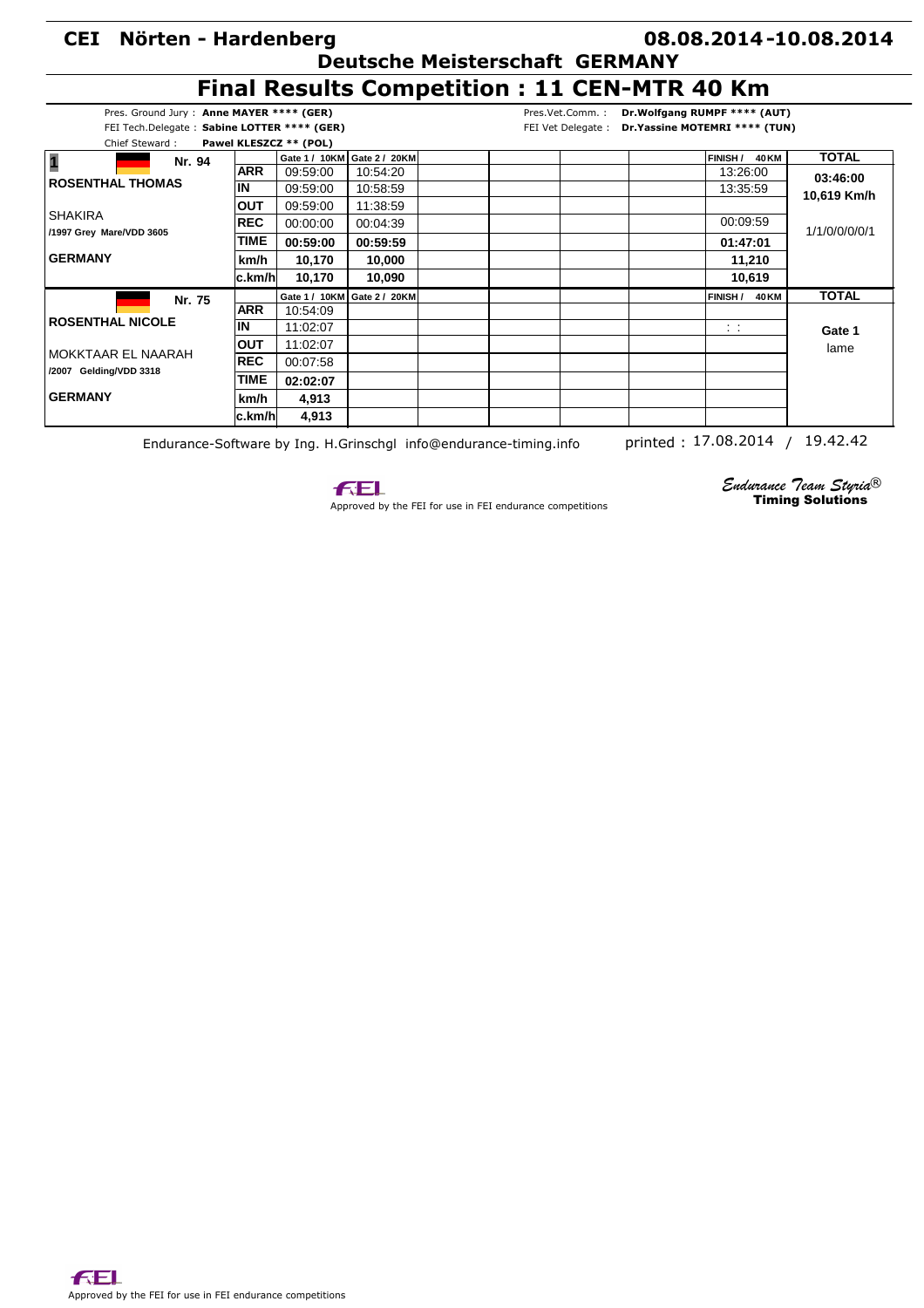## **CEI Nörten - Hardenberg Deutsche Meisterschaft GERMANY 08.08.2014 10.08.2014 - Final Results Competition : 20 CEN 5 Km**

| Pres. Ground Jury: Anne MAYER **** (GER)<br>FEI Tech.Delegate: Sabine LOTTER **** (GER)<br>Chief Steward:<br>Pawel KLESZCZ ** (POL) | Dr.Wolfgang RUMPF **** (AUT)<br>Pres.Vet.Comm.:<br>FEI Vet Delegate: Dr. Yassine MOTEMRI **** (TUN) |
|-------------------------------------------------------------------------------------------------------------------------------------|-----------------------------------------------------------------------------------------------------|
| $\overline{\mathbf{1}}$<br>Nr. 57                                                                                                   | <b>TOTAL</b><br>FINISH /<br><b>5 KM</b>                                                             |
|                                                                                                                                     | 09:42:00<br>00:37:00                                                                                |
| <b>CORDES FENJA</b>                                                                                                                 | 09:51:05<br>8,108 Km/h                                                                              |
|                                                                                                                                     |                                                                                                     |
| MONTANA ADJAWAD                                                                                                                     | 00:09:05                                                                                            |
| /1993 Piebald Mare/4375                                                                                                             | 1/0/0/0/0/0/1<br>00:37:00                                                                           |
| <b>GERMANY</b>                                                                                                                      | 8,108                                                                                               |
|                                                                                                                                     | 8,108                                                                                               |
|                                                                                                                                     | <b>TOTAL</b><br>FINISH /<br>5KM                                                                     |
| $\overline{\mathbf{1}}$<br>Nr. 58                                                                                                   | 09:47:00                                                                                            |
| <b>GECIUS ELEONORA</b>                                                                                                              | 00:37:00<br>09:58:57                                                                                |
|                                                                                                                                     | 8,108 Km/h                                                                                          |
| <b>JENNY</b>                                                                                                                        | 00:11:57                                                                                            |
| $/0$ /                                                                                                                              | 1/0/0/0/0/0/1<br>00:37:00                                                                           |
| <b>GERMANY</b>                                                                                                                      |                                                                                                     |
|                                                                                                                                     | 8,108                                                                                               |
|                                                                                                                                     | 8,108                                                                                               |
| $\overline{\mathbf{1}}$<br>Nr. 59                                                                                                   | <b>TOTAL</b><br>FINISH /<br>5KM<br>09:42:00                                                         |
| <b>VOGT ANGELINA</b>                                                                                                                | 00:37:00                                                                                            |
|                                                                                                                                     | 09:51:06<br>8,108 Km/h                                                                              |
| AICHA ADDSCHAWAD                                                                                                                    |                                                                                                     |
| /2000 Grey Mare/                                                                                                                    | 00:09:06<br>1/0/0/0/0/0/1                                                                           |
|                                                                                                                                     | 00:37:00                                                                                            |
| <b>GERMANY</b>                                                                                                                      | 8,108                                                                                               |
|                                                                                                                                     | 8,108                                                                                               |
| 4<br>Nr. 54                                                                                                                         | <b>TOTAL</b><br>FINISH /<br>5KM                                                                     |
| <b>WESTPHAL LENA</b>                                                                                                                | 10:03:42<br>00:53:42                                                                                |
|                                                                                                                                     | 10:10:59<br>5,587 Km/h                                                                              |
| <b>FLOCKE</b>                                                                                                                       | $+00:16:42$                                                                                         |
| $/0$ /                                                                                                                              | 00:07:17<br>1/0/0/0/0/0/4                                                                           |
|                                                                                                                                     | 00:53:42                                                                                            |
| <b>GERMANY</b>                                                                                                                      | 5,587                                                                                               |
|                                                                                                                                     | 5,587                                                                                               |
| 5<br>Nr. 55                                                                                                                         | <b>TOTAL</b><br>FINISH /<br>5KM                                                                     |
|                                                                                                                                     | 10:03:48<br>00:53:48                                                                                |
| <b>JÄGER ISABELL</b>                                                                                                                | 10:10:37<br>5,576 Km/h                                                                              |
| <b>IKARUS</b>                                                                                                                       | $+00:16:48$                                                                                         |
| 10 <sub>1</sub>                                                                                                                     | 00:06:49<br>1/0/0/0/0/0/5                                                                           |
|                                                                                                                                     | 00:53:48                                                                                            |
| <b>GERMANY</b>                                                                                                                      | 5,576                                                                                               |
|                                                                                                                                     | 5,576                                                                                               |
|                                                                                                                                     | <b>TOTAL</b><br>FINISH /<br>5KM                                                                     |
| 6<br>Nr. 56                                                                                                                         | 09:58:01<br>00:58:01                                                                                |
| <b>APPEL NOEE</b>                                                                                                                   | 10:10:24                                                                                            |
|                                                                                                                                     | 5,171 Km/h                                                                                          |
| <b>FRIDOLIN</b>                                                                                                                     | $+00:21:01$<br>00:12:23                                                                             |
| /2002 D. Bay Gelding/KEINE                                                                                                          | 1/0/0/0/0/0/6<br>00:58:01                                                                           |
| <b>GERMANY</b>                                                                                                                      | 5,171                                                                                               |
|                                                                                                                                     | 5,171                                                                                               |
|                                                                                                                                     |                                                                                                     |

Endurance-Software by Ing. H.Grinschgl info@endurance-timing.info printed : 17.08.2014 / 19.52.06



Approved by the FEI for use in FEI endurance competitions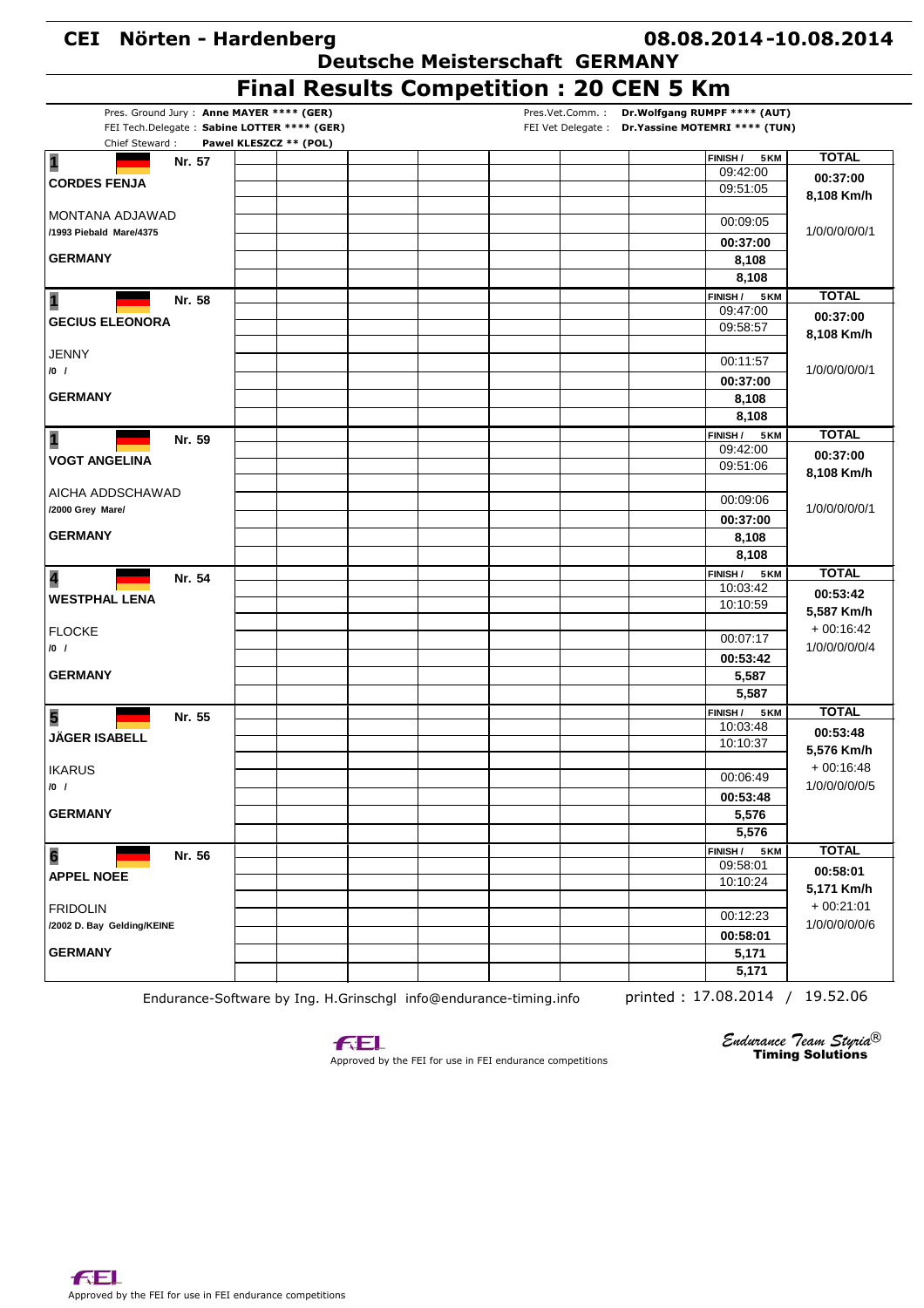#### **Non Completion - Report Deutsche Meisterschaft GERMANY** Pres. Ground Jury : **Anne MAYER \*\*\*\* (GER)** FEI Tech.Delegate : **Sabine LOTTER \*\*\*\* (GER)** Chief Steward : **Pawel KLESZCZ \*\* (POL)** Pres.Vet.Comm. : **Dr.Wolfgang RUMPF \*\*\*\* (AUT)** FEI Vet Delegate : **Dr.Yassine MOTEMRI \*\*\*\* (TUN) 3 DORNSIEPEN BERNHARD GERMANY** DJAINA / 103DK74 / VDD **lame Gate 2** Comp: 1 CEI\*\*\* 160 Km **4 GRELL VERONIKA GERMANY** BALDIX XX / 103TU05 / VDD **lame Gate 3** Comp: 1 CEI\*\*\* 160 Km **6 HÖFKENS HILGA GERMANY** LEA ANN / DE3070705 / VDD **lame Gate 1** Comp: 1 CEI\*\*\* 160 Km **8 NONNENMACHER MARVIN GERMANY** ZAPHIR 7 / GER44610 / VDD **retired Gate 3** Comp: 1 CEI\*\*\* 160 Km **11 SCHULTE KATRIN GERMANY** KIBUZ / / VDD 5634 **lame Gate 3** Comp: 13 CEN-LDR 160 Km **12 STEICHE KARO GERMANY** Comp: 13 CEN-LDF<br>**12 KASHARI** / GER45490 / VDD 4907 **retired Gate 3** Comp: 13 CEN-LDR 160 Km **13 VETTER BIRGIT GERMANY** SANCHOZ 2 / / VDD 4940 **metabolic Gate 3** Comp: 13 CEN-LDR 160 Km **17 ERIKSSON MARIE** SWEDEN not presented Pre-Ride Inspection Comp: 1 CEI\*\*\* 160 Km **21 GLOY CHRISTIAN GERMANY** Comp: 3 CEI-J-Y<br>**lame Gate 2 lame Gate 2** Comp: 3 CEI-J-YR\*\* 120 Km **24 KOTZ KERSTIN**<br>
KABILA AA / 103TT31 / VDD **retired Gate 3** Comp: 3 CEI-J-YR\*\* 120 Km **26** MADEWITZ PAULINE **GERMANY** Comp: 3 CEI-J-YR\*\* 120 Km<br>BAREUR KOSSACK / 103DV78 / VDD **lame Pre-Ride Inspection** Comp: 3 CEI-J-YR\*\* 120 Km **28 FLECK NELE**<br>MIRACEL FO / / VDD 5371 **lame Gate 3** Comp: 14 CEN-LDR 120 Km **29 HELLWIG KEA GERMANY** Comp: 14 CEN-L<br>**PETALLOS SKY / 103OF10 / VDD 5946 lame Gate 2** Comp: 14 CEN-LDR 120 Km **31 KNEIP LORENZ GERMANY** SILLA / / VDD 3655 **lame Gate 2** Comp: 14 CEN-LDR 120 Km **35 SCHUSTER JOSEFIN GERMANY** FATIMA / / VDD 5900 **lame Gate 2** Comp: 14 CEN-LDR 120 Km **44 STEIN ANKE DR. GERMANY**<br>SHAQUILLE 4 / / VDD 5448 **lame Pre-Ride Inspection** Comp: 17 CEN-ER/EF 40 Km **67 PETERSEN KIRSTEN GERMANY** AMEEN BAHIA / / VDD3766 **overtime** Comp: 16 CEN-MDR 61 Km **68 RODICH SABINE GERMANY** Comp: 16 CEN-N<br>**GERMANY GEREMANY lame Gate 3** Comp: 16 CEN-MDR 61 Km **75 ROSENTHAL NICOLE GERMANY** Comp: 11 CEN-N<br>**lame Gate 1 lame Gate 1 lame Gate 1** Comp: 11 CEN-MTR 40 Km **83 LAZAROVA VANYA**<br>TAIKA DU COURTISOT / 104LQ92 / **lame Gate 2** Comp: 6 CEI\* 80 Km **84 TANEV ANASTAS BULGARIA** FAMPA / 104LR20 / **lame Gate 2** Comp: 6 CEI\* 80 Km **86 KALMEYER AMANDA DENMARK DENMARK lame Pre-Ride Inspection** Comp: 6 CEI\* 80 Km **95 OVERES YVONNE OUTRES ARE ARE ARE METHERLANDS** Comp: 4 CEI\* 90 **i**<br>**retired Gate 1 retired Gate 1** Comp: 4 CEI\* 90 Km Comp: 15 CEN-LDR 90 Km

**08.08.2014 10.08.2014 -**

**CEI Nörten - Hardenberg**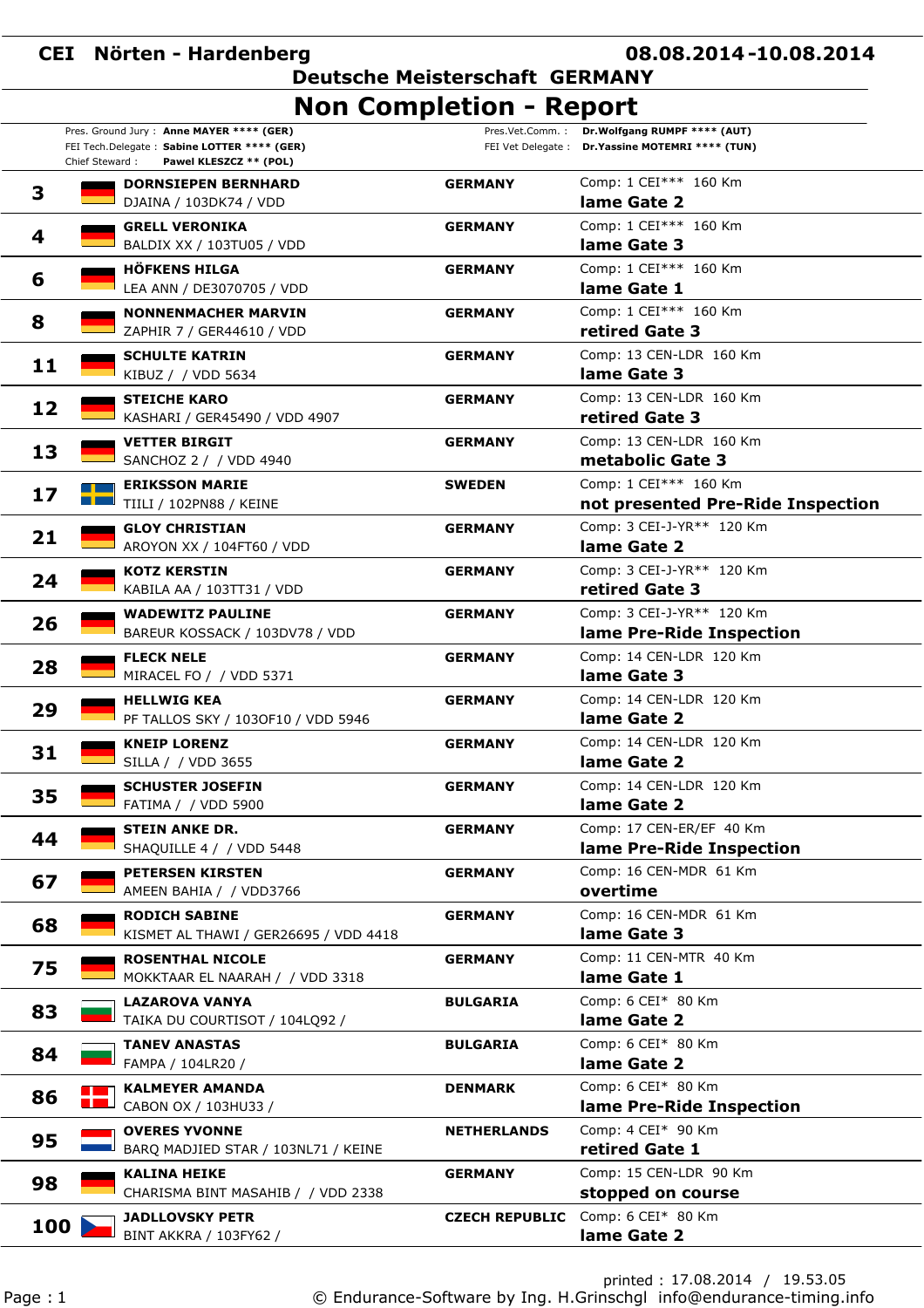| <b>CEI</b> Nörten - Hardenberg                                                                                                      | <b>Deutsche Meisterschaft GERMANY</b> | 08.08.2014-10.08.2014                                                             |  |  |
|-------------------------------------------------------------------------------------------------------------------------------------|---------------------------------------|-----------------------------------------------------------------------------------|--|--|
| <b>Non Completion - Report</b>                                                                                                      |                                       |                                                                                   |  |  |
| Pres. Ground Jury: Anne MAYER **** (GER)<br>FEI Tech.Delegate: Sabine LOTTER **** (GER)<br>Pawel KLESZCZ ** (POL)<br>Chief Steward: | Pres.Vet.Comm.:                       | Dr.Wolfgang RUMPF **** (AUT)<br>FEI Vet Delegate : Dr. Yassine MOTEMRI **** (TUN) |  |  |
| <b>ANGELOV ANGEL</b><br>121<br>MORFEY / 103HM17 /                                                                                   | <b>BULGARIA</b>                       | Comp: 2 CEI** 120 Km<br>metabolic Finish Line                                     |  |  |
| <b>SCHILLMANN JUDITH</b><br>127<br>AZURA 18 / 103VF87 / VDD                                                                         | <b>GERMANY</b>                        | Comp: 2 CEI** 120 Km<br>lame Gate 3                                               |  |  |
| <b>VAN WIJK JANNET</b><br>128<br>TOUT D'ALOU / 103WZ25 /                                                                            | <b>NETHERLANDS</b>                    | Comp: 2 CEI** 120 Km<br>lame Gate 1                                               |  |  |
| <b>BARANYAI ZOLTAN</b><br>133<br>GROSNY 2 / 104JT70 /                                                                               | <b>HUNGARY</b>                        | Comp: 2 CEI** 120 Km<br>lame Gate 3                                               |  |  |
| <b>RIDER</b><br>999<br>HORSE $/$ /                                                                                                  | <b>FEI - Member</b>                   | Comp: $7$ CEI-J-YR $*$ 80 Km<br>not presented Pre-Ride Inspection                 |  |  |

# **Total : 30 Competitors (25,00%)**



-



Approved by the FEI for use in FEI endurance competitions